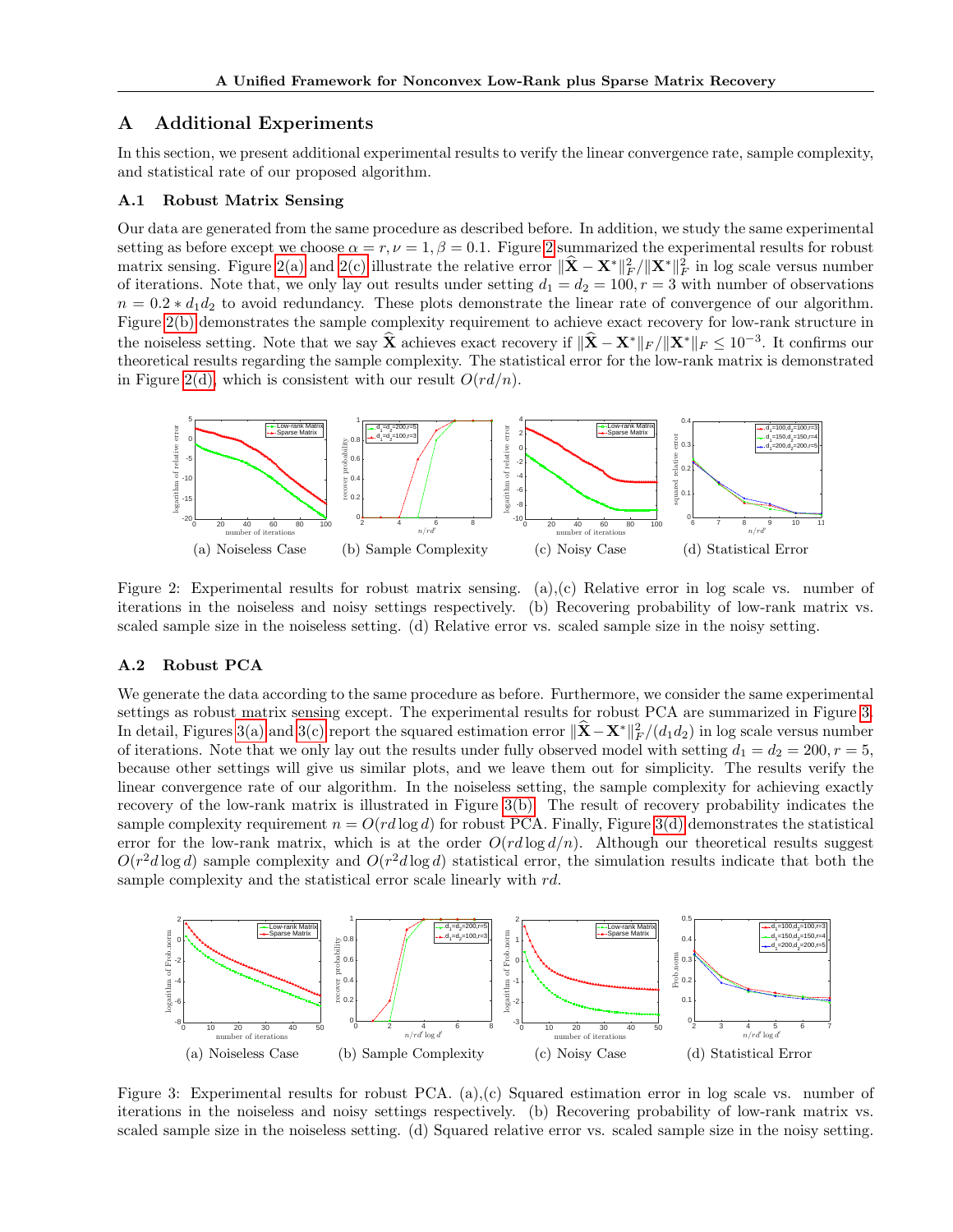## B Proof of the Main Theory

In this section, we establish the proof of our main theory. Before proceeding any further, we introduce the following notations. For any index set  $\Omega \subseteq [d_1] \times [d_2]$ , let  $\Omega_{i,*}$  and  $\Omega_{*,j}$  be the *i*-th row and *j*-th column of  $\Omega$ respectively. Denote the column and row space of **A** by col(**A**) and row(**A**) respectively. Let the top  $d_1 \times r$  and bottom  $d_2 \times r$  matrices of any matrix  $\mathbf{A} \in \mathbb{R}^{(d_1+d_2)\times r}$  be  $\mathbf{A}_U$  and  $\mathbf{A}_V$  respectively. Let the nuclear norm of any matrix **A** be  $||\mathbf{A}||_*$ . Denote  $\mathbf{Z} = [\mathbf{U}; \mathbf{V}] \in \mathbb{R}^{(d_1 + d_2) \times r}$ , then according to (3.3), we reformulate the regularized objective function as follows

$$
\widetilde{F}_n(\mathbf{Z}, \mathbf{S}) = F_n(\mathbf{U}, \mathbf{V}, \mathbf{S}) = \mathcal{L}_n(\mathbf{U}\mathbf{V}^\top + \mathbf{S}) + \frac{1}{8} \|\mathbf{U}^\top \mathbf{U} - \mathbf{V}^\top \mathbf{V}\|_F^2.
$$
\n(B.1)

Therefore, the corresponding gradient regarding to Z is as follows

$$
\nabla_{\mathbf{Z}} \widetilde{F}_n(\mathbf{Z}, \mathbf{S}) = \begin{bmatrix} \nabla_{\mathbf{U}} \mathcal{L}_n(\mathbf{U} \mathbf{V}^\top + \mathbf{S}) + \frac{1}{2} \mathbf{U} (\mathbf{U}^\top \mathbf{U} - \mathbf{V}^\top \mathbf{V}) \\ \nabla_{\mathbf{V}} \mathcal{L}_n(\mathbf{U} \mathbf{V}^\top + \mathbf{S}) + \frac{1}{2} \mathbf{V} (\mathbf{U}^\top \mathbf{U} - \mathbf{V}^\top \mathbf{V}) \end{bmatrix}.
$$
\n(B.2)

### B.1 Proof of Theorem 4.6

In order to prove Theorem 4.6, we need to make use of the following lemmas. Since both low-rank and sparse structures exist in our model, it is necessary to derive the convergence results for both structures. Lemma B.1, proved in Section C.1 characterizes the convergence of the low rank structure, while Lemma B.2, proved in Section C.2 corresponds to the convergence of the sparse structure.

**Lemma B.1** (Convergence for Low-Rank Structure). Suppose the sample loss function  $\mathcal{L}_n$  satisfies Conditions 4.2 and 4.4. Recall that  $X^* = U^*V^{*T}$  is the unknown rank-r matrix that satisfies (3.1),  $S^*$  is the unknown s-sparse matrix with at most β-fraction nonzero entries per row and column. There exist constants  $c_1, c_2$  and  $c_3$ <br>did to  $\mathbb{Z}^t$   $\subset \mathbb{R}^{\ell}$   $\subset \mathbb{R}^{\ell}$   $\subset \mathbb{R}^{\ell}$   $\subset \mathbb{R}^{\ell}$   $\subset \mathbb{R}^{\ell}$   $\subset \mathbb{R}^$ such that if  $\mathbf{Z}^t \in \mathbb{B}(c_2\sqrt{\sigma_r})$  with  $c_2 \le \min\{1/4, \sqrt{\mu'_1/[10(L_1+1+8/\mu_2)]}\}\$ , and we set the step size  $\eta = c_1/\sigma_1$ with  $c_1 \le \min\{1/32, \mu_1/(192L_1^2)\}\$ , then the output of Algorithm 1  $\mathbf{Z}^t = [\mathbf{U}^t; \mathbf{V}^t]$  satisfies

$$
d^2(\mathbf{Z}^{t+1},\mathbf{Z}^*) \leq \rho_1 d^2(\mathbf{Z}^t,\mathbf{Z}^*) - \frac{\eta\mu_1}{4} \|\mathbf{X}^t - \mathbf{X}^*\|_F^2 + \Gamma_1 \|\mathbf{S}^t - \mathbf{S}^*\|_F^2 + \Gamma_2 \|\nabla_{\mathbf{X}} \mathcal{L}_n(\mathbf{X}^* + \mathbf{S}^*)\|_2^2,
$$

provided that  $\beta \leq 1/(c_3\alpha r\kappa)$  with  $c_3 \geq 720(\gamma+1)\mu_2/\mu'_1$ , where contraction parameter  $\rho_1 = 1 - \eta\mu'_1\sigma_r/40$ ,  $\mu'_1 = \min{\mu_1, 2}, \Gamma_1 = 48\eta^2(1+K)^2\sigma_1 + \eta(\mu_2 + 4K^2/\mu_1), \text{ and } \Gamma_2 = 48\eta^2r\sigma_1 + 2\eta(8r/\mu_1 + r/L_1).$ 

**Lemma B.2** (Convergence for Sparse Structure). Suppose the sample loss function  $\mathcal{L}_n$  satisfies Conditions 4.3 and 4.4. Recall that  $X^*$  is the unknown rank-r matrix,  $S^*$  is the unknown s-sparse matrix. If we set the step size  $\tau \leq 1/(3L_2)$  and choose appropriate parameters  $\gamma, \gamma'$ , then the output of Algorithm 1 satisfies

$$
\|\mathbf{S}^{t+1}-\mathbf{S}^*\|_F^2 \leq \rho_2 \|\mathbf{S}^t-\mathbf{S}^*\|_F^2+\Gamma_3 \|\mathbf{X}^t-\mathbf{X}^*\|_F^2+\Gamma_4 \|\mathbf{H}^t\|_F^2+\Gamma_5 \|\nabla_{\mathbf{S}} \mathcal{L}_n(\mathbf{X}^*+\mathbf{S}^*)\|_{\infty,\infty}^2.
$$

Here,  $\rho_2$  is the contraction parameter satisfying  $\rho_2 = C(\gamma, \gamma') \cdot (1 - \mu_2 \tau/4) < 1$ , where  $C(\gamma, \gamma')$  is defined in Theorem 4.6, and  $\Gamma_3, \Gamma_4$  and  $\Gamma_5$  are constants satisfying

$$
\Gamma_3 = C(\gamma, \gamma') \cdot \left(\frac{4\tau K^2}{\mu_2} + 3\tau^2 (1+K)^2\right), \quad \Gamma_4 = C(\gamma, \gamma') \cdot \frac{\tau(\gamma+1)\beta \alpha r \sigma_1}{\mu_2},
$$

$$
\Gamma_5 = C(\gamma, \gamma') \cdot \left(\frac{4\tau(\gamma'+1)s}{\mu_2} + 3\tau^2(2\gamma'+1)s\right).
$$

Now we are ready to prove Theorem 4.6.

Proof of Theorem 4.6. Given a fixed step size  $\tau$ , we set  $\gamma$ ,  $\gamma'$  such that  $\gamma' \geq 1 + 256/(\mu_2^2 \tau^2)$  and  $\gamma \geq \max\{5, 1 +$  $64^2/(\mu_2\tau)^2$ , then we obtain

$$
\rho_2 = \left(1 + \sqrt{\frac{2}{\gamma - 1}}\right)^2 \cdot \left(1 + \frac{2}{\sqrt{\gamma' - 1}}\right) \cdot \left(1 - \frac{\mu_2 \tau}{4}\right) \le 1 - \frac{\mu_2 \tau}{16}.
$$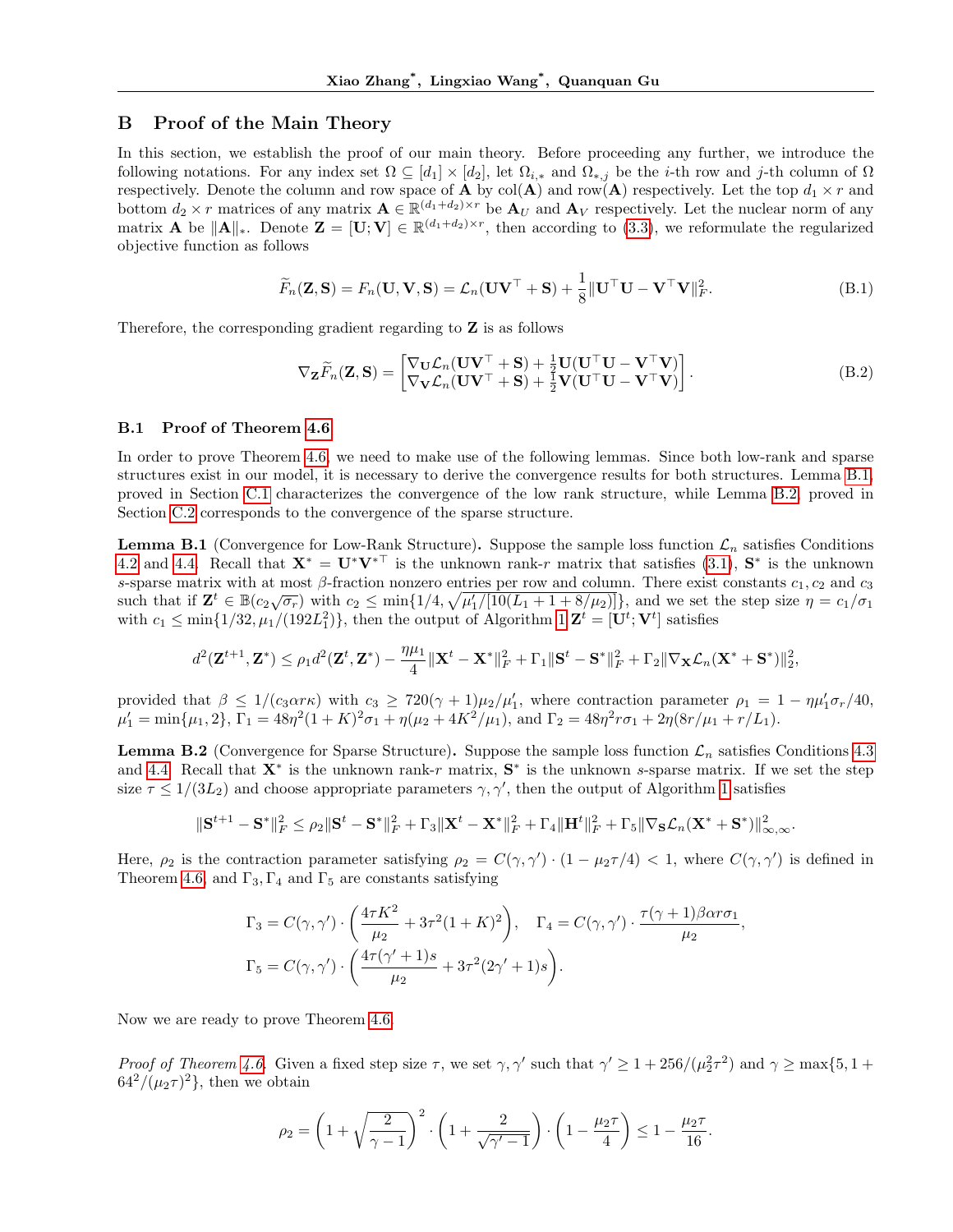Consider iteration stage t. According to Lemmas B.1 and B.2, we have

$$
d^{2}(\mathbf{Z}^{t+1},\mathbf{Z}^{*}) + \frac{1}{\sigma_{1}}\|\mathbf{S}^{t+1} - \mathbf{S}^{*}\|_{F}^{2} \leq \left(\rho_{1} + \frac{\Gamma_{4}}{\sigma_{1}}\right) \cdot d^{2}(\mathbf{Z}^{t},\mathbf{Z}^{*}) + \frac{1}{\sigma_{1}}(\rho_{2} + \Gamma_{1}\sigma_{1}) \cdot \|\mathbf{S}^{t} - \mathbf{S}^{*}\|_{F}^{2} + \left(-\frac{\eta\mu_{1}}{4} + \frac{\Gamma_{3}}{\sigma_{1}}\right) \cdot \|\mathbf{X}^{t} - \mathbf{X}^{*}\|_{F}^{2} + \Gamma_{2}\|\nabla_{\mathbf{X}}\mathcal{L}_{n}(\mathbf{X}^{*} + \mathbf{S}^{*})\|_{2}^{2} + \frac{\Gamma_{5}}{\sigma_{1}}\|\nabla_{\mathbf{X}}\mathcal{L}_{n}(\mathbf{X}^{*} + \mathbf{S}^{*})\|_{\infty,\infty}^{2}.
$$

Recall the formula of  $\Gamma_1$  and  $\Gamma_3$ ,  $\Gamma_4$  from Lemmas B.1 and B.2 respectively. Note that under condition  $\eta = c_1/\sigma_1$ and  $\beta = c_3/(\alpha r \kappa)$ , we can set  $c_3$  to be sufficiently small such that

$$
\Gamma_4 = C(\gamma, \gamma') \cdot \frac{\tau(\gamma + 1)\beta \alpha r \sigma_1}{\mu_2} \le \frac{c_1 \mu'_1 \sigma_r}{80},
$$

where  $\mu'_1 = \min{\mu_1, 2}$ , which implies that  $\rho_1 + \Gamma_4/\sigma_1 \leq 1 - \eta \mu'_1 \sigma_r/80$ . Besides, under condition that K is sufficiently small, we can set  $c_1 \le \min{\mu_2/50, \tau/96}$  such that the following inequality holds

$$
\Gamma_1 \sigma_1 = 48c_1^2 (1+K)^2 + c_1 \left(\frac{4K^2}{\mu_1} + \mu_2\right) \le 50c_1^2 + 2c_1\mu_2 \le 3\mu_2 c_1 \le \frac{\mu_2 \tau}{32}.
$$
\n(B.3)

Finally, consider the formula of  $\Gamma_3$ . Note that similarly we can set K to be small enough such that

$$
\Gamma_3 = C(\gamma, \gamma') \cdot \left(\frac{4\tau K^2}{\mu_2} + 3\tau^2 (1+K)^2\right) \le 4\tau^2,
$$

thus as long as  $\tau$  is sufficiently small, there exist  $c_1$  such that  $16\tau^2/\mu_1 \le c_1 \le \min{\mu_2/50, \tau/96}$ , which implies  $\Gamma_3 \leq c_1 \mu_1/4$  while ensuring (B.3) holds as well. Therefore, we obtain

$$
d^{2}(\mathbf{Z}^{t+1},\mathbf{Z}^{*}) + \frac{1}{\sigma_{1}}\|\mathbf{S}^{t+1} - \mathbf{S}^{*}\|_{F}^{2} \leq \left(1 - \frac{\eta\mu_{1}'\sigma_{r}}{80}\right) \cdot d^{2}(\mathbf{Z}^{t},\mathbf{Z}^{*}) + \frac{1}{\sigma_{1}}\left(1 - \frac{\mu_{2}\tau}{32}\right) \cdot \|\mathbf{S}^{t} - \mathbf{S}^{*}\|_{F}^{2} + \Gamma_{2}\|\nabla_{\mathbf{X}}\mathcal{L}_{n}(\mathbf{X}^{*} + \mathbf{S}^{*})\|_{2}^{2} + \frac{\Gamma_{5}}{\sigma_{1}}\|\nabla_{\mathbf{S}}\mathcal{L}_{n}(\mathbf{X}^{*} + \mathbf{S}^{*})\|_{\infty,\infty}^{2}.
$$

For simplicity, we denote  $D(\mathbf{Z}^t, \mathbf{S}^t) = d^2(\mathbf{Z}^t, \mathbf{Z}^*) + ||\mathbf{S}^t - \mathbf{S}^*||_F^2 / \sigma_1$ , and  $\rho = \max\left\{1 - \eta \mu_1' \sigma_r / 80, 1 - \mu_2 \tau / 32\right\} \in$  $(0, 1)$ , then we have

$$
D(\mathbf{Z}^{t+1},\mathbf{S}^{t+1}) \leq \rho D(\mathbf{Z}^t,\mathbf{S}^t) + \Gamma_2 \|\nabla_{\mathbf{X}} \mathcal{L}_n(\mathbf{X}^*+\mathbf{S}^*)\|_2^2 + \frac{\Gamma_5}{\sigma_1} \|\nabla_{\mathbf{S}} \mathcal{L}_n(\mathbf{X}^*+\mathbf{S}^*)\|_{\infty,\infty}^2.
$$

Recall the formula of  $\Gamma_2$  and  $\Gamma_5$  in Lemmas B.1 and B.2 respectively. Under Condition 4.5, we can always set the sample size  $n$  to be large enough such that

$$
\Gamma_2 \|\nabla_{\mathbf{X}} \mathcal{L}_n(\mathbf{X}^* + \mathbf{S}^*)\|_2^2 + \frac{\Gamma_5}{\sigma_1} \|\nabla_{\mathbf{S}} \mathcal{L}_n(\mathbf{X}^* + \mathbf{S}^*)\|_{\infty,\infty}^2 \le \Gamma_2 \epsilon_1^2(n,\delta) + \frac{\Gamma_5}{\sigma_1} \epsilon_2^2(n,\delta) \le (1 - \rho) c_2^2 \sigma_r
$$

holds with probability at least  $1-\delta$ . Thus as long as  $D(\mathbf{Z}^0, \mathbf{S}^0) \le c_2^2 \sigma_r$ , we have by induction  $D(\mathbf{Z}^t, \mathbf{S}^t) \le c_2^2 \sigma_r$ for any  $t \ge 0$ , which implies  $\mathbf{Z}^t \in \mathbb{B}(c_2\sqrt{\sigma_r})$ , for any  $t \ge 0$ . Hence, we obtain

$$
D(\mathbf{Z}^t,\mathbf{S}^t) \leq \rho^t D(\mathbf{Z}^0,\mathbf{S}^0) + \frac{\Gamma_2}{1-\rho}\|\nabla_{\mathbf{X}}\mathcal{L}_n(\mathbf{X}^*+\mathbf{S}^*)\|_2^2 + \frac{\Gamma_5}{(1-\rho)\sigma_1}\|\nabla_{\mathbf{S}}\mathcal{L}_n(\mathbf{X}^*+\mathbf{S}^*)\|_{\infty,\infty}^2,
$$

 $\Box$ 

which completes the proof.

### B.2 Proof of Theorem 4.8

In order to prove Theorem 4.8, we need to make use of the following lemma. Lemma B.3 characterizes a variation of regularity condition for the sample loss function  $\mathcal{L}_n$  with respect to the sparse structure, which is proved in Section C.3.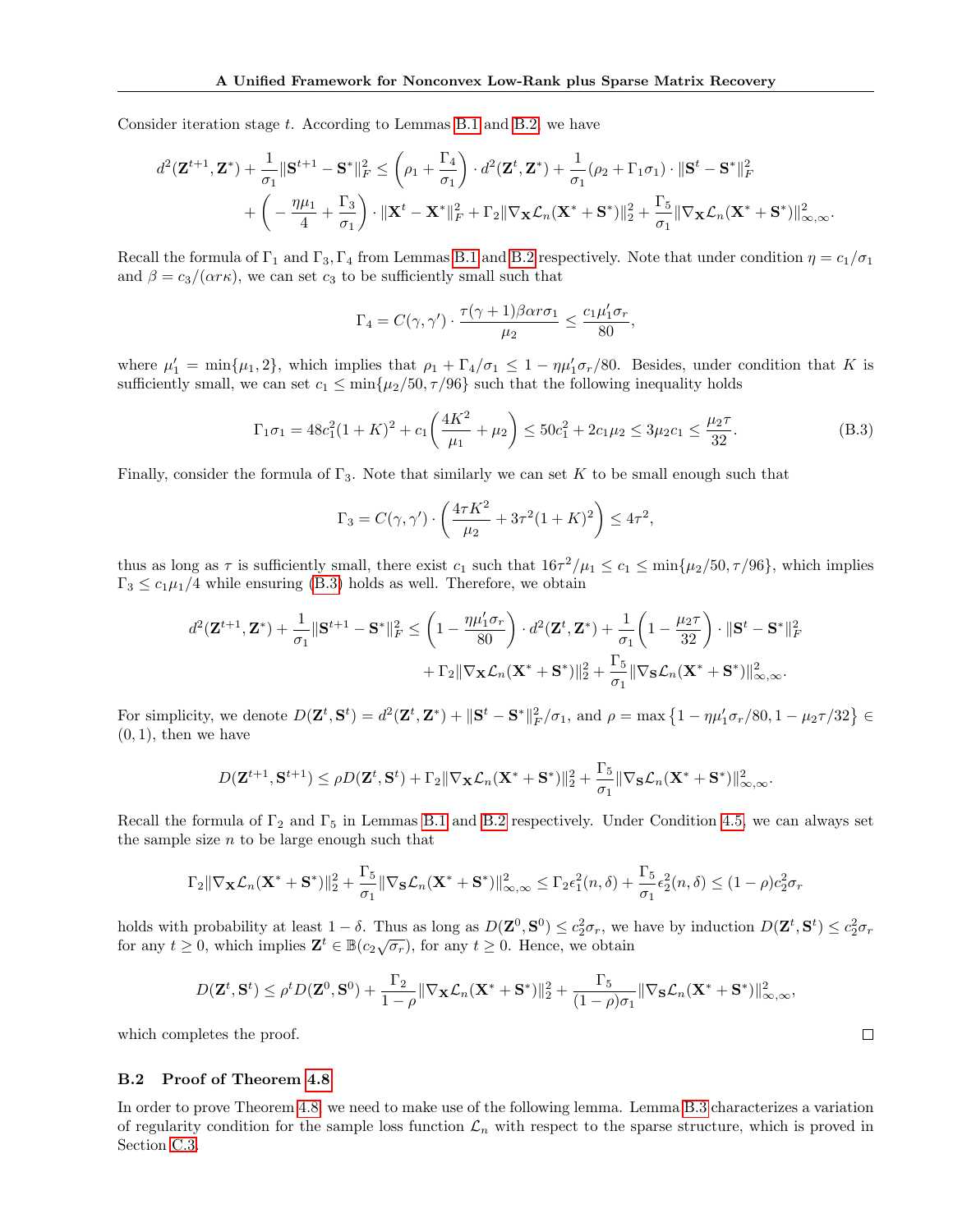**Lemma B.3.** Suppose the sample loss function  $\mathcal{L}_n$  satisfies Condition 4.3. Given a fixed rank-r matrix **X**, for any sparse matrices  $S_1, S_2 \in \mathbb{R}^{\overline{d_1} \times d_2}$  with cardinality at most  $\gamma's$ , we have

$$
\langle \nabla_{\mathbf{S}} \mathcal{L}_n(\mathbf{X} + \mathbf{S}_1) - \nabla_{\mathbf{S}} \mathcal{L}_n(\mathbf{X} + \mathbf{S}_2), \mathbf{S}_1 - \mathbf{S}_2 \rangle \ge \frac{\mu_2}{2} \|\mathbf{S}_1 - \mathbf{S}_2\|_F^2
$$
  
+  $\frac{1}{2L_2} \|\mathcal{P}_{\Omega}(\nabla_{\mathbf{S}} \mathcal{L}_n(\mathbf{X} + \mathbf{S}_1) - \nabla_{\mathbf{S}} \mathcal{L}_n(\mathbf{X} + \mathbf{S}_2))\|_F^2$ ,

where  $\Omega \subseteq [d_1] \times [d_2]$  is an index set with cardinality at most  $\widetilde{s}$  such that supp $(\mathbf{S}_1) \subseteq \Omega$  and  $\mathcal{P}_{\Omega}$  is the projection operator onto Ω.

*Proof of Theorem 4.8.* Consider a fixed iteration  $\ell$  in Algorithm 2. As for the sparse structure, we have

$$
\mathbf{S}_{\ell+1} = \mathcal{H}_{\lambda s} (\mathbf{S}_{\ell} - \tau' \nabla_{\mathbf{S}} \mathcal{L}_n (\mathbf{X}_{\ell} + \mathbf{S}_{\ell})).
$$

Denote  $\Omega' = \text{supp}(S^*) \cup \text{supp}(S_\ell) \cup \text{supp}(S_{\ell+1}),$  then we have  $\lambda s \leq |\Omega'| \leq (2\lambda + 1)s$ . We further denote  $\widetilde{\mathbf{S}}_{\ell+1} = \mathcal{P}_{\Omega'}(\mathbf{S}_{\ell} - \tau' \nabla_{\mathbf{S}} \mathcal{L}_n(\mathbf{X}_{\ell} + \mathbf{S}_{\ell}))$ , then we obtain  $\mathbf{S}_{\ell+1} = \mathcal{H}_{\lambda s}(\widetilde{\mathbf{S}}_{\ell+1})$ . Thus, according to Lemma 3.3 in [35], we have

$$
\|\mathbf{S}_{\ell+1} - \mathbf{S}^*\|_F^2 \le \left(1 + \frac{2}{\sqrt{\lambda'-1}}\right) \cdot \|\widetilde{\mathbf{S}}_{\ell+1} - \mathbf{S}^*\|_F^2.
$$
 (B.4)

Therefore, it is sufficient to upper bound  $\|\widetilde{\mathbf{S}}_{\ell+1} - \mathbf{S}^*\|_F$  for the sparse structure. We have

$$
\|\widetilde{\mathbf{S}}_{\ell+1} - \mathbf{S}^*\|_F = \|\mathbf{S}_{\ell} - \mathbf{S}^* - \tau'\mathcal{P}_{\Omega'}(\nabla_{\mathbf{S}}\mathcal{L}_n(\mathbf{X}_{\ell} + \mathbf{S}_{\ell}))\|_F
$$
  
\n
$$
\leq \underbrace{\|\mathbf{S}_{\ell} - \mathbf{S}^* - \tau'\mathcal{P}_{\Omega'}(\nabla_{\mathbf{S}}\mathcal{L}_n(\mathbf{X}_{\ell} + \mathbf{S}_{\ell}) - \nabla_{\mathbf{S}}\mathcal{L}_n(\mathbf{X}_{\ell} + \mathbf{S}^*))\|_F}_{I_1}
$$
  
\n
$$
+ \tau'\underbrace{\|\mathcal{P}_{\Omega'}(\nabla_{\mathbf{S}}\mathcal{L}_n(\mathbf{X}_{\ell} + \mathbf{S}^*) - \nabla_{\mathbf{S}}\mathcal{L}_n(\mathbf{X}^* + \mathbf{S}^*))\|_F}_{I_2} + \tau'\underbrace{\|\mathcal{P}_{\Omega'}(\nabla_{\mathbf{S}}\mathcal{L}_n(\mathbf{X}^* + \mathbf{S}^*))\|_F}_{I_3}, \quad (B.5)
$$

where the second inequality follows from the triangle inequality. As for the first term  $I_1$  in (B.5), according to Lemma B.3, we have

$$
I_1^2 \le (1 - \mu_2 \tau') \cdot ||\mathbf{S}_{\ell} - \mathbf{S}^*||_F^2 - \left(\frac{\tau'}{L_2} - \tau'^2\right) \cdot ||\mathcal{P}_{\Omega'}(\nabla_{\mathbf{S}} \mathcal{L}_n(\mathbf{X}_{\ell} + \mathbf{S}_{\ell}) - \nabla_{\mathbf{S}} \mathcal{L}_n(\mathbf{X}_{\ell} + \mathbf{S}^*))||_F^2
$$
  
 
$$
\le (1 - \mu_2 \tau') \cdot ||\mathbf{S}_{\ell} - \mathbf{S}^*||_F^2,
$$
 (B.6)

provided that  $\tau' \leq 1/L_2$ . Consider the second term  $I_2$  in (B.5). Note that  $|\Omega'| \leq (2\lambda + 1)s$ , thus according to the definition of Frobenius norm, we have

$$
I_2 = \sup_{\|\mathbf{W}\|_F \le 1} \langle \mathcal{P}_{\Omega'}(\nabla_{\mathbf{S}} \mathcal{L}_n(\mathbf{X}_{\ell} + \mathbf{S}^*) - \nabla_{\mathbf{S}} \mathcal{L}_n(\mathbf{X}^* + \mathbf{S}^*)) , \mathbf{W} \rangle
$$
  
\n
$$
\le \sup_{\|\mathbf{W}\|_F \le 1} \{ |\langle \mathbf{X}_{\ell} - \mathbf{X}^*, \mathcal{P}_{\Omega'}(\mathbf{W}) \rangle | + K \|\mathbf{X}_{\ell} - \mathbf{X}^* \|_F \cdot \|\mathcal{P}_{\Omega'}(\mathbf{W})\|_F \}
$$
  
\n
$$
\le \|\mathbf{X}_{\ell} - \mathbf{X}^* \|_{\infty, \infty} \cdot \|\mathcal{P}_{\Omega'}(\mathbf{W})\|_{1,1} + K \|\mathbf{X}_{\ell} - \mathbf{X}^*\|_F \le 4\zeta^* \sqrt{\lambda_s} + K \|\mathbf{X}_{\ell} - \mathbf{X}^*\|_F, \tag{B.7}
$$

where the first inequality follows from Condition 4.4, the second inequality holds because  $|\langle \mathbf{A}, \mathbf{B} \rangle| \leq ||\mathbf{A}||_{1,1}$ .  $||\mathbf{B}||_{\infty,\infty}$  and  $||\mathcal{P}_{\Omega'}(\mathbf{W})||_F \leq ||\mathbf{W}||_F \leq 1$ , and the last inequality is due to the fact that  $||\mathbf{X}_{\ell}||_{\infty,\infty} \leq \zeta^*$ ,  $||\mathbf{X}^*||_{\infty,\infty} \leq$  $\zeta^*$  and the triangle inequality. And for the third term  $I_3$ , we have

$$
I_3 \le \sqrt{(2\lambda + 1)s} \cdot \|\nabla_{\mathbf{S}} \mathcal{L}_n(\mathbf{X}^* + \mathbf{S}^*)\|_{\infty,\infty}.
$$
 (B.8)

Therefore, plugging (B.6), (B.7) and (B.8) into (B.5), we obtain

$$
\|\widetilde{\mathbf{S}}_{\ell+1} - \mathbf{S}^*\|_F \le \sqrt{1 - \mu_2 \tau'} \cdot \|\mathbf{S}_{\ell} - \mathbf{S}^*\|_F + \tau' K \|\mathbf{X}_{\ell} - \mathbf{X}^*\|_F + 2\tau' \zeta^* \sqrt{s} + \tau' \sqrt{(2\lambda + 1)s} \cdot \|\nabla_{\mathbf{S}} \mathcal{L}_n(\mathbf{X}^* + \mathbf{S}^*)\|_{\infty, \infty}.
$$
\n(B.9)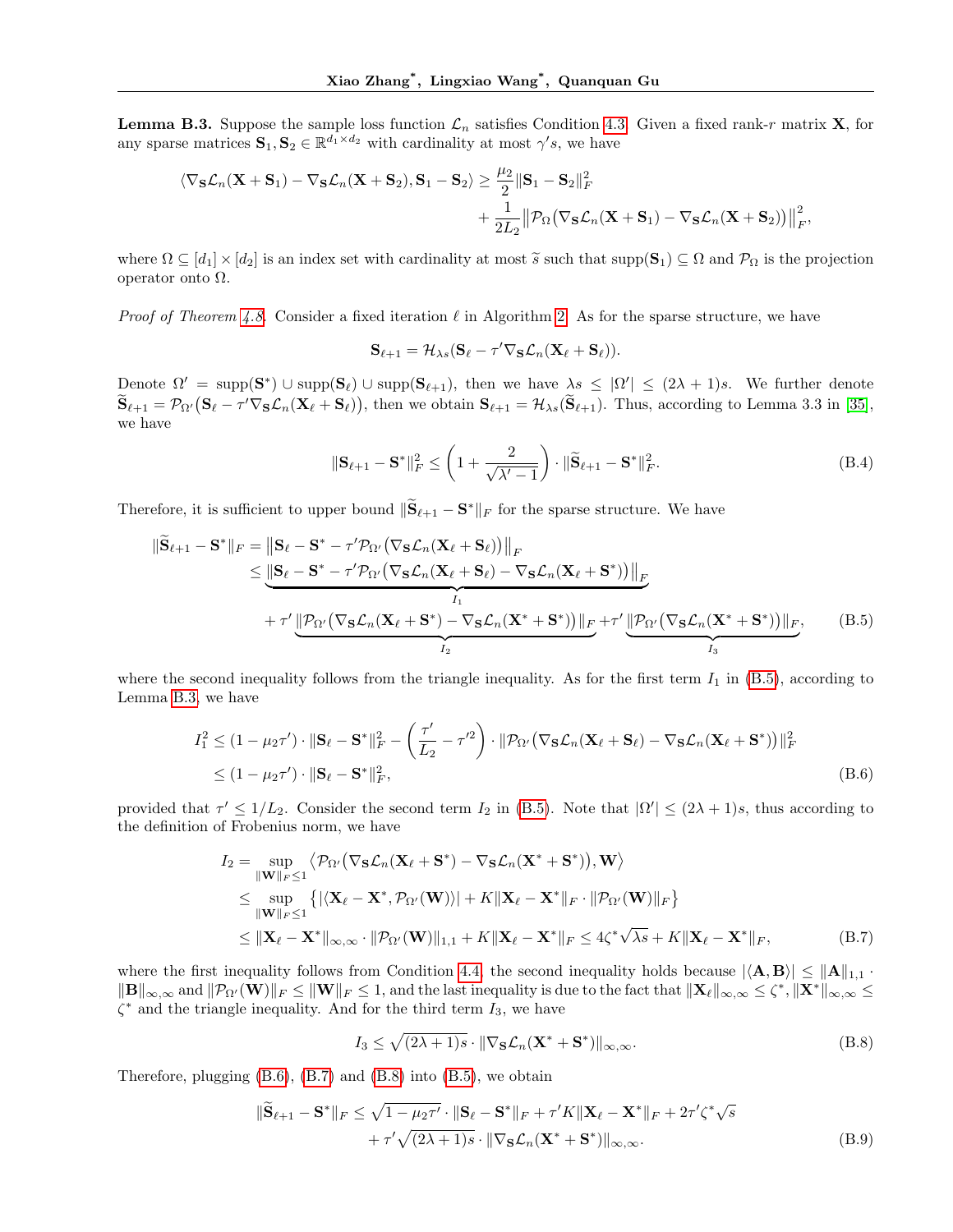Hence, combining (B.4) and (B.9), we obtain the following result for sparse structure

$$
\|\mathbf{S}_{\ell+1} - \mathbf{S}^*\|_F \le \left(1 + \frac{2}{\sqrt{\lambda - 1}}\right) \cdot \left(\sqrt{1 - \mu_2 \tau'} \cdot \|\mathbf{S}_{\ell} - \mathbf{S}^*\|_F + \tau' K \|\mathbf{X}_{\ell} - \mathbf{X}^*\|_F\right) + \tau' \left(1 + \frac{2}{\sqrt{\lambda - 1}}\right) \cdot \left(4\zeta^* \sqrt{\lambda_s} + \sqrt{3\lambda_s} \cdot \|\nabla_{\mathbf{S}} \mathcal{L}_n(\mathbf{X}^* + \mathbf{S}^*)\|_{\infty, \infty}\right).
$$
 (B.10)

Next, let us consider the low-rank structure. According to Algorithm 2, we have

$$
\mathbf{X}_{\ell+1} = \mathcal{P}_{\lambda',\zeta^*}(\mathbf{X}_{\ell} - \eta' \nabla_{\mathbf{X}} \mathcal{L}_n(\mathbf{X}_{\ell} + \mathbf{S}_{\ell})),
$$

where the projection operator  $\mathcal{P}_{\lambda',\zeta^*}$  is defined as

$$
\mathcal{P}_{\lambda',\zeta^*}(\mathbf{X}) = \operatorname*{argmin}_{\text{rank}(\mathbf{Y}) \leq \lambda' r, \ \|\mathbf{Y}\|_{\infty,\infty} \leq \zeta^*} \|\mathbf{Y} - \mathbf{X}\|_F, \text{ for any } \mathbf{X} \in \mathbb{R}^{d_1 \times d_2}.
$$

Let the singular value decomposition of  $\mathbf{X}_{\ell}, \mathbf{X}_{\ell+1}$  be  $\mathbf{X}_{\ell} = \overline{\mathbf{U}}^{\ell} \mathbf{\Sigma}^{\ell} \overline{\mathbf{V}}^{\ell\top}$  and  $\mathbf{X}_{\ell+1} = \overline{\mathbf{U}}^{\ell+1} \mathbf{\Sigma}^{\ell+1} \overline{\mathbf{V}}^{\ell+1\top}$  respectively. Define the following subspace spanned by the column vectors of  $\overline{U}^*, \overline{U}^{\ell}$  and  $\overline{U}^{\ell+1}$  as

$$
\mathrm{span}(\widetilde{\mathbf{U}})=\mathrm{span}\{\overline{\mathbf{U}}^*,\overline{\mathbf{U}}^\ell,\overline{\mathbf{U}}^{\ell+1}\}=\mathrm{col}(\overline{\mathbf{U}}^*)+\mathrm{col}(\overline{\mathbf{U}}^\ell)+\mathrm{col}(\overline{\mathbf{U}}^{\ell+1}),
$$

where each column vector of  $\tilde{U}$  is a basis vector of the above subspace. Similarly, we define the subspace spanned by the column vectors of  $\overline{V}^*, \overline{V}^{\ell}$  and  $\overline{V}^{\ell+1}$  as

$$
\mathrm{span}(\widetilde{\mathbf{V}})=\mathrm{span}\big\{\overline{\mathbf{V}}^*,\overline{\mathbf{V}}^\ell,\overline{\mathbf{V}}^{\ell+1}\big\}=\mathrm{col}(\overline{\mathbf{V}}^*)+\mathrm{col}(\overline{\mathbf{V}}^\ell)+\mathrm{col}(\overline{\mathbf{V}}^{\ell+1}),
$$

Note that  $\mathbf{X}^*$  has rank r,  $\mathbf{X}_{\ell}$  and  $\mathbf{X}_{\ell+1}$  has rank at most  $\lambda'$ r, thus both  $\tilde{\mathbf{U}}$  and  $\tilde{\mathbf{V}}$  have at most  $(2\lambda' + 1)r$ columns. Moreover, we further define the following subspace

$$
\mathcal{A} = \left\{ \mathbf{\Delta} \in \mathbb{R}^{d_1 \times d_2} \mid \mathrm{row}(\mathbf{\Delta}) \subseteq \mathrm{span}(\widetilde{\mathbf{V}}) \text{ and } \mathrm{col}(\mathbf{\Delta}) \subseteq \mathrm{span}(\widetilde{\mathbf{U}}) \right\}.
$$

Let  $\Pi_A$  be the projection operator onto A, then for any  $\mathbf{X} \in \mathbb{R}^{d_1 \times d_2}$ , we have  $\Pi_A(\mathbf{X}) = \widetilde{\mathbf{U}} \widetilde{\mathbf{U}}^\top \mathbf{X} \widetilde{\mathbf{V}}^\top$ . Note that for any  $\mathbf{X} \in \mathbb{R}^{\bar{d}_1 \times \bar{d}_2}$ , we have  $\text{rank}(\Pi_{\mathcal{A}}(\mathbf{X})) \leq (2\lambda' + 1)r$ , since  $\text{rank}(\mathbf{A}\mathbf{B}) \leq \min\{\text{rank}(\mathbf{A}), \text{rank}(\mathbf{B})\}\$ . Besides, we denote

$$
\widetilde{\mathbf{X}}_{\ell+1} = \mathbf{X}_{\ell} - \eta' \Pi_{\mathcal{A}} (\nabla_{\mathbf{X}} \mathcal{L}_n(\mathbf{X}_{\ell} + \mathbf{S}_{\ell})).
$$

Similar to the proof of Theorem 5.9 in [49], we have  $\mathbf{X}_{\ell+1}$  is actually the best rank- $\lambda'$ r approximation of  $\widetilde{\mathbf{X}}_{\ell+1}$ satisfying the infinity norm constraint, or in other words,  $\mathbf{X}_{\ell+1} = \mathcal{P}_{\lambda',\zeta^*}(\mathbf{X}_{\ell+1})$ . Note that  $\mathcal{P}_{\lambda',\zeta^*}(\mathbf{X}^*) = \mathbf{X}^*$ , thus according to Lemma 3.18 in [35], we obtain

$$
\|\mathbf{X}_{\ell+1} - \mathbf{X}^*\|_F^2 = \|\mathcal{P}_{\lambda',\zeta^*}(\widetilde{\mathbf{X}}_{\ell+1}) - \mathbf{X}^*\|_F^2 \le \left(1 + \frac{2}{\sqrt{\lambda'-1}}\right) \cdot \|\widetilde{\mathbf{X}}_{\ell+1} - \mathbf{X}^*\|_F^2. \tag{B.11}
$$

Thus, it suffices to bound the term  $\|\mathbf{X}_{\ell+1} - \mathbf{X}^*\|_F$ . Note that  $\mathbf{X}^* \in \mathcal{A}$ , thus according to the triangle inequality, we have

$$
\|\widetilde{\mathbf{X}}_{\ell+1} - \mathbf{X}^*\|_F \le \underbrace{\|\mathbf{X}_{\ell} - \mathbf{X}^* - \eta'\Pi_{\mathcal{A}}(\nabla_{\mathbf{X}}\mathcal{L}_n(\mathbf{X}_{\ell} + \mathbf{S}_{\ell}) - \nabla_{\mathbf{X}}\mathcal{L}_n(\mathbf{X}^* + \mathbf{S}_{\ell}))\|_F}_{I'_1} + \eta' \underbrace{\|\Pi_{\mathcal{A}}(\nabla_{\mathbf{X}}\mathcal{L}_n(\mathbf{X}^* + \mathbf{S}_{\ell}) - \nabla_{\mathbf{X}}\mathcal{L}_n(\mathbf{X}^* + \mathbf{S}^*))\|_F}_{I'_2} + \eta' \underbrace{\|\Pi_{\mathcal{A}}(\nabla_{\mathbf{X}}\mathcal{L}_n(\mathbf{X}^* + \mathbf{S}^*))\|_F}_{I'_3}.
$$
 (B.12)

Consider  $I'_1$  in (B.12) first. According to Lemma B.2 in [50], we have

$$
{I'_1}^2 \le (1 - \eta'\mu_1) \cdot ||\mathbf{X}_{\ell} - \mathbf{X}^*||_F^2,
$$
\n(B.13)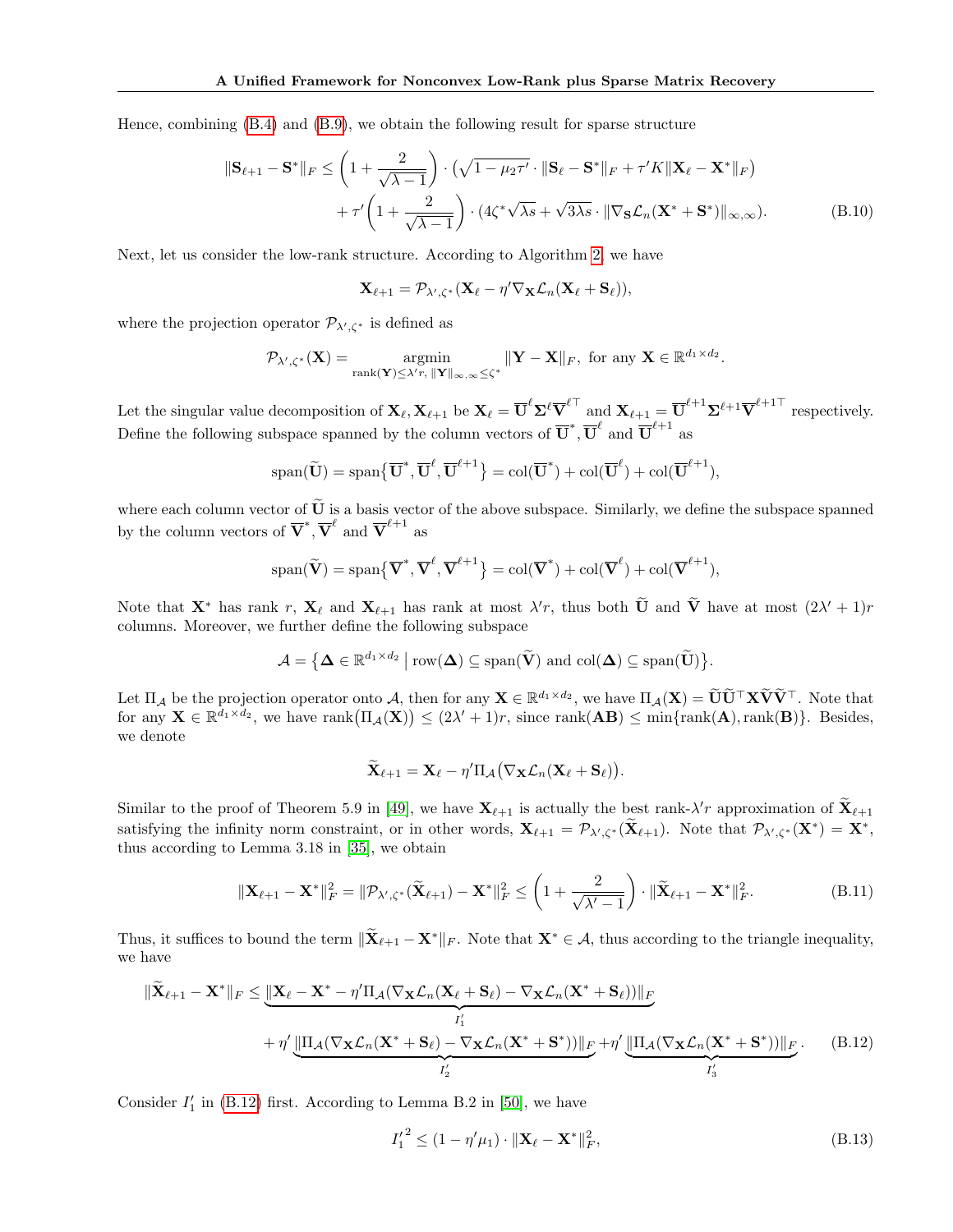provided that  $\eta' \leq 1/L_1$ . As for the second term  $I'_2$  in (B.12), by the definition of Frobenius norm, we have

$$
I'_{2} = \sup_{\|\mathbf{W}\|_{F} \leq 1} \langle \Pi_{\mathcal{A}_{3r}}(\nabla_{\mathbf{X}}\mathcal{L}_{n}(\mathbf{X}^{*} + \mathbf{S}_{\ell}) - \nabla_{\mathbf{X}}\mathcal{L}_{n}(\mathbf{X}^{*} + \mathbf{S}^{*})), \mathbf{W} \rangle
$$
  
 
$$
\leq (1 + K) \cdot \|\mathbf{S}_{\ell} - \mathbf{S}^{*}\|_{F} \cdot \|\Pi_{\mathcal{A}}(\mathbf{W})\|_{F} \leq (1 + K) \cdot \|\mathbf{S}_{\ell} - \mathbf{S}^{*}\|_{F}, \tag{B.14}
$$

where the first inequality holds because of Condition 4.4. As for  $I'_3$ , we have

$$
I_3' \le \sqrt{(2\lambda' + 1)r} \cdot \|\Pi_{\mathcal{A}}(\nabla_{\mathbf{X}} \mathcal{L}_n(\mathbf{X}^* + \mathbf{S}^*))\|_2 \le \sqrt{(2\lambda' + 1)r} \cdot \|\nabla_{\mathbf{X}} \mathcal{L}_n(\mathbf{X}^* + \mathbf{S}^*)\|_2.
$$
 (B.15)

Therefore, plugging (B.13), (B.14) and (B.15) into (B.12), we obtain

$$
\|\widetilde{\mathbf{X}}_{\ell+1} - \mathbf{X}^*\|_F \le \sqrt{1 - \eta'\mu_1} \cdot \|\mathbf{X}_{\ell} - \mathbf{X}^*\|_F + \eta'(1 + K) \cdot \|\mathbf{S}_{\ell} - \mathbf{S}^*\|_F + \eta'\sqrt{3\lambda r'} \|\nabla_{\mathbf{X}}\mathcal{L}_n(\mathbf{X}^* + \mathbf{S}^*)\|_2. \tag{B.16}
$$

Finally, combining (B.11) and (B.16), we obtain the following result for low rank structure

$$
\|\mathbf{X}_{\ell+1} - \mathbf{X}^*\|_F \le \left(1 + \frac{2}{\sqrt{\lambda'-1}}\right) \cdot \left(\sqrt{1-\eta'\mu_1} \cdot \|\mathbf{X}_{\ell} - \mathbf{X}^*\|_F + \eta'(1+K) \cdot \|\mathbf{S}_{\ell} - \mathbf{S}^*\|_F\right) + \eta'\left(1 + \frac{2}{\sqrt{\lambda'-1}}\right) \cdot \sqrt{3\lambda'r} \|\nabla_{\mathbf{X}}\mathcal{L}_n(\mathbf{X}^* + \mathbf{S}^*)\|_2.
$$
 (B.17)

Hence, combining (B.10) and (B.17), we obtain

$$
\|\mathbf{X}_{\ell+1} - \mathbf{X}^*\|_F + \|\mathbf{S}_{\ell+1} - \mathbf{S}^*\|_F \le \rho'_1 \|\mathbf{X}_{\ell} - \mathbf{X}^*\|_F + \rho'_2 \|\mathbf{S}_{\ell} - \mathbf{S}^*\|_F + 4\sqrt{\lambda}\tau' \left(1 + \frac{2}{\sqrt{\lambda - 1}}\right) \cdot \zeta^* \sqrt{s} + \Gamma_1 \|\nabla_{\mathbf{X}} \mathcal{L}_n (\mathbf{X}^* + \mathbf{S}^*)\|_2 + \Gamma_2 \|\nabla_{\mathbf{S}} \mathcal{L}_n (\mathbf{X}^* + \mathbf{S}^*)\|_{\infty, \infty},
$$
(B.18)

 $(\sqrt{\lambda'-1})\sqrt{3\lambda'r}, \Gamma_2 = \tau'(1+2)$  $(\sqrt{\lambda-1})\sqrt{3\lambda s}$ , and contraction parameter  $\rho'_1$ ,  $\rho'_2$  are defined where  $\Gamma_1 = \eta'(1+2)$ in Theorem 4.8. Note that we set  $\eta' = 1/(6\mu_1) \leq 1/L_1$ ,  $\tau' = 3/(4\mu_2) \leq 1/L_2$ , and we assume  $\mu_1 \geq 1/3$ . Then with sufficient large  $\lambda$  and  $\lambda'$  and structural Lipschitz gradient parameter K small enough, we could guarantee with sumclent large  $\lambda$  and  $\lambda$  and structural Lipschitz gradient parameter  $\Lambda$  small enough, we could guarant  $\rho'_1, \rho'_2 \in (0, 19/20)$ . Plugging in the definition of  $\zeta^* = c_0 \alpha r \kappa / \sqrt{d_1 d_2}$ , we complete the proof  $\Box$ 

#### B.3 Proof of Theorem 4.9

*Proof.* To prove Theorem 4.9, it is sufficient to verify the assumption  $D(\mathbf{Z}^0, \mathbf{S}^0) \leq c_4^2 \sigma_r$  in Theorem 4.6. Thus, according to Theorem 4.8, it is sufficient to make sure the right hand side of (4.2) is small enough.

As for the optimization error, i.e., the first term on the R.H.S. of (4.2), we can perform  $L \geq \log\{c\sigma_r/(2\|\mathbf{X}^*\|_F +$  $2\|\mathbf{S}^*\|_F\}/\log(\rho')$  iterations in Algorithm 2 to make sure the optimization error is sufficiently small such that  $\rho'^L \cdot (\|\mathbf{X}^*\|_F + \|\mathbf{S}^*\|_F) \le c\sigma_r/2$ , where  $c = \min\{1/2, c_4/4\}.$ 

On the other hand, for the statistical error, i.e., the last three terms on the R.H.S. of (4.2), we assume  $s \leq$  $cd_1d_2/(\alpha^2r^2\kappa^2)$ , where c is a small enough constant, and sample size n is sufficiently large such that  $\Gamma_1\sqrt{r}\epsilon_1(n,\delta)+\Gamma_2(n,\delta)^2$  $\Gamma_2\sqrt{s}\epsilon_2(n,\delta) \leq c\sigma_r/4$ . Putting pieces together, we arrive at  $\|\mathbf{X}^0 - \mathbf{X}^*\|_F + \|\mathbf{S}^0 - \mathbf{S}^*\|_F \leq c \cdot \sigma_r$ . Finally, based on Lemma 5.14 in [46], the initial assumption that  $D(\mathbf{Z}^0, \mathbf{S}^0) \leq c_4^2 \sigma_r$  in Theorem 4.6 is satisfied, which completes the proof. □

### C Proofs of Technical Lemmas

### C.1 Proof of Lemma B.1

In order to prove Theorem B.1, we need to make use of the following lemmas. Lemma C.1 characterizes a local curvature property of the low-rank structure, which gives us the lower bound of the inner product term. We provide its proof in Section D.1. Lemma C.2, proved in Section D.2, characterizes a local smoothness property of the low-rank structure and gives us an upper bound of the Frobenius term.

**Lemma C.1** (Local Curvature Property for Low-Rank Structure). Suppose the sample loss function  $\mathcal{L}_n$  satisfies Conditions 4.2 and 4.4. Recall that  $\mathbf{X}^* = \mathbf{U}^* \mathbf{V}^{* \top}$  is the unknown rank-r matrix that satisfies (3.1), and  $\mathbf{S}^*$  is the unknown s-sparse matrix. Let  $\mathbf{Z} \in \mathbb{R}^{(d_1+d_2)\times r}$  be any matrix with  $\mathbf{Z} = [\mathbf{U}; \mathbf{V}],$  where  $\mathbf{U} \in \mathbb{R}^{d_1 \times r}$ ,  $\mathbf{V} \in \mathbb{R}^{d_2 \times r}$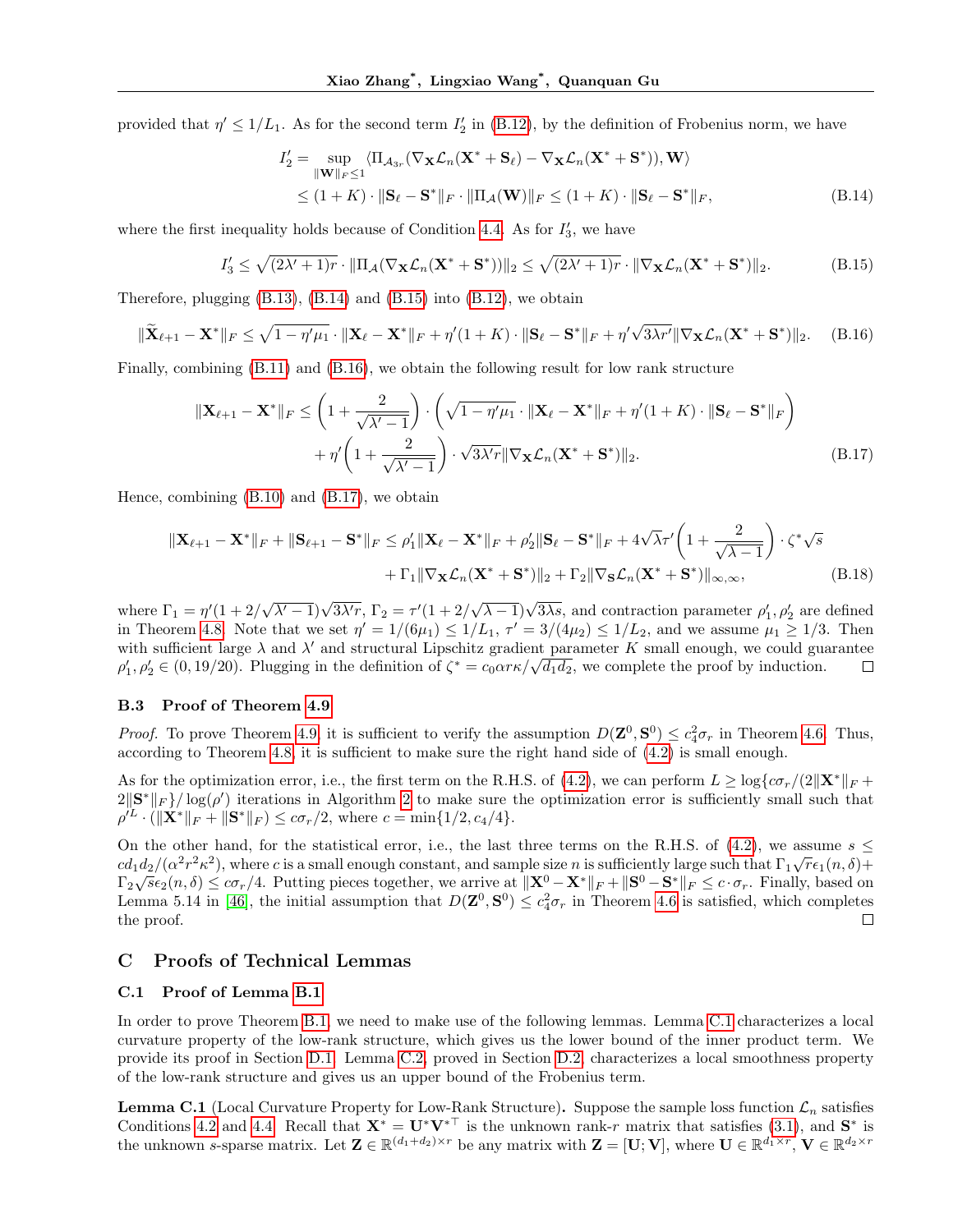satisfy  $||\mathbf{U}||_{2,\infty} \leq 2\sqrt{\alpha r \sigma_1/d_1}$  and  $||\mathbf{V}||_{2,\infty} \leq 2\sqrt{\alpha r \sigma_1/d_2}$ . Let  $\mathbf{S} \in \mathbb{R}^{d_1 \times d_2}$  be any matrix with at most  $\beta'$ fraction nonzero entries per row and column and satisfying  $||\mathbf{S}||_0 \leq s' \leq \tilde{s}$ . Denote the optimal rotation with respect to **Z** by  $\mathbf{R} = \operatorname{argmin}_{\tilde{\mathbf{R}} \in \mathbb{Q}_r} ||\mathbf{Z} - \mathbf{Z}^* \tilde{\mathbf{R}}||_F$ , and  $\mathbf{H} = \mathbf{Z} - \mathbf{Z}^* \mathbf{R}$ , then we have

$$
\begin{aligned} \langle \nabla_{\mathbf{Z}} \widetilde{F}_n(\mathbf{Z},\mathbf{S}),\mathbf{H} \rangle \geq \frac{\mu_1}{4}\|\mathbf{X}-\mathbf{X}^*\|_F^2 + \frac{1}{16}\|\widetilde{\mathbf{Z}}^\top \mathbf{Z}\|_F^2 + \left(\frac{\mu_1'}{20}\sigma_r - C\right)\cdot \|\mathbf{H}\|_F^2 - \left(\frac{L_1+1}{8} + \frac{1}{\mu_2}\right)\cdot \|\mathbf{H}\|_F^4 \\ &- \left(\frac{\mu_2}{2} + \frac{2K^2}{\mu_1}\right)\cdot \|\mathbf{S}-\mathbf{S}^*\|_F^2 - \left(\frac{8r}{\mu_1} + \frac{r}{L_1}\right)\cdot \|\nabla_{\mathbf{X}}\mathcal{L}_n(\mathbf{X}^*+\mathbf{S}^*)\|_2^2, \end{aligned}
$$

where  $\mathbf{X} = \mathbf{U}\mathbf{V}^{\top}$ ,  $\mu'_1 = \min\{\mu_1, 2\}$ , and  $C = 18(\beta' + \beta)\alpha r \sigma_1/\mu_2$ .

**Lemma C.2** (Local Smoothness Property for Low-Rank Structure). Suppose the sample loss function  $\mathcal{L}_n$  satisfies Conditions 4.2 and 4.4. Recall that  $X^*$  is the unknown rank-r matrix and  $S^*$  is the unknown s-sparse matrix. For any matrix  $\mathbf{Z} = [\mathbf{U}; \mathbf{V}] \in \mathbb{R}^{(d_1+d_2)\times r}$  and  $\mathbf{S} \in \mathbb{R}^{d_1 \times d_2}$  with at most s' nonzero entries satisfying  $s' \leq \tilde{s}$ , we have

$$
\|\nabla_{\mathbf{Z}}\widetilde{F}_n(\mathbf{Z},\mathbf{S})\|_F^2 \leq \left(12L_1^2\|\mathbf{X}-\mathbf{X}^*\|_F^2 + 12(1+K)^2 \cdot \|\mathbf{S}-\mathbf{S}^*\|_F^2 + \|\mathbf{U}^\top \mathbf{U} - \mathbf{V}^\top \mathbf{V}\|_F^2\right) \cdot \|\mathbf{Z}\|_2^2
$$
  
+  $12r\|\nabla_{\mathbf{X}}\mathcal{L}_n(\mathbf{X}^*+\mathbf{S}^*)\|_2^2 \cdot \|\mathbf{Z}\|_2^2$ ,

where  $X = UV^{\top}$ .

Proof of Lemma B.1. Recall  $\mathbf{Z}^* = [\mathbf{U}^*; \mathbf{V}^*]$  and  $\mathbf{X}^* = \mathbf{U}^* \mathbf{V}^{*\top}$ , where  $\mathbf{U}^* = \overline{\mathbf{U}}^* (\mathbf{\Sigma}^*)^{1/2}, \mathbf{V}^* = \overline{\mathbf{V}}^* (\mathbf{\Sigma}^*)^{1/2}$ , we *h* roof of Behina B.1. Recall  $\mathbf{Z} = [\mathbf{C}^{\dagger}, \mathbf{v}]$  and  $\mathbf{X} = \mathbf{C}^{\dagger} \mathbf{v}$ , where  $\mathbf{C} = \mathbf{C}^{\dagger} (\mathbf{Z}^{\dagger})^{\dagger}$ ,  $\mathbf{v} = \mathbf{v}^{\dagger} (\mathbf{Z}^{\dagger})^{\dagger}$ , we have  $||\mathbf{Z}^*||_2 = \sqrt{2\sigma_1}$ . According to ou  $\mathbf{R} \in \mathbb{R}^{r \times r}$  such that  $\|\mathbf{Z}^0 - \mathbf{Z}^* \mathbf{R}\|_F \leq \sqrt{\sigma_r}/4$ , thus we obtain

$$
\sqrt{\sigma_1}\leq\|\mathbf{Z}^*\|_2-\|\mathbf{Z}^0-\mathbf{Z}^*\mathbf{R}\|_2\leq\|\mathbf{Z}^0\|_2\leq\|\mathbf{Z}^*\|_2+\|\mathbf{Z}^0-\mathbf{Z}^*\mathbf{R}\|_F\leq2\sqrt{\sigma_1}.
$$

Recall (3.1) and the definition of  $C_1, C_2$  in (3.2), then it is obvious that  $\mathbf{U}^* \in C_1$  and  $\mathbf{V}^* \in C_2$ . Consider a fixed iteration stage  $t$ , we denote

$$
\widetilde{\mathbf{U}}^{t+1} = \mathbf{U}^t - \eta \nabla_{\mathbf{U}} \mathcal{L}_n(\mathbf{U}^t \mathbf{V}^{t\top} + \mathbf{S}^t) - \frac{1}{2} \eta \mathbf{U}^t (\mathbf{U}^{t\top} \mathbf{U}^t - \mathbf{V}^{t\top} \mathbf{V}^t),
$$
  

$$
\widetilde{\mathbf{V}}^{t+1} = \mathbf{V}^t - \eta \nabla_{\mathbf{V}} \mathcal{L}_n(\mathbf{U}^t \mathbf{V}^{t\top} + \mathbf{S}^t) - \frac{1}{2} \eta \mathbf{V}^t (\mathbf{V}^{t\top} \mathbf{V}^t - \mathbf{U}^{t\top} \mathbf{U}^t).
$$

Denote  $\mathbf{Z}^{t+1} = [\mathbf{U}^{t+1}; \mathbf{V}^{t+1}]$ , and  $\mathbf{Z}^{t} = [\mathbf{U}^{t}; \mathbf{V}^{t}]$ , for any iteration stage t, then according to (B.2), we have  $\mathbf{Z}^{t+1} = \mathbf{Z}^t - \eta \nabla_{\mathbf{Z}} \tilde{F}_n(\mathbf{Z}^t, \mathbf{S}^t)$ . Besides, according to Algorithm 1, we obtain

$$
\mathbf{U}^{t+1} = \mathcal{P}_{\mathcal{C}_1}(\widetilde{\mathbf{U}}^{t+1}) \quad \text{and} \quad \mathbf{V}^{t+1} = \mathcal{P}_{\mathcal{C}_2}(\widetilde{\mathbf{V}}^{t+1}).
$$

Recall  $\mathbf{Z}^* = [\mathbf{U}^*; \mathbf{V}^*]$ , and  $\mathbf{R}^t = \arg\min_{\mathbf{R} \in \mathbb{Q}_r} ||\mathbf{Z}^t - \mathbf{Z}^* \mathbf{R}||_F$ , for any t. Denote  $\mathbf{H}^t = \mathbf{Z} - \mathbf{Z}^* \mathbf{R}^t$ . Since  $\mathcal{C}_1$ ,  $\mathcal{C}_2$  are both rotation-invariant constraint sets, and  $\mathbf{U}^* \in \mathcal{C}_1$ ,  $\mathbf{V}^* \in \mathcal{C}_2$ , we have

$$
d^{2}(\mathbf{Z}^{t+1}, \mathbf{Z}^{*}) \leq \|\mathbf{Z}^{t+1} - \mathbf{Z}^{*}\mathbf{R}^{t}\|_{F}^{2}
$$
  
\n
$$
\leq \|\mathbf{Z}^{t} - \eta \nabla_{\mathbf{Z}} \widetilde{F}_{n}(\mathbf{Z}^{t}, \mathbf{S}^{t}) - \mathbf{Z}^{*}\mathbf{R}^{t}\|_{F}^{2}
$$
  
\n
$$
= d^{2}(\mathbf{Z}^{t}, \mathbf{Z}^{*}) - 2\eta \langle \nabla_{\mathbf{Z}} \widetilde{F}_{n}(\mathbf{Z}^{t}, \mathbf{S}^{t}), \mathbf{H}^{t} \rangle + \eta^{2} \|\nabla_{\mathbf{Z}} \widetilde{F}_{n}(\mathbf{Z}^{t}, \mathbf{S}^{t})\|_{F}^{2},
$$
\n(C.1)

where the first inequality follows from Definition 4.1, and the second inequality is due to the nonexpansive property of projection  $\mathcal{P}_{\mathcal{C}_i}$  onto  $\mathcal{C}_i$ , where  $i \in \{1,2\}$ . Therefore, it suffices to lower bound the inner product term  $\langle \nabla_{\mathbf{Z}} \tilde{F}_n(\mathbf{Z}^t, \mathbf{S}^t), \mathbf{H}^t \rangle$  and upper bound the term  $\|\nabla_{\mathbf{Z}} \tilde{F}_n(\mathbf{Z}^t, \mathbf{S}^t)\|^2_F$ , respectively. According to Algorithm 1, we have  $(\mathbf{U}^t, \mathbf{V}^t)$  satisfies the condition of  $(\mathbf{U}, \mathbf{V})$  in Lemma C.1, and  $\mathbf{S}^t$  has at most  $\gamma\beta$ -fraction nonzero entries per row and column with  $||\mathbf{S}||_0 \leq \gamma' s \leq \tilde{s}$ . Denote  $\mathbf{X}^t = \mathbf{U}^t \mathbf{V}^{t\top}$ , then according to Lemma C.1, we obtain

$$
\langle \nabla_{\mathbf{Z}} \widetilde{F}_n(\mathbf{Z}^t, \mathbf{S}^t), \mathbf{H}^t \rangle \ge \frac{\mu_1}{4} \|\mathbf{X}^t - \mathbf{X}^*\|_F^2 + \frac{1}{16} \|\mathbf{U}^{t\top} \mathbf{U}^t - \mathbf{V}^{t\top} \mathbf{V}^t\|_F^2 + \left(\frac{\mu'_1}{20} \sigma_r - C\right) \cdot \|\mathbf{H}^t\|_F^2
$$

$$
-\left(\frac{L_1 + 1}{8} + \frac{1}{\mu_2}\right) \cdot \|\mathbf{H}^t\|_F^4 - \left(\frac{\mu_2}{2} + \frac{2K^2}{\mu_1}\right) \cdot \|\mathbf{S}^t - \mathbf{S}^*\|_F^2 - \left(\frac{8r}{\mu_1} + \frac{r}{L_1}\right) \cdot \|\nabla_{\mathbf{X}} \mathcal{L}_n(\mathbf{X}^* + \mathbf{S}^*)\|_2^2,
$$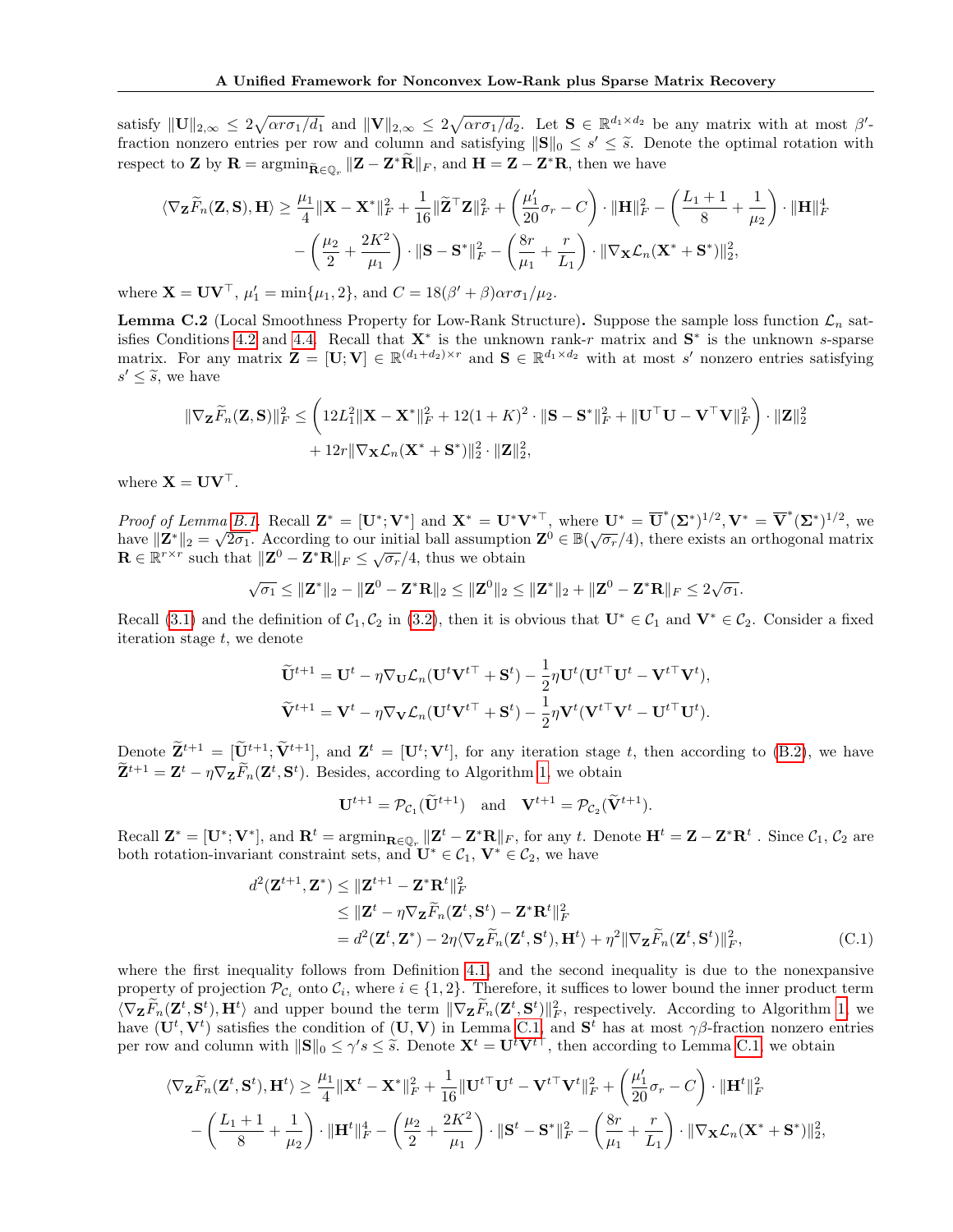where  $\mu'_1 = \min{\{\mu_1, 2\}}$ , and  $C = 18(\gamma + 1)\beta \alpha r \sigma_1/\mu_2$ . Besides, according to Lemma C.2, we have

$$
\begin{aligned} \|\nabla_{\mathbf{Z}}\widetilde{F}_n(\mathbf{Z}^t,\mathbf{S}^t)\|_F^2 &\leq \left(12L_1^2\|\mathbf{X}^t-\mathbf{X}^*\|_F^2+12(1+K)^2\cdot\|\mathbf{S}^t-\mathbf{S}^*\|_F^2+\|\mathbf{U}^{t\top}\mathbf{U}^t-\mathbf{V}^{t\top}\mathbf{V}^t\|_F^2\right)\cdot\|\mathbf{Z}^t\|_2^2\\ &\qquad+12r\|\nabla_{\mathbf{X}}\mathcal{L}_n(\mathbf{X}^*+\mathbf{S}^*)\|_2^2\cdot\|\mathbf{Z}^t\|_2^2. \end{aligned}
$$

Note that under the assumption of  $\mathbf{Z}^t \in \mathbb{B}(c_2\sqrt{\sigma_r})$ , where  $c_2 \leq 1/4$ , we have  $\|\mathbf{Z}^t\|_2 \leq \|\mathbf{Z}^*\mathbf{R}^t\|_2 + \|\mathbf{Z}^t - \mathbf{Z}^*\mathbf{R}^t\|_2 \leq \|\mathbf{Z}^*\mathbf{R}^t\|_2 + \|\mathbf{Z}^t - \mathbf{Z}^*\mathbf{R}^t\|_2 \leq \|\mathbf{Z}$  $2\sqrt{\sigma_1}$ , since  $||\mathbf{Z}^*||_2^2 = 2\sigma_1$ . Thus, if we set the step size  $\eta = c_1/\sigma_1$ , where  $c_1 \le \min\{1/32, \mu_1/(192L_1^2)\}$ , and we assume  $\beta \le 1/(c_3 \alpha r \kappa)$  with  $c_3$  large enough such that  $c_3 \ge 720(\gamma + 1)\mu_2/\mu'_1$ , we have

$$
-2\eta\langle\nabla_{\mathbf{Z}}\widetilde{F}_n(\mathbf{Z}^t,\mathbf{S}^t),\mathbf{H}^t\rangle+\eta^2\|\nabla_{\mathbf{Z}}\widetilde{F}_n(\mathbf{Z}^t,\mathbf{S}^t)\|_F^2\leq-\frac{\eta\mu_1}{4}\|\mathbf{X}^t-\mathbf{X}^*\|_F^2-\frac{\eta\mu_1'\sigma_r}{20}\|\mathbf{H}^t\|_F^2\\ \qquad+\eta\bigg(\frac{L_1+1}{4}+\frac{2}{\mu_2}\bigg)\cdot\|\mathbf{H}^t\|_F^4+C_1\|\mathbf{S}^t-\mathbf{S}^*\|_F^2+C_2\|\nabla_{\mathbf{X}}\mathcal{L}_n(\mathbf{X}^*+\mathbf{S}^*)\|_2^2,
$$

where  $C_1 = 48\eta^2(1+K)^2\sigma_1 + \eta(\mu_2 + 4K^2/\mu_1)$ , and  $C_2 = 48\eta^2r\sigma_1 + 2\eta(8r/\mu_1 + r/L_1)$ . Note that according to our assumption,  $\|\mathbf{H}^t\|_F^2 \leq c_2^2 \sigma_r$  with  $c_2^2 \leq \mu'_1/[10(L_1 + 1 + 8/\mu_2)]$ , thus by (C.1), we obtain

$$
d^{2}(\mathbf{Z}^{t+1},\mathbf{Z}^{*}) \leq \left(1 - \frac{\eta\mu_{1}^{\prime}\sigma_{r}}{40}\right) d^{2}(\mathbf{Z}^{t},\mathbf{Z}^{*}) - \frac{\eta\mu_{1}}{4} \|\mathbf{X}^{t} - \mathbf{X}^{*}\|_{F}^{2} + C_{1} \|\mathbf{S}^{t} - \mathbf{S}^{*}\|_{F}^{2} + C_{2} \|\nabla_{\mathbf{X}}\mathcal{L}_{n}(\mathbf{X}^{*} + \mathbf{S}^{*})\|_{2}^{2},
$$
\nh completes the proof.

which completes the proof.

### C.2 Proof of Lemma B.2

In order to prove Lemma B.2, we need to utilize the following lemma. Inspired by [56], we present Lemma C.3, which characterizes a nearly non-expansiveness property of the truncation operator  $\mathcal{T}_{\theta}$ , as long as  $\theta$  is large enough. We provides its proof in Section D.3 for completeness.

**Lemma C.3.** Suppose  $S^* \in \mathbb{R}^{d_1 \times d_2}$  is the unknown sparse matrix with at most  $\beta$ -fraction nonzero entries per row and column. For any matrix  $\mathbf{S} \in \mathbb{R}^{d_1 \times d_2}$ , we have

$$
\|\mathcal{T}_{\gamma\beta}(\mathbf{S})-\mathbf{S}^*\|_F^2 \le \left(1+\sqrt{\frac{2}{\gamma-1}}\right)^2 \cdot \|\mathbf{S}-\mathbf{S}^*\|_F^2,
$$

where  $\gamma > 1$  is a parameter.

Now we are ready to prove Lemma B.2.

Proof of Lemma B.2. Consider a fixed iteration stage t. For the sparse structure, according to Algorithm 1, we have

$$
\mathbf{S}^{t+1} = \mathcal{T}_{\gamma\beta} \circ \mathcal{H}_{\gamma's} \big( \mathbf{S}^t - \tau \nabla_{\mathbf{S}} \mathcal{L}_n (\mathbf{U}^t \mathbf{V}^{t\top} + \mathbf{S}^t) \big).
$$

Denote  $\bar{\mathbf{S}}^{t+1} = \mathcal{H}_{\gamma's}(\mathbf{S}^t - \tau \nabla_{\mathbf{S}} \mathcal{L}_n(\mathbf{U}^t \mathbf{V}^{t\top} + \mathbf{S}^t)),$  then we have  $\mathbf{S}^{t+1} = \mathcal{T}_{\gamma\beta}(\bar{\mathbf{S}}^{t+1}).$  To begin with according to Lemma C.3, we have

$$
\|\mathbf{S}^{t+1} - \mathbf{S}^*\|_F^2 = \|\mathcal{T}_{\gamma\beta}(\bar{\mathbf{S}}^{t+1}) - \mathbf{S}^*\|_F^2 \le \left(1 + \sqrt{\frac{2}{\gamma - 1}}\right)^2 \cdot \|\bar{\mathbf{S}}^{t+1} - \mathbf{S}^*\|_F^2. \tag{C.2}
$$

Moreover, denote  $\Omega = \Omega^* \cup \Omega^{t+1}$ , where  $\Omega^* = \text{supp}(\mathbf{S}^*), \Omega^t = \text{supp}(\mathbf{S}^t)$  and  $\Omega^{t+1} = \text{supp}(\bar{\mathbf{S}}^{t+1})$ . Obviously, the cardinality of  $\Omega$  satisfies  $\gamma' s \leq |\Omega| \leq (2\gamma' + 1)s$ . Based on  $\Omega$ , we define  $\tilde{\mathbf{S}}^{t+1}$  as follows

$$
\widetilde{\mathbf{S}}^{t+1} = \mathcal{P}_{\Omega}(\mathbf{S}^t - \tau \nabla_{\mathbf{S}} \mathcal{L}_n(\mathbf{U}^t \mathbf{V}^{t\top} + \mathbf{S}^t)) = \mathbf{S}^t - \tau \mathcal{P}_{\Omega}(\nabla_{\mathbf{S}} \mathcal{L}_n(\mathbf{U}^t \mathbf{V}^{t\top} + \mathbf{S}^t)),\tag{C.3}
$$

where  $\mathcal{P}_{\Omega}$  is the projection operator onto the index set  $\Omega$ . Note that  $\Omega^{t+1} \subseteq \Omega$ , thus we have  $\bar{\mathbf{S}}^{t+1} = \mathcal{H}_{\gamma s}(\tilde{\mathbf{S}}^{t+1})$ . According to Lemma 3.3 in [35], we have

$$
\|\bar{\mathbf{S}}^{t+1} - \mathbf{S}^*\|_F^2 \le \left(1 + \frac{2}{\sqrt{\gamma'-1}}\right) \cdot \|\widetilde{\mathbf{S}}^{t+1} - \mathbf{S}^*\|_F^2. \tag{C.4}
$$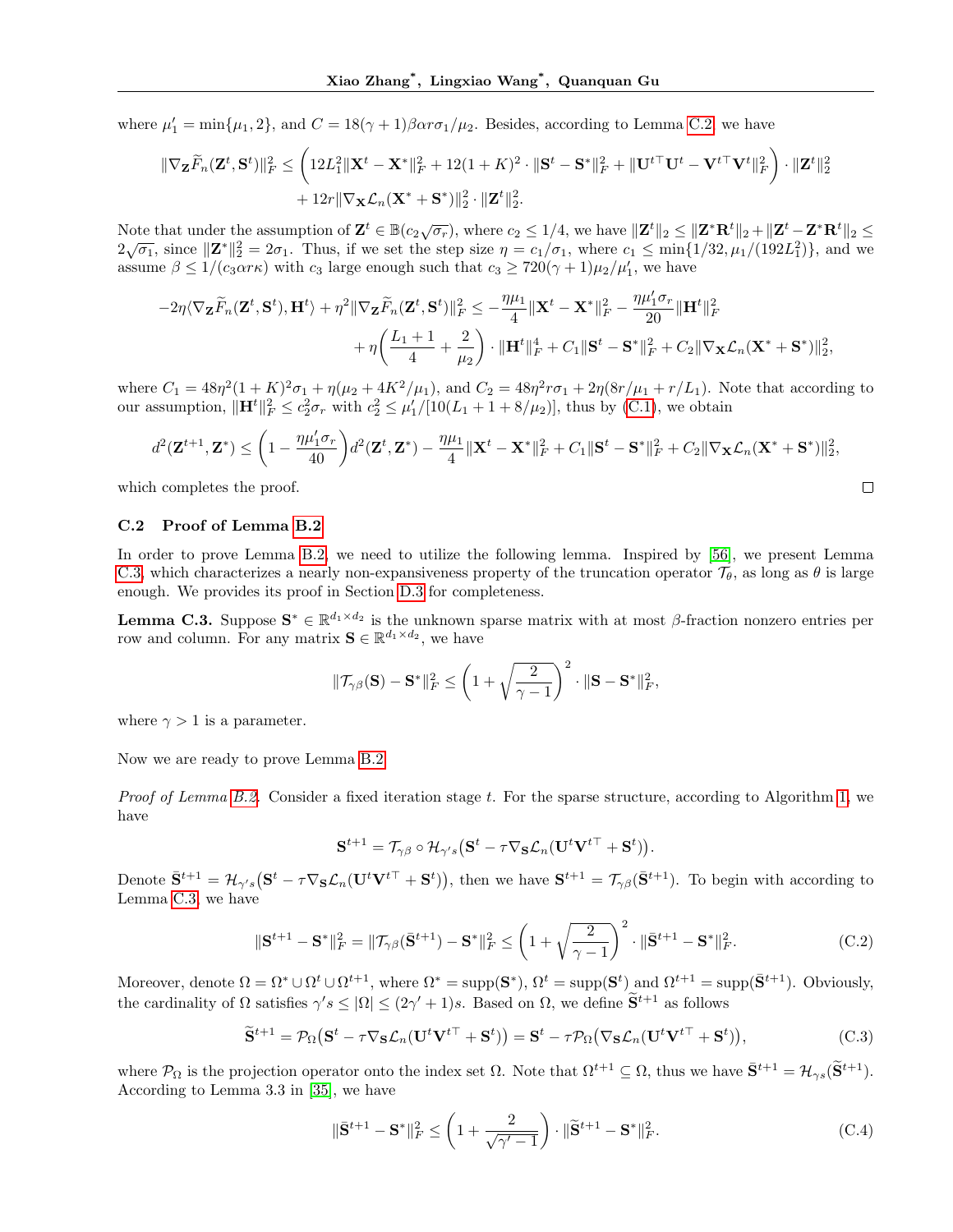Therefore, it is sufficient to upper bound  $\|\widetilde{\mathbf{S}}^{t+1} - \mathbf{S}^*\|_F^2$ . By (C.3), we have

$$
\|\widetilde{\mathbf{S}}^{t+1} - \mathbf{S}^*\|_F^2 = \|\mathbf{S}^t - \mathbf{S}^*\|_F^2 - 2\tau \underbrace{\langle \nabla_{\mathbf{S}} \mathcal{L}_n(\mathbf{X}^t + \mathbf{S}^t), \mathbf{S}^t - \mathbf{S}^*\rangle}_{I_1} + \tau^2 \underbrace{\|\mathcal{P}_{\Omega}(\nabla_{\mathbf{S}} \mathcal{L}_n(\mathbf{X}^t + \mathbf{S}^t))\|_F^2}_{I_2},\tag{C.5}
$$

where the equality holds because  $\langle \mathcal{P}_{\Omega}(\mathbf{A}), \mathbf{B} \rangle = \langle \mathbf{A}, \mathcal{P}_{\Omega}(\mathbf{B}) \rangle$ . In the following discussions, we are going to bound  $I_1$  and  $I_2$  respectively. Consider the term  $I_1$  first, we have

$$
I_1 = \underbrace{\langle \nabla_{\mathbf{S}} \mathcal{L}_n(\mathbf{X}^t + \mathbf{S}^t) - \nabla_{\mathbf{S}} \mathcal{L}_n(\mathbf{X}^t + \mathbf{S}^*), \mathbf{S}^t - \mathbf{S}^* \rangle}_{I_{11}}_{I_{12}} + \underbrace{\langle \nabla_{\mathbf{S}} \mathcal{L}_n(\mathbf{X}^t + \mathbf{S}^*) - \nabla_{\mathbf{S}} \mathcal{L}_n(\mathbf{X}^* + \mathbf{S}^*), \mathbf{S}^t - \mathbf{S}^* \rangle}_{I_{13}}_{I_{13}}.
$$
\n(C.6)

As for the first term  $I_{11}$  in (C.6), according to Lemma B.3, we have

$$
I_{11} \geq \frac{\mu_2}{2} \|\mathbf{S}^t - \mathbf{S}^*\|_F^2 + \frac{1}{2L_2} \|\mathcal{P}_{\Omega}(\nabla_{\mathbf{S}} \mathcal{L}_n(\mathbf{X}^t + \mathbf{S}^t) - \nabla_{\mathbf{S}} \mathcal{L}_n(\mathbf{X}^t + \mathbf{S}^*))\|_F^2.
$$
 (C.7)

Note that we have supp $(\mathbf{S}^t - \mathbf{S}^*) \subseteq \Omega^t \cup \Omega^*$ , where  $\Omega^t \cup \Omega^*$  has at most  $(\gamma + 1)\beta$ -fraction nonzero entries per row and column. Denote  $\mathbf{R}^t$  as the optimal rotation with respect to  $\mathbf{Z}^t = [\mathbf{U}^t; \mathbf{V}^t]$ , and  $\mathbf{H}^t = \mathbf{Z}^t - \mathbf{Z}^* \mathbf{R}^t$ . According to Condition 4.4, we obtain the bound of  $I_{12}$  in (C.6)

$$
|I_{12}| \leq |\langle \mathbf{X}^t - \mathbf{X}^*, \mathbf{S}^t - \mathbf{S}^* \rangle| + K \|\mathbf{X}^t - \mathbf{X}^*\|_F \cdot \|\mathbf{S}^t - \mathbf{S}^* \|_F
$$
  
\n
$$
\leq \|\mathcal{P}_{\Omega^t \cup \Omega^*} (\mathbf{X}^t - \mathbf{X}^*)\|_F \cdot \|\mathbf{S}^t - \mathbf{S}^* \|_F + K \|\mathbf{X}^t - \mathbf{X}^* \|_F \cdot \|\mathbf{S}^t - \mathbf{S}^* \|_F
$$
  
\n
$$
\leq \sqrt{18(\gamma + 1)\beta \alpha r \sigma_1} \|\mathbf{H}^t\|_F \cdot \|\mathbf{S}^t - \mathbf{S}^* \|_F + K \|\mathbf{X}^t - \mathbf{X}^* \|_F \cdot \|\mathbf{S}^t - \mathbf{S}^* \|_F,
$$
 (C.8)

where the second inequality holds because  $|\langle \mathbf{A}, \mathbf{B} \rangle| \leq ||\mathbf{A}||_F \cdot ||\mathbf{B}||_F$ , and the last inequality follows from Lemma 14 in [56]. As for the last term  $I_{13}$  in (C.6), we have

$$
|I_{13}| \leq \|\nabla_{\mathbf{S}}\mathcal{L}_n(\mathbf{X}^* + \mathbf{S}^*)\|_{\infty,\infty} \cdot \|\mathbf{S}^t - \mathbf{S}^*\|_{1,1} \leq \sqrt{(\gamma' + 1)s} \cdot \|\nabla_{\mathbf{S}}\mathcal{L}_n(\mathbf{X}^* + \mathbf{S}^*)\|_{\infty,\infty} \cdot \|\mathbf{S}^t - \mathbf{S}^*\|_F,
$$
(C.9)

where the first inequality holds because  $|\langle A, B \rangle| \leq ||A||_{\infty,\infty} \cdot ||B||_{1,1}$ , and the second inequality follows from the fact that  $S^t - S^*$  has at most  $(\gamma' + 1)s$  nonzero entries. Therefore, plugging (C.7), (C.8) and (C.9) into (C.6), we obtain the lower bound of  $I_1$ 

$$
I_1 \geq \frac{\mu_2}{8} \|\mathbf{S}^t - \mathbf{S}^*\|_F^2 + \frac{1}{2L_2} \|\mathcal{P}_{\Omega}(\nabla_{\mathbf{S}} \mathcal{L}_n(\mathbf{X}^t + \mathbf{S}^t) - \nabla_{\mathbf{S}} \mathcal{L}_n(\mathbf{X}^t + \mathbf{S}^*))\|_F^2 - \frac{2K^2}{\mu_2} \|\mathbf{X}^t - \mathbf{X}^*\|_F^2
$$

$$
- \frac{36(\gamma + 1)\beta \alpha r \sigma_1}{\mu_2} \|\mathbf{H}^t\|_F^2 - \frac{2(\gamma' + 1)s}{\mu_2} \|\nabla_{\mathbf{S}} \mathcal{L}_n(\mathbf{X}^* + \mathbf{S}^*)\|_{\infty,\infty}^2.
$$
(C.10)

Next, consider the term  $I_2$  in (C.5). We have

$$
I_2 \leq 3\|\mathcal{P}_{\Omega}(\nabla_{\mathbf{S}}\mathcal{L}_n(\mathbf{X}^t + \mathbf{S}^t) - \nabla_{\mathbf{S}}\mathcal{L}_n(\mathbf{X}^t + \mathbf{S}^*)\|_F^2 + 3\|\mathcal{P}_{\Omega}(\nabla_{\mathbf{S}}\mathcal{L}_n(\mathbf{X}^t + \mathbf{S}^*) - \nabla_{\mathbf{S}}\mathcal{L}_n(\mathbf{X}^* + \mathbf{S}^*)\|_F^2
$$
  
+ 3\|\mathcal{P}\_{\Omega}(\nabla\_{\mathbf{S}}\mathcal{L}\_n(\mathbf{X}^\* + \mathbf{S}^\*))\|\_F^2 (C.11)

As for the second term in (C.11), according to the definition of Frobenius norm, we have

$$
\|\mathcal{P}_{\Omega}(\nabla_{\mathbf{S}}\mathcal{L}_{n}(\mathbf{X}^{t} + \mathbf{S}^{*}) - \nabla_{\mathbf{S}}\mathcal{L}_{n}(\mathbf{X}^{*} + \mathbf{S}^{*}))\|_{F} = \sup_{\|\mathbf{W}\| \leq 1} \langle \mathcal{P}_{\Omega}(\nabla_{\mathbf{S}}\mathcal{L}_{n}(\mathbf{X}^{t} + \mathbf{S}^{*}) - \nabla_{\mathbf{S}}\mathcal{L}_{n}(\mathbf{X}^{*} + \mathbf{S}^{*})), \mathbf{W}\rangle
$$
  
\n
$$
= \sup_{\|\mathbf{W}\| \leq 1} \langle \nabla_{\mathbf{S}}\mathcal{L}_{n}(\mathbf{X}^{t} + \mathbf{S}^{*}) - \nabla_{\mathbf{S}}\mathcal{L}_{n}(\mathbf{X}^{*} + \mathbf{S}^{*}), \mathcal{P}_{\Omega}(\mathbf{W})\rangle
$$
  
\n
$$
\leq (1 + K) \cdot \|\mathbf{X}^{t} - \mathbf{X}^{*}\|_{F} \cdot \|\mathcal{P}_{\Omega}(\mathbf{W})\|_{F}
$$
  
\n
$$
\leq (1 + K) \cdot \|\mathbf{X}^{t} - \mathbf{X}^{*}\|_{F}, \qquad (C.12)
$$

where the second equality holds because  $\langle \mathcal{P}_{\Omega}(A), B \rangle = \langle A, \mathcal{P}_{\Omega}(B) \rangle$ , and the first inequality holds because of Condition 4.4. As for the last term in (C.11), note that  $|\Omega| \leq (2\gamma' + 1)s$ , thus we have

$$
\|\mathcal{P}_{\Omega}\big(\nabla_{\mathbf{S}}\mathcal{L}_n(\mathbf{X}^* + \mathbf{S}^*)\|_F^2 \le (2\gamma' + 1)s\|\nabla_{\mathbf{S}}\mathcal{L}_n(\mathbf{X}^* + \mathbf{S}^*)\|_{\infty,\infty}^2.
$$
 (C.13)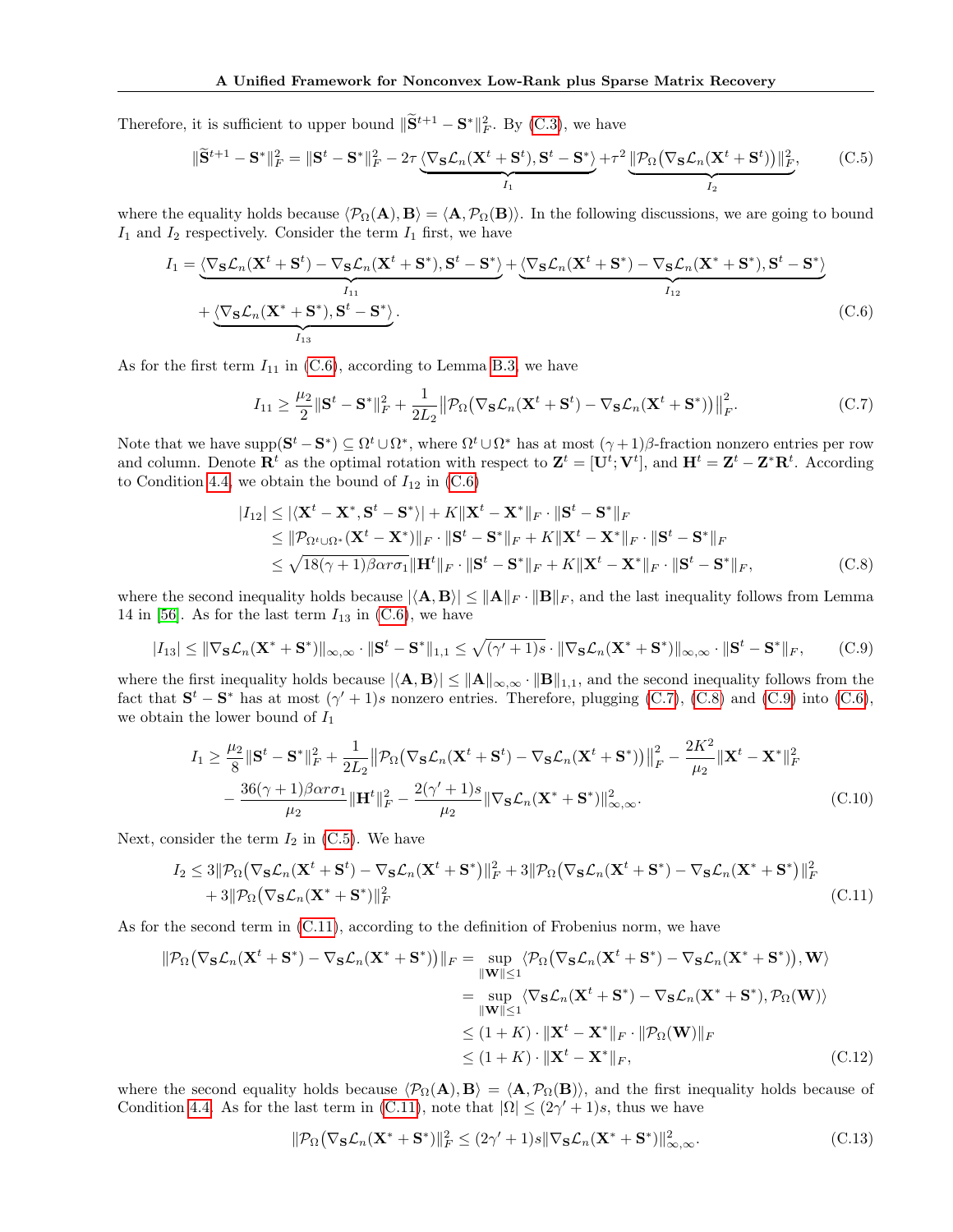Therefore, plugging  $(C.12)$  and  $(C.13)$  into  $(C.11)$ , we obtain the upper bound of  $I_2$ 

$$
I_2 \leq 3\|\mathcal{P}_{\Omega}\left(\nabla_{\mathbf{S}}\mathcal{L}_n(\mathbf{X}^t + \mathbf{S}^t) - \nabla_{\mathbf{S}}\mathcal{L}_n(\mathbf{X}^t + \mathbf{S}^*)\|_F^2 + 3(1 + K)^2 \cdot \|\mathbf{X}^t - \mathbf{X}^*\|_F^2 + 3(2\gamma' + 1)s\|\nabla_{\mathbf{S}}\mathcal{L}_n(\mathbf{X}^* + \mathbf{S}^*)\|_{\infty,\infty}^2.
$$
\n(C.14)

If we set the step size  $\tau \leq 1/(3L_2)$ , then by plugging (C.10) and (C.14) into (C.5), we have

$$
\|\widetilde{\mathbf{S}}^{t+1} - \mathbf{S}^*\|_F^2 \le \left(1 - \frac{\mu_2 \tau}{4}\right) \cdot \|\mathbf{S}^t - \mathbf{S}^*\|_F^2 + C_3 \|\mathbf{X}^t - \mathbf{X}^*\|_F^2 + C_4 \|\mathbf{H}^t\|_F^2 + C_5 \|\nabla_{\mathbf{S}} \mathcal{L}_n(\mathbf{X}^* + \mathbf{S}^*)\|_{\infty,\infty}^2, \quad \text{(C.15)}
$$

where  $C_3 = 4\tau K^2/\mu_2 + 3\tau^2 (1+K)^2$ ,  $C_4 = 72\tau (\gamma + 1)\beta \alpha r \sigma_1/\mu_2$  and  $C_5 = 4\tau (\gamma' + 1)s/\mu_2 + 3\tau^2 (2\gamma' + 1)s$ . Thus combining  $(C.2)$ ,  $(C.4)$  and  $(C.15)$ , we obtain

$$
\|\mathbf{S}^{t+1}-\mathbf{S}^*\|_F^2 \leq \rho \|\mathbf{S}^t-\mathbf{S}^*\|_F^2 + C(\gamma,\gamma') \cdot (C_3 \|\mathbf{X}^t-\mathbf{X}^*\|_F^2 + C_4 \|\mathbf{H}^t\|_F^2 + C_5 \|\nabla_{\mathbf{S}} \mathcal{L}_n(\mathbf{X}^*+\mathbf{S}^*)\|_{\infty,\infty}^2),
$$

which completes the proof.

### C.3 Proof of Lemma B.3

In order to proof Lemma B.3, we need to make use of the following lemma, which can be derived following the standard proof of Lipschitz continuous gradient property [40].

**Lemma C.4.** Suppose the sample loss function  $\mathcal{L}_n$  satisfies Conditions 4.3. Given a fixed rank-r matrix **X** ∈  $\mathbb{R}^{d_1 \times d_2}$ , then for any sparse matrices  $\mathbf{S}_1, \mathbf{S}_2 \in \mathbb{R}^{d_1 \times d_2}$  with cardinality at most  $\widetilde{s}$ , we have

$$
\mathcal{L}_n(\mathbf{X} + \mathbf{S}_1) \ge \mathcal{L}_n(\mathbf{X} + \mathbf{S}_2) + \langle \nabla_{\mathbf{S}} \mathcal{L}_n(\mathbf{X} + \mathbf{S}_2), \mathbf{S}_1 - \mathbf{S}_2 \rangle + \frac{1}{2L_2} || \mathcal{P}_{\Omega} (\nabla_{\mathbf{S}} \mathcal{L}_n(\mathbf{X} + \mathbf{S}_1) - \nabla_{\mathbf{S}} \mathcal{L}_n(\mathbf{X} + \mathbf{S}_2)) ||_F^2,
$$

where  $\Omega \subseteq [d_1] \times [d_2]$  is an index set with cardinality at most  $\tilde{s}$  such that supp $(\mathbf{S}_1) \subseteq \Omega$  and  $\mathcal{P}_{\Omega}$  is the projection operator onto Ω.

Now we are ready to prove Lemma B.3.

*Proof of Lemma B.3.* Since the sample loss function  $\mathcal{L}_n$  satisfies the restricted strong convexity Condition 4.3, we have

$$
\mathcal{L}_n(\mathbf{X} + \mathbf{S}_2) \ge \mathcal{L}_n(\mathbf{X} + \mathbf{S}_1) + \langle \nabla_{\mathbf{S}} \mathcal{L}_n(\mathbf{X} + \mathbf{S}_1), \mathbf{S}_2 - \mathbf{S}_1 \rangle + \frac{\mu_2}{2} \|\mathbf{S}_2 - \mathbf{S}_1\|_F^2.
$$
 (C.16)

According to Lemma C.4, we have

$$
\mathcal{L}_n(\mathbf{X} + \mathbf{S}_1) \ge \mathcal{L}_n(\mathbf{X} + \mathbf{S}_2) + \langle \nabla_{\mathbf{S}} \mathcal{L}_n(\mathbf{X} + \mathbf{S}_2), \mathbf{S}_1 - \mathbf{S}_2 \rangle \n+ \frac{1}{2L_2} || \mathcal{P}_{\Omega} (\nabla_{\mathbf{S}} \mathcal{L}_n(\mathbf{X} + \mathbf{S}_1) - \nabla_{\mathbf{S}} \mathcal{L}_n(\mathbf{X} + \mathbf{S}_2)) ||_F^2.
$$
\n(C.17)

Therefore, combining (C.16) and (C.17), we obtain

$$
\begin{aligned}\n\langle\nabla_{\mathbf{S}} \mathcal{L}_n(\mathbf{X}+\mathbf{S}_1)-\nabla_{\mathbf{S}} \mathcal{L}_n(\mathbf{X}+\mathbf{S}_2),\mathbf{S}_1-\mathbf{S}_2\rangle &\geq \frac{\mu_2}{2}\|\mathbf{S}_1-\mathbf{S}_2\|_F^2 \\
&\quad+\frac{1}{2L_2}\|\mathcal{P}_{\Omega}\big(\nabla_{\mathbf{S}}\mathcal{L}_n(\mathbf{X}+\mathbf{S}_1)-\nabla_{\mathbf{S}}\mathcal{L}_n(\mathbf{X}+\mathbf{S}_2)\big)\big\|_F^2,\n\end{aligned}
$$

which completes the proof.

 $\Box$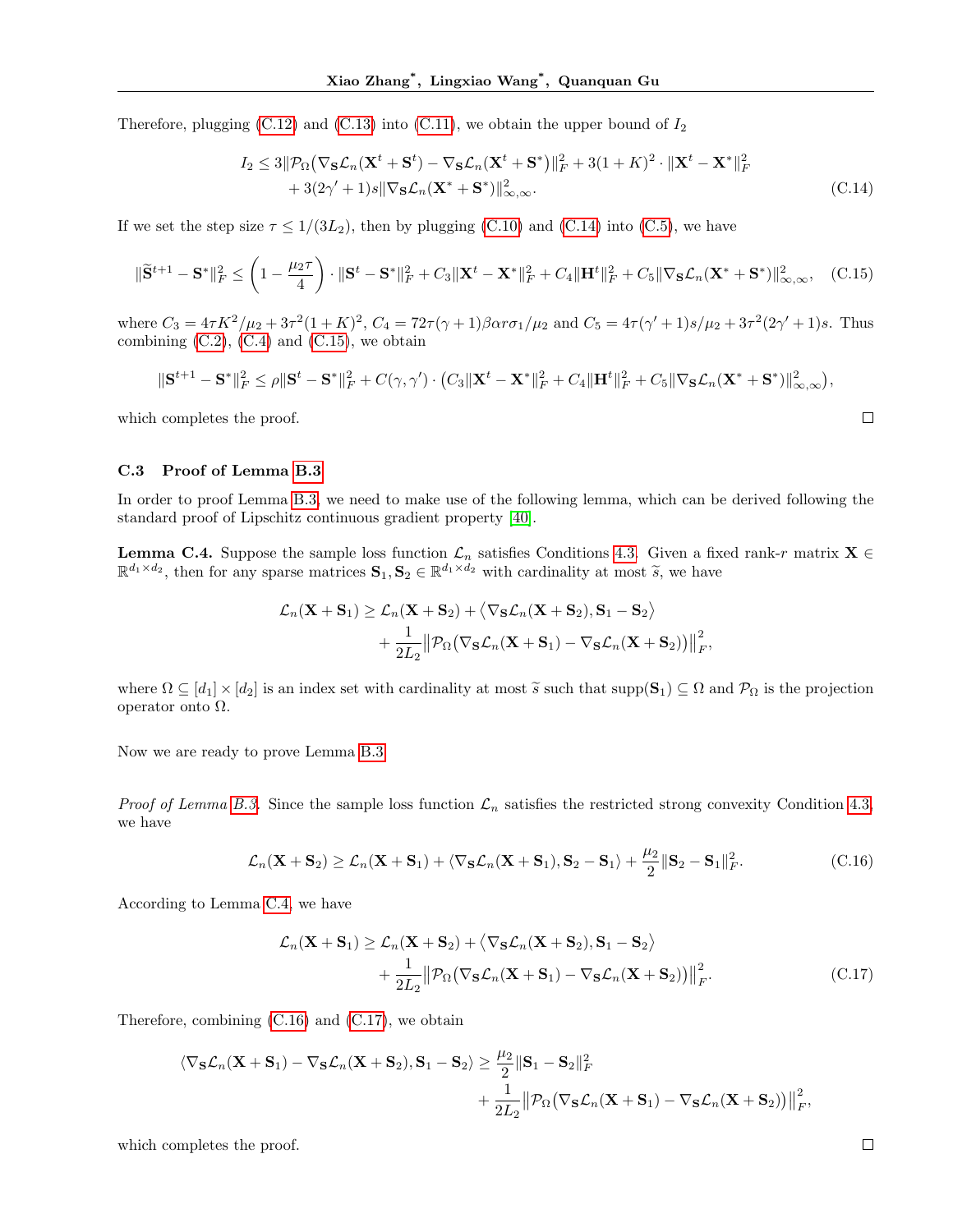## D Proofs of Auxiliary Lemmas in Appendix C

To begin with, we introduce the following notations for simplicity. Consider  $\mathbf{Z} \in \mathbb{R}^{(d_1+d_2)\times r}$ , for  $\mathbf{U} \in \mathbb{R}^{d_1\times r}$  and  $\mathbf{V} \in \mathbb{R}^{d_2 \times r}$ , and  $\mathbf{X} = \mathbf{U} \mathbf{V}^{\top}$ , we let  $\mathbf{Z} = [\mathbf{U}; \mathbf{V}]$ . Let  $\mathbf{R} = \operatorname{argmin}_{\mathbf{\tilde{R}} \in \mathbb{Q}_r} \|\mathbf{Z} - \mathbf{Z}^* \mathbf{\tilde{R}}\|_F$  be the optimal rotation regarding to Z, and  $\mathbf{H} = \mathbf{Z} - \mathbf{Z}^* \mathbf{R} = [\mathbf{H}_U; \mathbf{H}_V]$  with  $\mathbf{H}_U \in \mathbb{R}^{d_1 \times r}$  and  $\mathbf{H}_V \in \mathbb{R}^{d_2 \times r}$ .

Besides, we introduce the following projection metrics, which are essential for proving the following lemmas. Denote by  $\overline{U}_1, \overline{U}_2, \overline{U}_3$  the left singular matrices of **X**, **U**, **H**<sub>U</sub> respectively. Let **U** be the matrix spanned by the column vectors of  $\overline{\mathbf{U}}_1, \overline{\mathbf{U}}_2$  and  $\overline{\mathbf{U}}_3$ , i.e.,

$$
\operatorname{col}(\widetilde{\mathbf{U}}) = \operatorname{span}\{\overline{\mathbf{U}}_1, \overline{\mathbf{U}}_2, \overline{\mathbf{U}}_3\} = \operatorname{col}(\overline{\mathbf{U}}_1) + \operatorname{col}(\overline{\mathbf{U}}_2) + \operatorname{col}(\overline{\mathbf{U}}_3). \tag{D.1}
$$

It is easy to show that  $\tilde{U}$  is an orthonormal matrix with at most 3r columns. Here, the sum of two subspaces is defined as  $U_1 + U_2 = \{u_1 + u_2 | u_1 \in U_1, u_2 \in U_2\}$ . Similarly, denote by  $\overline{V}_1, \overline{V}_2, \overline{V}_3$  the right singular matrices of **X**, **V**,  $\mathbf{H}_V$  respectively. Again, let  $\tilde{\mathbf{V}}$  be the matrix spanned by the column of  $\overline{\mathbf{V}}_1$ ,  $\overline{\mathbf{V}}_2$  and  $\overline{\mathbf{V}}_3$ , i.e.,

 $col(\mathbf{\bar{V}}) = span{\overline{\mathbf{V}}_1, \overline{\mathbf{V}}_2, \overline{\mathbf{V}}_3} = col(\overline{\mathbf{V}}_1) + col(\overline{\mathbf{V}}_2) + col(\overline{\mathbf{V}}_3),$ (D.2)

where the rank of  $\widetilde{\mathbf{V}}$  is at most 3r.

## D.1 Proof of Lemma C.1

Proof. Recall  $\mathbf{Z} = [\mathbf{U}; \mathbf{V}]$ . We denote  $\widetilde{\mathbf{Z}} = [\mathbf{U}; -\mathbf{V}] \in \mathbb{R}^{(d_1 + d_2) \times r}$ , then we can rewrite the regularization term  $\|\mathbf{U}^\top \mathbf{U} - \mathbf{V}^\top \mathbf{V}\|_F^2$  as  $\|\mathbf{Z}^\top \mathbf{Z}\|_F^2$  and its gradient with respect to  $\mathbf{Z}$  as  $\nabla_{\mathbf{Z}}(\|\mathbf{U}^\top \mathbf{U} - \mathbf{V}^\top \mathbf{V}\|_F^2) = 4\widetilde{\mathbf{Z}}\widetilde{\mathbf{Z}}^\top \mathbf{Z}$ . According to the formula of  $\nabla F_n(\mathbf{Z}, \mathbf{S})$  in (B.2), we have

$$
\langle \nabla_{\mathbf{Z}} \widetilde{F}_n(\mathbf{Z}, \mathbf{S}), \mathbf{H} \rangle = \underbrace{\langle \nabla_{\mathbf{U}} \mathcal{L}_n(\mathbf{U}\mathbf{V}^\top + \mathbf{S}), \mathbf{H}_U \rangle + \langle \nabla_{\mathbf{V}} \mathcal{L}_n(\mathbf{U}\mathbf{V}^\top + \mathbf{S}), \mathbf{H}_V \rangle}_{I_1} + \frac{1}{2} \underbrace{\langle \widetilde{\mathbf{Z}} \widetilde{\mathbf{Z}}^\top \mathbf{Z}, \mathbf{H} \rangle}_{I_2}, \tag{D.3}
$$

where  $\widetilde{\mathbf{Z}} = [\mathbf{U}; -\mathbf{V}]$ , and  $\mathbf{H}_U, \mathbf{H}_V$  denote the top  $d_1 \times r$  and bottom  $d_2 \times r$  submatrices of **H** respectively. Note that  $\nabla_{\mathbf{U}}\mathcal{L}_n(\mathbf{U}\mathbf{V}^\top + \mathbf{S}) = \nabla_{\mathbf{X}}\mathcal{L}_n(\mathbf{X} + \mathbf{S})\mathbf{V}$ , and  $\nabla_{\mathbf{V}}\mathcal{L}_n(\mathbf{U}\mathbf{V}^\top + \mathbf{S}) = [\nabla_{\mathbf{X}}\mathcal{L}_n(\mathbf{X} + \mathbf{S})]^\top\mathbf{U}$ . Consider the term  $I_1$ in (D.3) first, we have

$$
I_{1} = \langle \nabla_{\mathbf{X}} \mathcal{L}_{n}(\mathbf{X} + \mathbf{S}), \mathbf{U}\mathbf{V}^{\top} - \mathbf{U}^{*}\mathbf{V}^{* \top} + \mathbf{H}_{U}\mathbf{H}_{V}^{\top} \rangle
$$
  
\n
$$
= \langle \nabla_{\mathbf{X}} \mathcal{L}_{n}(\mathbf{X}^{*} + \mathbf{S}^{*}), \mathbf{X} - \mathbf{X}^{*} + \mathbf{H}_{U}\mathbf{H}_{V}^{\top} \rangle + \langle \nabla_{\mathbf{X}} \mathcal{L}_{n}(\mathbf{X}^{*} + \mathbf{S}) - \nabla_{\mathbf{X}} \mathcal{L}_{n}(\mathbf{X}^{*} + \mathbf{S}^{*}), \mathbf{X} - \mathbf{X}^{*} + \mathbf{H}_{U}\mathbf{H}_{V}^{\top} \rangle
$$
  
\n
$$
+ \langle \nabla_{\mathbf{X}} \mathcal{L}_{n}(\mathbf{X} + \mathbf{S}) - \mathcal{L}_{n}(\mathbf{X}^{*} + \mathbf{S}), \mathbf{X} - \mathbf{X}^{*} + \mathbf{H}_{U}\mathbf{H}_{V}^{\top} \rangle.
$$
 (D.4)

In the following discussions, we are going to bound  $I_{11}$ ,  $I_{12}$  and  $I_{13}$  respectively. For the first term  $I_{11}$  in (D.4), we have

$$
|I_{11}| \leq \|\nabla_{\mathbf{X}}\mathcal{L}_n(\mathbf{X}^* + \mathbf{S}^*)\|_2 \cdot \left(\|\mathbf{X} - \mathbf{X}^*\|_* + \|\mathbf{H}_U\mathbf{H}_V^\top\|_*\right)
$$
  
\n
$$
\leq \|\nabla_{\mathbf{X}}\mathcal{L}_n(\mathbf{X}^* + \mathbf{S}^*)\|_2 \cdot \left(\sqrt{2r}\|\mathbf{X} - \mathbf{X}^*\|_F + \sqrt{r}\|\mathbf{H}_U\mathbf{H}_V\|_F\right)
$$
  
\n
$$
\leq \frac{\mu_1}{16}\|\mathbf{X} - \mathbf{X}^*\|_F^2 + \frac{L_1}{16}\|\mathbf{H}\|_F^4 + \left(\frac{8r}{\mu_1} + \frac{r}{L_1}\right) \cdot \|\nabla_{\mathbf{X}}\mathcal{L}_n(\mathbf{X}^* + \mathbf{S}^*)\|_2^2,
$$
 (D.5)

where the first inequality holds because of Von Neumann trace inequality, the second inequality is due to X−X<sup>∗</sup> has rank at most 2r and  $H_U H_V^{\top}$  has rank at most r, and the last inequality holds because  $\|\mathbf{H}_U \mathbf{H}_V^{\top}\|_F \leq$  $\|\mathbf{H}_U\| \cdot \|\mathbf{H}_V\|_F \le \|\mathbf{H}\|_F^2/2$  and  $2ab \le ta^2 + b^2/t$ , for any  $t > 0$ . As for the second term  $I_{12}$  in (D.4), note that  $\mathbf{X} - \mathbf{X}^* + \mathbf{H}_U \mathbf{H}_V^{\top}$  has rank at most 3r, thus according to the structural Lipschitz gradient Condition 4.4, we have

$$
|I_{12}| \leq |\langle \mathbf{S} - \mathbf{S}^*, \mathbf{X} - \mathbf{X}^* + \mathbf{H}_U \mathbf{H}_V^\top| + K \|\mathbf{X} - \mathbf{X}^* + \mathbf{H}_U \mathbf{H}_V^\top\|_F \cdot \|\mathbf{S} - \mathbf{S}^* \|_F
$$
  
\n
$$
\leq |\langle \mathbf{S} - \mathbf{S}^*, \mathbf{X} - \mathbf{X}^* \rangle| + \|\mathbf{S} - \mathbf{S}^* \|_F \cdot \|\mathbf{H}_U \mathbf{H}_V^\top \|_F + K \|\mathbf{X} - \mathbf{X}^* + \mathbf{H}_U \mathbf{H}_V^\top \|_F \cdot \|\mathbf{S} - \mathbf{S}^* \|_F
$$
  
\n
$$
\leq |\langle \mathbf{S} - \mathbf{S}^*, \mathbf{X} - \mathbf{X}^* \rangle| + \frac{1 + K}{2} \|\mathbf{S} - \mathbf{S}^* \|_F \cdot \|\mathbf{H}\|_F^2 + K \|\mathbf{X} - \mathbf{X}^* \|_F \cdot \|\mathbf{S} - \mathbf{S}^* \|_F, \tag{D.6}
$$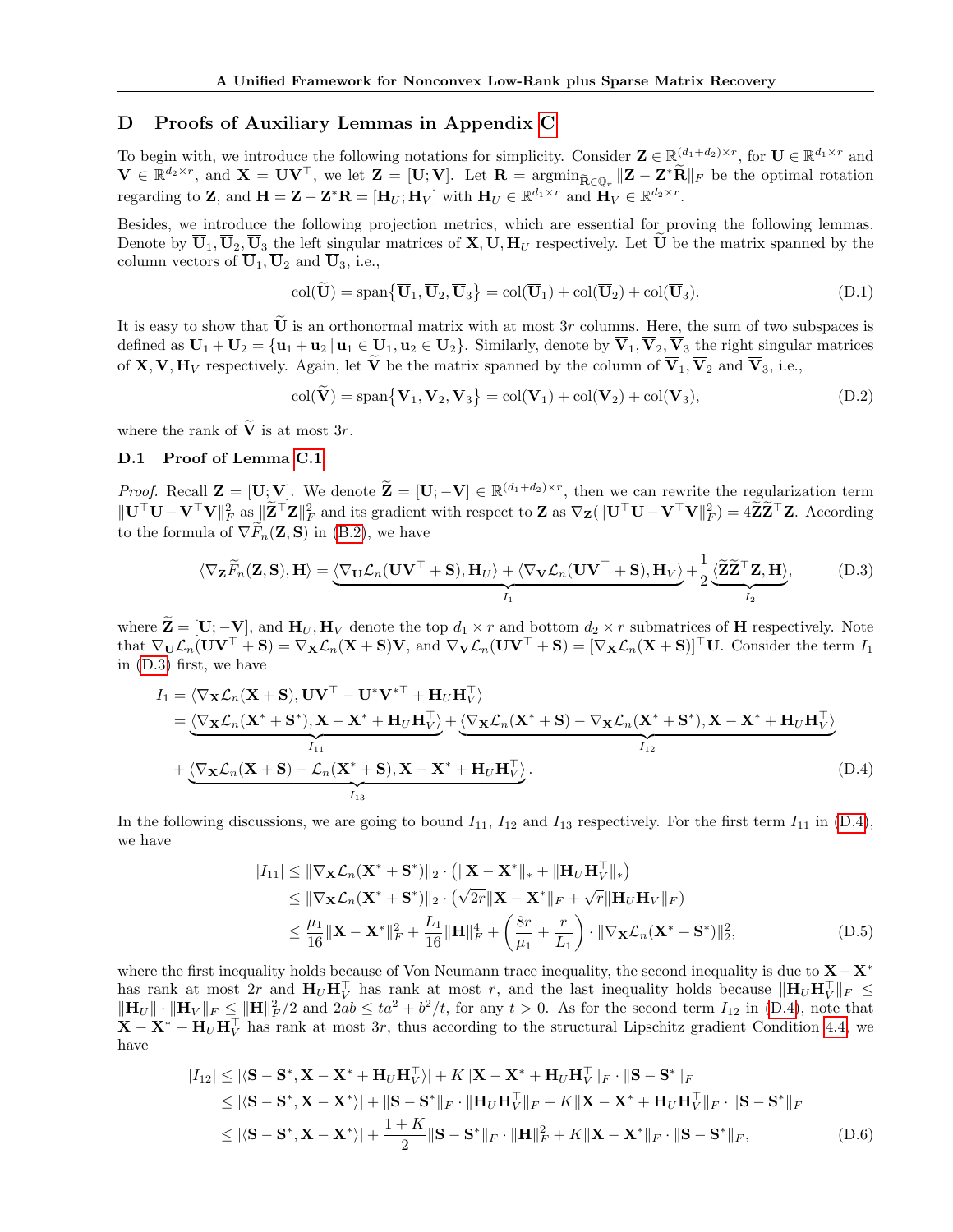where the second inequality follows from triangle inequality and the fact that  $|\langle \mathbf{A}, \mathbf{B} \rangle| \leq ||\mathbf{A}||_F \cdot ||\mathbf{B}||_F$ , and the last inequality is due to triangle inequality and the fact that  $\|\mathbf{H}_U\mathbf{H}_V^\top\|_F \le \|\mathbf{H}_U\|_F \cdot \|\mathbf{H}_V\|_F \le \|\mathbf{H}\|_F^2/2$ . Therefore, it suffices to bound the first term  $|\langle S - S^*, X - X^* \rangle|$ . Denote the support of  $S - S^*$  by  $\Omega$ , then according to our assumption,  $\Omega$  has at most  $\beta' + \beta$  fraction nonzero entries per row and column. By Lemma 14 in [56], we further obtain

$$
|I_{12}| \le ||\mathbf{S} - \mathbf{S}^*||_F \cdot ||\mathcal{P}_{\Omega}(\mathbf{U}\mathbf{V}^\top - \mathbf{U}\mathbf{V}^*)||_F + \frac{1+K}{2}||\mathbf{S} - \mathbf{S}^*||_F \cdot ||\mathbf{H}||_F^2 + K||\mathbf{X} - \mathbf{X}^*||_F \cdot ||\mathbf{S} - \mathbf{S}^*||_F
$$
  
\n
$$
\le \sqrt{18(\beta' + \beta)\alpha r \sigma_1} ||\mathbf{H}||_F \cdot ||\mathbf{S} - \mathbf{S}^*||_F + \frac{1+K}{2}||\mathbf{S} - \mathbf{S}^*||_F \cdot ||\mathbf{H}||_F^2 + K||\mathbf{X} - \mathbf{X}^*||_F \cdot ||\mathbf{S} - \mathbf{S}^*||_F
$$
  
\n
$$
\le \frac{\mu_1}{8}||\mathbf{X} - \mathbf{X}^*||_F^2 + \left(\frac{\mu_2}{2} + \frac{2K^2}{\mu_1}\right) \cdot ||\mathbf{S} - \mathbf{S}^*||_F^2 + \frac{18(\beta' + \beta)\alpha r \sigma_1}{\mu_2} ||\mathbf{H}||_F^2 + \frac{(1+K)^2}{4\mu_2} ||\mathbf{H}||_F^4, \tag{D.7}
$$

where the first inequality holds because  $|\langle \mathbf{A}, \mathcal{P}_{\Omega}(\mathbf{B}) \rangle| \leq ||\mathcal{P}_{\Omega}(\mathbf{A})||_F \cdot ||\mathbf{B}||_F$ , and the second inequality is due to Lemma 14 in [56], and the last inequality holds because  $2ab \leq ta^2 + b^2/t$ , for any  $t > 0$ . Finally, we consider the last term  $I_{13}$  in (D.4). Recall the orthonormal projection matrices  $\tilde{U}$  and  $\tilde{V}$  in (D.1) and (D.2). According to Lemma B.2 in [50], we have

$$
\langle \nabla_{\mathbf{X}} \mathcal{L}_n(\mathbf{X} + \mathbf{S}) - \nabla_{\mathbf{X}} \mathcal{L}_n(\mathbf{X}^* + \mathbf{S}), \mathbf{X} - \mathbf{X}^* \rangle \ge \frac{1}{4L_1} \|\widetilde{\mathbf{U}}^\top (\nabla_{\mathbf{X}} \mathcal{L}_n(\mathbf{X} + \mathbf{S}) - \nabla_{\mathbf{X}} \mathcal{L}_n(\mathbf{X}^* + \mathbf{S}))\|_F^2
$$
  
+ 
$$
\frac{1}{4L_1} \|(\nabla_{\mathbf{X}} \mathcal{L}_n(\mathbf{X} + \mathbf{S}) - \nabla_{\mathbf{X}} \mathcal{L}_n(\mathbf{X}^* + \mathbf{S}))\widetilde{\mathbf{V}}\|_F^2 + \frac{\mu_1}{2} \|\mathbf{X} - \mathbf{X}^*\|_F^2. \tag{D.8}
$$

As for the remaining term in  $I_{13}$ , we have

$$
\begin{aligned}\n|\langle \nabla_{\mathbf{X}} \mathcal{L}_n(\mathbf{X} + \mathbf{S}) - \nabla_{\mathbf{X}} \mathcal{L}_n(\mathbf{X}^* + \mathbf{S}), \mathbf{H}_U \mathbf{H}_V^\top \rangle| &= |\langle \nabla_{\mathbf{X}} \mathcal{L}_n(\mathbf{X} + \mathbf{S}) - \nabla_{\mathbf{X}} \mathcal{L}_n(\mathbf{X}^* + \mathbf{S}), \widetilde{\mathbf{U}} \widetilde{\mathbf{U}}^\top \mathbf{H}_U \mathbf{H}_V^\top \rangle| \\
&\leq \frac{1}{2} ||\widetilde{\mathbf{U}}^\top (\nabla_{\mathbf{X}} \mathcal{L}_n(\mathbf{X} + \mathbf{S}) - \nabla_{\mathbf{X}} \mathcal{L}_n(\mathbf{X}^* + \mathbf{S}))||_F \cdot ||\mathbf{H}||_F^2 \\
&\leq \frac{1}{2L_1} ||\widetilde{\mathbf{U}}^\top (\nabla_{\mathbf{X}} \mathcal{L}_n(\mathbf{X} + \mathbf{S}) - \nabla_{\mathbf{X}} \mathcal{L}_n(\mathbf{X}^* + \mathbf{S})||_F^2 + \frac{L_1}{8} ||\mathbf{H}||_F^4,\n\end{aligned} \tag{D.9}
$$

where the equality is due to the fact that  $col(\overline{\mathbf{U}}_3) \subseteq col(\widetilde{\mathbf{U}})$ , where  $\overline{\mathbf{U}}_3$  is the left singular matrix of  $\mathbf{H}_U$ , which implies that  $\widetilde{\mathbf{U}} \widetilde{\mathbf{U}}^{\top} \mathbf{H}_U = \mathbf{H}_U$ , the first inequality holds because  $|\langle \mathbf{A}, \mathbf{B} \mathbf{C} \rangle| \leq ||\mathbf{A}||_F \cdot ||\mathbf{B} \mathbf{C}||_F \leq ||\mathbf{A}||_F \cdot ||\mathbf{B}||_2 \cdot ||\mathbf{C}||_F$ and  $\|\tilde{\mathbf{U}}\|_2 = 1$ , and the last inequality holds because  $2ab \le ta^2 + b^2/t$ , for any  $t > 0$ . Similarly, we have

$$
\begin{aligned} |\langle \nabla_{\mathbf{X}} \mathcal{L}_n(\mathbf{X} + \mathbf{S}) - \nabla_{\mathbf{X}} \mathcal{L}_n(\mathbf{X}^* + \mathbf{S}), \mathbf{H}_U \mathbf{H}_V^\top \rangle| &\leq \frac{1}{2} \left\| \left( \nabla_{\mathbf{X}} \mathcal{L}_n(\mathbf{X} + \mathbf{S}) - \nabla_{\mathbf{X}} \mathcal{L}_n(\mathbf{X}^* + \mathbf{S}) \right) \widetilde{\mathbf{V}} \right\|_F \cdot \| \mathbf{H} \|^2_F \\ &\leq \frac{1}{2L_1} \left\| \left( \nabla_{\mathbf{X}} \mathcal{L}_n(\mathbf{X} + \mathbf{S}) - \nabla_{\mathbf{X}} \mathcal{L}_n(\mathbf{X}^* + \mathbf{S}) \right) \widetilde{\mathbf{V}} \right\|_F^2 + \frac{L_1}{8} \| \mathbf{H} \|^4_F. \end{aligned} \tag{D.10}
$$

Therefore, combining  $(D.8)$ ,  $(D.9)$  and  $(D.10)$ , we obtain the lower bound of  $I_{13}$ 

$$
I_{13} \ge \frac{\mu_1}{2} \|\mathbf{X} - \mathbf{X}^*\|_F^2 - \frac{L_1}{8} \|\mathbf{H}\|_F^4.
$$
 (D.11)

Hence, combining  $(D.5)$ ,  $(D.7)$  and  $(D.11)$ , we further obtain the lower bound of  $I_1$  in  $(D.3)$ 

$$
I_{1} \geq \frac{3\mu_{1}}{8} \|\mathbf{X} - \mathbf{X}^{*}\|_{F}^{2} - \frac{18(\beta' + \beta)\alpha r\sigma_{1}}{\mu_{2}} \|\mathbf{H}\|_{F}^{2} - \left(\frac{L_{1}}{8} + \frac{(1 + K)^{2}}{4\mu_{2}}\right) \cdot \|\mathbf{H}\|_{F}^{4}
$$

$$
- \left(\frac{\mu_{2}}{2} + \frac{2K^{2}}{\mu_{1}}\right) \cdot \|\mathbf{S} - \mathbf{S}^{*}\|_{F}^{2} - \left(\frac{8r}{\mu_{1}} + \frac{r}{L_{1}}\right) \cdot \|\nabla_{\mathbf{X}} \mathcal{L}_{n}(\mathbf{X}^{*} + \mathbf{S}^{*})\|_{2}^{2}.
$$
(D.12)

Besides, according to Lemma C.1 in [49], we obtain the following lower bound regarding  $I_2$  in (D.3)

$$
I_2 \ge \frac{1}{2} \|\widetilde{\mathbf{Z}}^\top \mathbf{Z}\|_F^2 - \frac{1}{2} \|\widetilde{\mathbf{Z}}^\top \mathbf{Z}\|_F \cdot \|\mathbf{H}\|_F^2 \ge \frac{1}{4} \|\widetilde{\mathbf{Z}}^\top \mathbf{Z}\|_F^2 - \frac{1}{4} \|\mathbf{H}\|_F^4.
$$
 (D.13)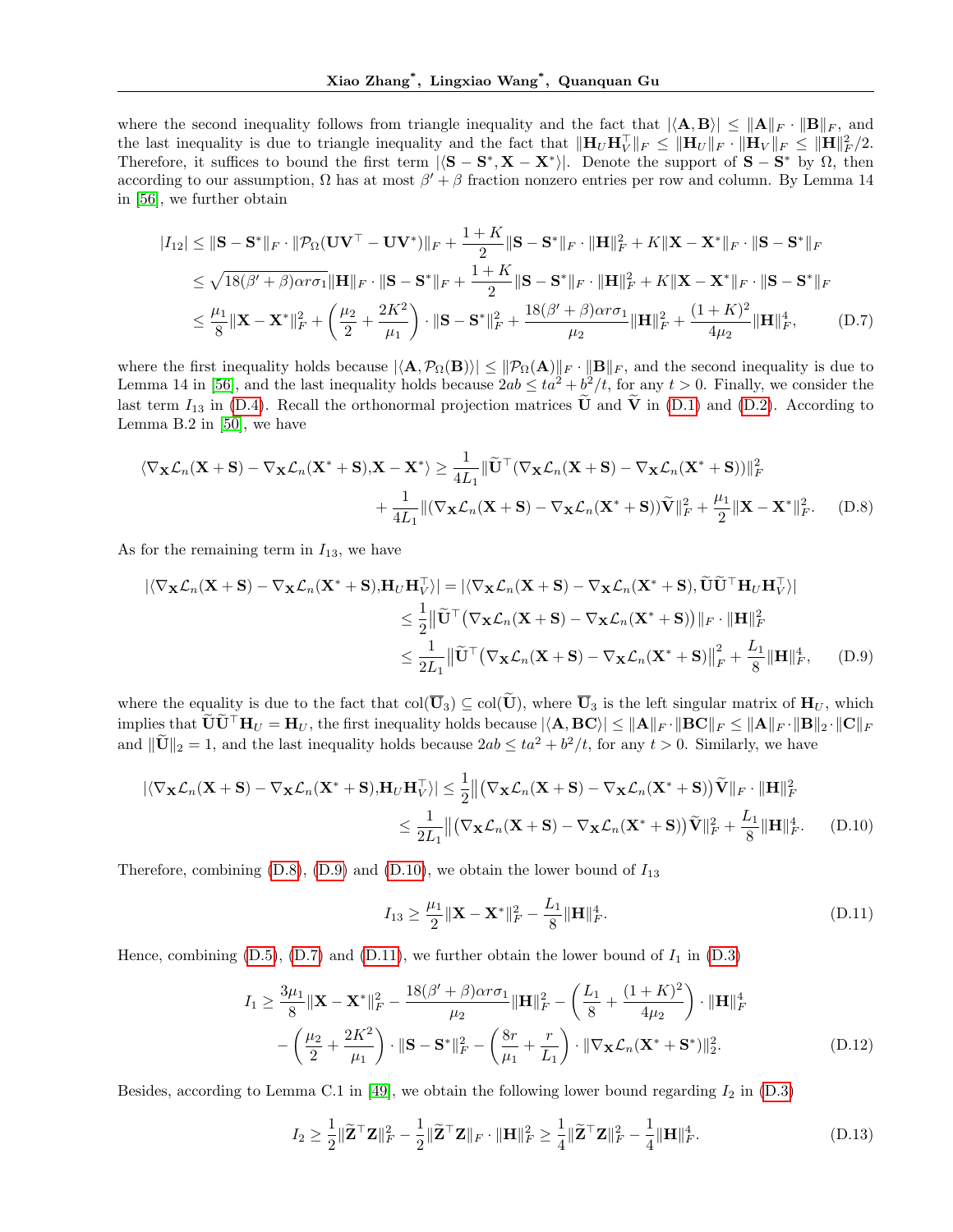Note that  $K \in (0, 1)$ , by plugging (D.12) and (D.13) into (D.3), we have

$$
\langle \nabla_{\mathbf{Z}} \widetilde{F}_n(\mathbf{Z}, \mathbf{S}), \mathbf{H} \rangle \ge \frac{3\mu_1}{8} \|\mathbf{X} - \mathbf{X}^*\|_F^2 + \frac{1}{8} \|\widetilde{\mathbf{Z}}^\top \mathbf{Z}\|_F^2 - \frac{18(\beta' + \beta)\alpha r \sigma_1}{\mu_2} \|\mathbf{H}\|_F^2 - \left(\frac{L_1 + 1}{8} + \frac{1}{\mu_2}\right) \cdot \|\mathbf{H}\|_F^4 - \left(\frac{\mu_2}{2} + \frac{2K^2}{\mu_1}\right) \cdot \|\mathbf{S} - \mathbf{S}^*\|_F^2 - \left(\frac{8r}{\mu_1} + \frac{r}{L_1}\right) \cdot \|\nabla_{\mathbf{X}} \mathcal{L}_n(\mathbf{X}^* + \mathbf{S}^*)\|_2^2.
$$
 (D.14)

Furthermore, denote  $\widetilde{\mathbf{Z}}^* = [\mathbf{U}^*; -\mathbf{V}^*]$ , then we obtain the following result

$$
\|\widetilde{\mathbf{Z}}^{\top}\mathbf{Z}\|_{F}^{2} = \langle \mathbf{Z}\mathbf{Z}^{\top} - \mathbf{Z}^{*}\mathbf{Z}^{*}^{\top}, \widetilde{\mathbf{Z}}\widetilde{\mathbf{Z}}^{\top} - \widetilde{\mathbf{Z}}^{*}\widetilde{\mathbf{Z}}^{*}^{\top} \rangle + \langle \mathbf{Z}^{*}\mathbf{Z}^{*}^{\top}, \widetilde{\mathbf{Z}}\widetilde{\mathbf{Z}}^{\top} \rangle + \langle \mathbf{Z}\mathbf{Z}^{\top}, \widetilde{\mathbf{Z}}^{*}\widetilde{\mathbf{Z}}^{*}^{\top} \rangle
$$
  
\n
$$
\geq \langle \mathbf{Z}\mathbf{Z}^{\top} - \mathbf{Z}^{*}\mathbf{Z}^{*}^{\top}, \widetilde{\mathbf{Z}}\widetilde{\mathbf{Z}}^{\top} - \widetilde{\mathbf{Z}}^{*}\widetilde{\mathbf{Z}}^{*}^{\top} \rangle
$$
  
\n
$$
= \|\mathbf{U}\mathbf{U}^{\top} - \mathbf{U}^{*}\mathbf{U}^{*}^{\top}\|_{F}^{2} + \|\mathbf{V}\mathbf{V}^{\top} - \mathbf{V}^{*}\mathbf{V}^{*}^{\top}\|_{F}^{2} - 2\|\mathbf{X} - \mathbf{X}^{*}\|_{F}^{2}, \tag{D.15}
$$

where the first equality follows from  $\mathbf{Z}^*$ <sup>T</sup> $\mathbf{Z}^* = 0$ , and the inequality is due to the fact that  $\langle \mathbf{A} \mathbf{A}^{\top}, \mathbf{B} \mathbf{B}^{\top} \rangle =$  $\|\mathbf{A}^\top \mathbf{B}\|_F^2 \geq 0$ . Therefore, by (D.15), we obtain

$$
4\|\mathbf{X} - \mathbf{X}^*\|_F^2 + \|\widetilde{\mathbf{Z}}^\top \mathbf{Z}\|_F^2 = \|\mathbf{Z}\mathbf{Z}^\top - \mathbf{Z}^* \mathbf{Z}^{*\top}\|_F^2 \ge 4(\sqrt{2} - 1)\sigma_r \|\mathbf{H}\|_F^2,
$$
\n(D.16)

where the inequality follows from Lemma 5.4 in [46] and the fact that  $\sigma_r^2(\mathbf{Z}^*) = 2\sigma_r(\mathbf{X}^*) = 2\sigma_r$ . Denote  $\mu'_1 = \min{\mu_1, 2}$ , then by plugging (D.16) into (D.14), we obtain

$$
\langle \nabla_{\mathbf{Z}} \widetilde{F}_n(\mathbf{Z}, \mathbf{S}), \mathbf{H} \rangle \ge \frac{\mu_1}{4} \|\mathbf{X} - \mathbf{X}^*\|_F^2 + \frac{1}{16} \|\widetilde{\mathbf{Z}}^\top \mathbf{Z}\|_F^2 + \left(\frac{\mu_1'}{20} \sigma_r - \frac{18(\beta' + \beta)\alpha r \sigma_1}{\mu_2}\right) \cdot \|\mathbf{H}\|_F^2
$$

$$
- \left(\frac{L_1 + 1}{8} + \frac{1}{\mu_2}\right) \cdot \|\mathbf{H}\|_F^4 - \left(\frac{\mu_2}{2} + \frac{2K^2}{\mu_1}\right) \cdot \|\mathbf{S} - \mathbf{S}^*\|_F^2 - \left(\frac{8r}{\mu_1} + \frac{r}{L_1}\right) \cdot \|\nabla_{\mathbf{X}} \mathcal{L}_n(\mathbf{X}^* + \mathbf{S}^*)\|_2^2,
$$
   
mpletes the proof.

which completes the proof.

### D.2 Proof of Lemma C.2

*Proof.* According to the formula of  $\nabla_{\mathbf{Z}} \widetilde{F}_n(\mathbf{Z}, \mathbf{S})$  in (B.2), we have

$$
\|\nabla_{\mathbf{Z}}\widetilde{F}_n(\mathbf{Z},\mathbf{S})\|_F^2 \le 2\|\nabla_{\mathbf{U}}\mathcal{L}_n(\mathbf{U}\mathbf{V}^\top + \mathbf{S})\|_F^2 + 2\|\nabla_{\mathbf{V}}\mathcal{L}_n(\mathbf{U}\mathbf{V}^\top + \mathbf{S})\|_F^2 + \|\mathbf{U}^\top\mathbf{U} - \mathbf{V}^\top\mathbf{V}\|_F^2 \cdot \|\mathbf{Z}\|_2^2, \tag{D.17}
$$

where the inequality follows from the fact that  $\|\mathbf{A} + \mathbf{B}\|_F^2 \le 2 \|\mathbf{A}\|_F^2 + 2 \|\mathbf{B}\|_F^2$ ,  $\|\mathbf{A}\mathbf{B}\|_F \le \|\mathbf{A}\|_2 \cdot \|\mathbf{B}\|_F$ , and  $\max\{\|\mathbf{U}\|_2, \|\mathbf{V}\|_2\} \leq \|\mathbf{Z}\|_2$ . Consider the first term  $\|\nabla_{\mathbf{U}}\mathcal{L}_n(\mathbf{U}\mathbf{V}^\top + \mathbf{S})\|_F^2$ . Denote  $\mathbf{X} = \mathbf{U}\mathbf{V}^\top$ , then we have

$$
\|\nabla_{\mathbf{U}}\mathcal{L}_n(\mathbf{U}\mathbf{V}^\top + \mathbf{S})\|_F^2 \le 3 \underbrace{\left\| (\nabla_{\mathbf{X}}\mathcal{L}_n(\mathbf{X} + \mathbf{S}) - \nabla_{\mathbf{X}}\mathcal{L}_n(\mathbf{X}^* + \mathbf{S}))\mathbf{V} \right\|_F^2}_{I_1} + 3 \underbrace{\left\| (\nabla_{\mathbf{X}}\mathcal{L}_n(\mathbf{X}^* + \mathbf{S}) - \nabla_{\mathbf{X}}\mathcal{L}_n(\mathbf{X}^* + \mathbf{S}^*))\mathbf{V} \right\|_F^2}_{I_2} + 3 \underbrace{\left\| (\nabla_{\mathbf{X}}\mathcal{L}_n(\mathbf{X}^* + \mathbf{S}^*)\mathbf{V} \right\|_F^2}_{I_3}, \quad (D.18)
$$

where the inequality holds because  $\nabla_{\mathbf{U}} \mathcal{L}_n(\mathbf{U}\mathbf{V}^\top + \mathbf{S}) = \nabla_{\mathbf{X}} \mathcal{L}_n(\mathbf{X} + \mathbf{S}) \mathbf{V}$  and  $\|\mathbf{A} + \mathbf{B} + \mathbf{C}\|_F^2 \leq 3(\|\mathbf{A}\|_F^2 + \|\mathbf{B}\|_F^2 + \|\mathbf{B}\|_F^2)$  $\|\mathbf{C}\|_F^2$ . In the following discussion, we are going to upper bound  $I_1,I_2$  and  $I_3$  separately. As for  $I_1$ , according to the orthonormal projection matrix  $\tilde{V}$  defined in (D.2), we have

$$
I_1 = || (\nabla_{\mathbf{X}} \mathcal{L}_n(\mathbf{X} + \mathbf{S}) - \nabla_{\mathbf{X}} \mathcal{L}_n(\mathbf{X}^* + \mathbf{S})) \widetilde{\mathbf{V}} \widetilde{\mathbf{V}}^\top \mathbf{V} ||_F^2
$$
  
\n
$$
\leq || (\nabla_{\mathbf{X}} \mathcal{L}_n(\mathbf{X} + \mathbf{S}) - \nabla_{\mathbf{X}} \mathcal{L}_n(\mathbf{X}^* + \mathbf{S})) \widetilde{\mathbf{V}} ||_F^2 \cdot || \widetilde{\mathbf{V}}^\top \mathbf{V} ||_2^2
$$
  
\n
$$
\leq || (\nabla_{\mathbf{X}} \mathcal{L}_n(\mathbf{X} + \mathbf{S}) - \nabla_{\mathbf{X}} \mathcal{L}_n(\mathbf{X}^* + \mathbf{S})) \widetilde{\mathbf{V}} ||_F^2 \cdot ||\mathbf{V} ||_2^2,
$$
 (D.19)

where the equality holds because  $col(V) \subseteq col(\tilde{V})$ , which implies that  $\tilde{V}\tilde{V}^{\top}V = V$ , the first inequality is due to the fact that  $\|\mathbf{A}\mathbf{B}\|_F \leq \|\mathbf{A}\|_F \cdot \|\mathbf{B}\|_2$ , and the last inequality holds because  $\|\mathbf{A}\mathbf{B}\|_2 \leq \|\mathbf{A}\|_2 \cdot \|\mathbf{B}\|_2$  and the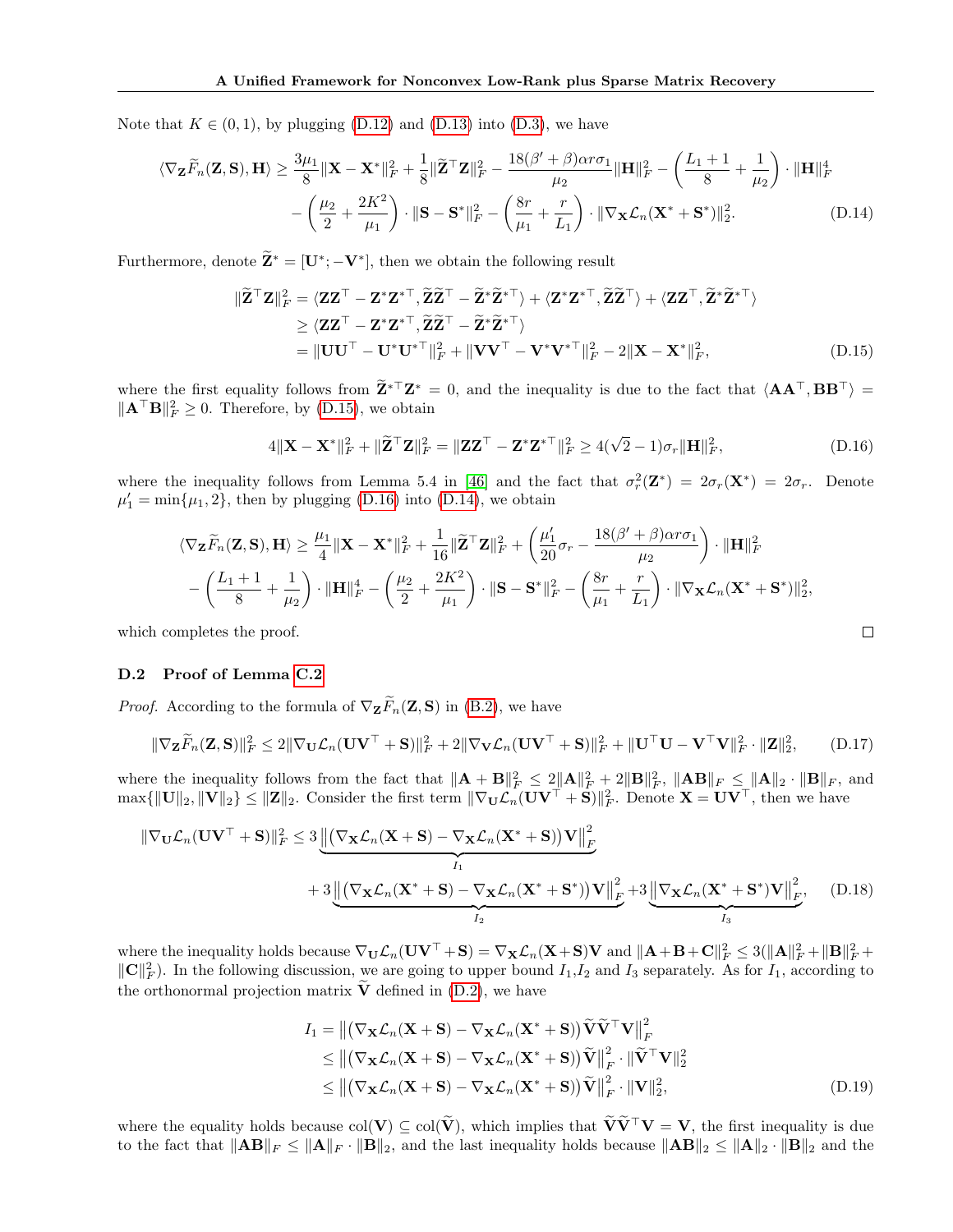fact that  $\tilde{V}$  is orthonormal. Moreover, consider the second term  $I_2$  in (D.18). According to the definition of Frobenius norm, we have

$$
\|(\nabla_{\mathbf{X}}\mathcal{L}_n(\mathbf{X}^* + \mathbf{S}) - \nabla_{\mathbf{X}}\mathcal{L}_n(\mathbf{X}^* + \mathbf{S}^*))\mathbf{V}\|_F = \sup_{\|\mathbf{W}\|_F \le 1} \langle (\nabla_{\mathbf{X}}\mathcal{L}_n(\mathbf{X}^* + \mathbf{S}) - \nabla_{\mathbf{X}}\mathcal{L}_n(\mathbf{X}^* + \mathbf{S}^*))\mathbf{V}, \mathbf{W}\rangle
$$
  
\n
$$
\le \sup_{\|\mathbf{W}\|_F \le 1} (1 + K) \cdot \|\mathbf{S} - \mathbf{S}^*\|_F \cdot \|\mathbf{W}\mathbf{V}^\top\|_F
$$
  
\n
$$
\le (1 + K) \cdot \|\mathbf{S} - \mathbf{S}^*\|_F \cdot \|\mathbf{V}\|_2, \tag{D.20}
$$

where the first inequality follows from the structural Lipschitz gradient Condition 4.4 and the fact that  $|\langle \mathbf{A}, \mathbf{B} \rangle| \leq$  $||\mathbf{A}||_F \cdot ||\mathbf{B}||_F$ , and the second one holds because  $||\mathbf{A}\mathbf{B}||_F \le ||\mathbf{A}||_F \cdot ||\mathbf{B}||_2$  and  $||\mathbf{W}||_F \le 1$ . Finally, consider the last term  $I_3$  in (D.18), we have

$$
I_3 \leq \|\nabla_{\mathbf{X}}\mathcal{L}_n(\mathbf{X}^* + \mathbf{S}^*)\|_2^2 \cdot \|\mathbf{V}\|_F^2 \leq r\|\nabla_{\mathbf{X}}\mathcal{L}_n(\mathbf{X}^* + \mathbf{S}^*)\|_2^2 \cdot \|\mathbf{V}\|_2^2.
$$
 (D.21)

Thus, combining  $(D.19)$ ,  $(D.20)$  and  $(D.21)$ , we obtain

$$
\|\nabla_{\mathbf{U}}\mathcal{L}_n(\mathbf{U}\mathbf{V}^\top + \mathbf{S})\|_F^2 \le 3 \|\nabla_{\mathbf{X}}\mathcal{L}_n(\mathbf{X} + \mathbf{S}) - \nabla_{\mathbf{X}}\mathcal{L}_n(\mathbf{X}^* + \mathbf{S})\nabla \|\mathbf{V}\|_F^2 \cdot \|\mathbf{V}\|_2^2 + 3(1 + K)^2 \cdot \|\mathbf{S} - \mathbf{S}^*\|_F^2 \cdot \|\mathbf{V}\|_2^2 + 3r\|\nabla_{\mathbf{X}}\mathcal{L}_n(\mathbf{X}^* + \mathbf{S}^*)\|_2^2 \cdot \|\mathbf{V}\|_2^2.
$$
\n(D.22)

As for the second term  $\|\nabla_{\mathbf{V}}\mathcal{L}_n(\mathbf{U}\mathbf{V}^\top + \mathbf{S})\|_F^2$  in (D.17), based on similar techniques, we obtain

$$
\|\nabla_{\mathbf{V}}\mathcal{L}_n(\mathbf{U}\mathbf{V}^\top + \mathbf{S})\|_F^2 \le 3\|\tilde{\mathbf{U}}^\top (\nabla_{\mathbf{X}}\mathcal{L}_n(\mathbf{X} + \mathbf{S}) - \nabla_{\mathbf{X}}\mathcal{L}_n(\mathbf{X}^* + \mathbf{S}))\|_F^2 \cdot \|\mathbf{U}\|_2^2 + 3(1+K)^2 \cdot \|\mathbf{S} - \mathbf{S}^*\|_F^2 \cdot \|\mathbf{U}\|_2^2 + 3r\|\nabla_{\mathbf{X}}\mathcal{L}_n(\mathbf{X}^* + \mathbf{S}^*)\|_2^2 \cdot \|\mathbf{U}\|_2^2,
$$
(D.23)

where  $\tilde{U}$  is an orthonormal matrix defined in (D.1). According to Lemma C.1 in [50] and Condition 4.2, we have

$$
I = ||(\nabla_{\mathbf{X}} \mathcal{L}_n(\mathbf{X}^* + \mathbf{S}) - \nabla_{\mathbf{X}} \mathcal{L}_n(\mathbf{X} + \mathbf{S}))\widetilde{\mathbf{V}}||_F^2 + ||\widetilde{\mathbf{U}}^\top(\nabla_{\mathbf{X}} \mathcal{L}_n(\mathbf{X}^* + \mathbf{S}) - \nabla_{\mathbf{X}} \mathcal{L}_n(\mathbf{X} + \mathbf{S}))||_F^2
$$
  
\n
$$
\leq 4L_1(\mathcal{L}_n(\mathbf{X}^* + \mathbf{S}) - \mathcal{L}_n(\mathbf{X} + \mathbf{S}) - \langle \nabla_{\mathbf{X}} \mathcal{L}_n(\mathbf{X} + \mathbf{S}), \mathbf{X}^* - \mathbf{X} \rangle) \leq 2L_1^2 \cdot ||\mathbf{X} - \mathbf{X}^*||_F^2.
$$
 (D.24)

Therefore, plugging (D.22), (D.23) and (D.24) into (D.17), we obtain

$$
\|\nabla_{\mathbf{Z}}\widetilde{F}_n(\mathbf{Z},\mathbf{S})\|_F^2 \leq \left(12L_1^2\|\mathbf{X}-\mathbf{X}^*\|_F^2+12(1+K)^2\cdot\|\mathbf{S}-\mathbf{S}^*\|_F^2+\|\mathbf{U}^\top\mathbf{U}-\mathbf{V}^\top\mathbf{V}\|_F^2\right)\cdot\|\mathbf{Z}\|_2^2
$$
  
+12r\|\nabla\_{\mathbf{X}}\mathcal{L}\_n(\mathbf{X}^\*+\mathbf{S}^\*)\|\_2^2\cdot\|\mathbf{Z}\|\_2^2,

where the inequality holds because  $\max{\{\Vert \mathbf{U} \Vert_2, \Vert \mathbf{V} \Vert_2\} \leq \Vert \mathbf{Z} \Vert_2}$ . Thus, we finish the proof.

### D.3 Proof of Lemma C.3

*Proof.* Denote the support of  $S^*$  and  $\mathcal{T}_{\gamma\beta}(S)$  by  $\Omega^*$  and  $\Omega$  respectively. According to the definition of the truncation operator  $\mathcal{T}_{\alpha}$ , we have

$$
\|\mathcal{T}_{\gamma\beta}(\mathbf{S}) - \mathbf{S}^*\|_F^2 = \|\mathcal{P}_{\Omega}(\mathcal{T}_{\gamma\beta}(\mathbf{S}) - \mathbf{S}^*)\|_F^2 + \|\mathcal{P}_{\Omega^*\setminus\Omega}(\mathcal{T}_{\gamma\beta}(\mathbf{S}) - \mathbf{S}^*)\|_F^2
$$
  
=  $\|\mathcal{P}_{\Omega}(\mathbf{S} - \mathbf{S}^*)\|_F^2 + \|\mathcal{P}_{\Omega^*\setminus\Omega}(-\mathbf{S}^*)\|_F^2,$  (D.25)

 $\Box$ 

where the second inequality holds because  $[\mathcal{T}_{\gamma\beta}(\mathbf{S})]_{i,j} = S_{i,j}$  if  $(i,j) \in \Omega$ , and  $[\mathcal{T}_{\gamma\beta}(\mathbf{S})]_{i,j} = 0$  otherwise. For any  $(i, j) \in \Omega^* \setminus \Omega$ , we claim

$$
\left| (\mathbf{S} - \mathbf{S}^* + \mathbf{S}^*)_{i,j} \right| \leq \max \left\{ \underbrace{\left| (\mathbf{S} - \mathbf{S}^*)_{i,*}^{(\gamma \beta d_2 - \beta d_2)} \right|}_{I_1}, \underbrace{\left| (\mathbf{S} - \mathbf{S}^*)_{*,j}^{(\gamma \beta d_1 - \beta d_1)} \right|}_{I_2} \right\},
$$
\n(D.26)

where we denote the k-th largest element in magnitude of  $(S - S^*)_{i,*}$  by  $(S - S^*)_{i,*}^{(k)}$ , and the k-th largest element in magnitude of  $({\bf S}-{\bf S}^*)_{*,j}$  by  $({\bf S}-{\bf S}^*)_{*,j}^{(k)}$ . In the following discussion, we are going to prove claim (D.26) by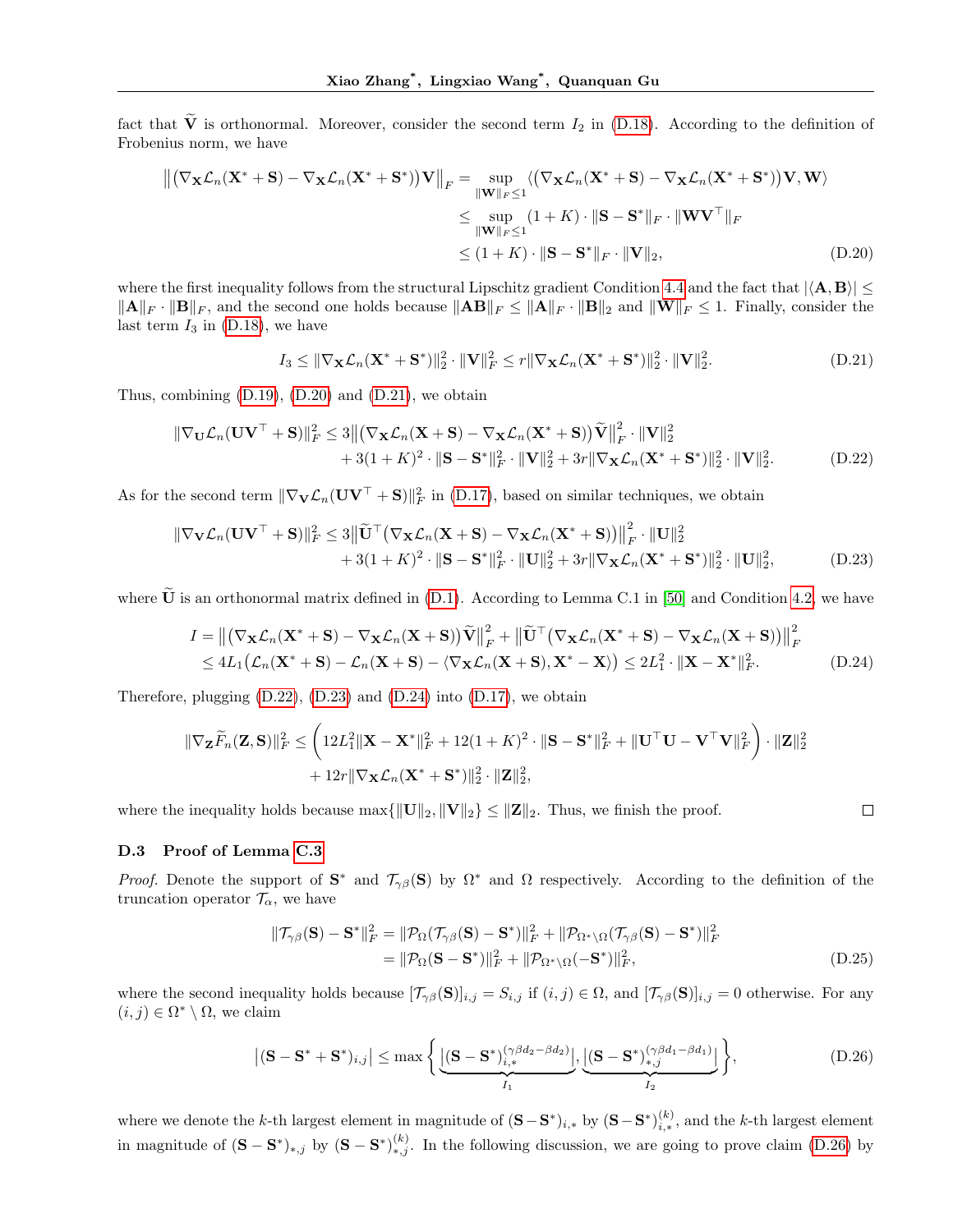contradiction. Suppose  $|(\mathbf{S}-\mathbf{S}^*+\mathbf{S}^*)_{i,j}|=|S_{i,j}|>\max\{I_1,I_2\}$ , where  $(i,j)\in\Omega^*\setminus\Omega$ . Noticing  $\mathbf{S}^*$  has at most  $\beta$ -fraction nonzero entries per row and column, we have

$$
I_1 \geq |\mathbf{S}_{i,*}^{(\gamma\beta d_2 - \beta d_2)}| \quad \text{and} \quad I_2 \geq |\mathbf{S}_{*,j}^{(\gamma\beta d_1 - \beta d_1)}|.
$$

Thus we have  $|S_{i,j}| \geq \max_{i} \{|\mathbf{S}_{i,*}^{(\gamma \beta d_2 - \beta d_2)}|, |\mathbf{S}_{*,j}^{(\gamma \beta d_1 - \beta d_1)}|\}$ , which contradicts with the fact that  $(i,j) \in \Omega^* \setminus \Omega$ . Therefore, based on (D.26), we obtain

$$
\|\mathcal{P}_{\Omega^*\setminus\Omega}(\mathbf{S}-\mathbf{S}^*+\mathbf{S}^*)\|_F^2 = \sum_{(i,j)\in\Omega^*\setminus\Omega} \left| (\mathbf{S}-\mathbf{S}^*+\mathbf{S}^*)_{i,j} \right|^2
$$
  
\n
$$
\leq \sum_{(i,j)\in\Omega^*\setminus\Omega} \frac{\|(\mathbf{S}-\mathbf{S}^*)_{i,*}\|_2^2}{(\gamma-1)\beta d_2} + \sum_{(i,j)\in\Omega^*\setminus\Omega} \frac{\|(\mathbf{S}-\mathbf{S}^*)_{*,j}\|_2^2}{(\gamma-1)\beta d_1}
$$
  
\n
$$
\leq \frac{2}{\gamma-1} \|\mathbf{S}-\mathbf{S}^*\|_F^2, \tag{D.27}
$$

where the first inequality is due to (D.26), and the second inequality holds because for each row and column of  $\Omega^*$ , it has at most  $\beta$ -fraction nonzero elements. Thus we obtain

$$
\|\mathcal{P}_{\Omega^*\backslash\Omega}(-\mathbf{S}^*)\|_F^2 = \|\mathcal{P}_{\Omega^*\backslash\Omega}(\mathbf{S}-\mathbf{S}^*) - \mathcal{P}_{\Omega^*\backslash\Omega}(\mathbf{S}-\mathbf{S}^*+\mathbf{S}^*)\|_F^2
$$
  
\n
$$
\leq (1+c) \cdot \|\mathcal{P}_{\Omega^*\backslash\Omega}(\mathbf{S}-\mathbf{S}^*)\|_F^2 + \left(1+\frac{1}{c}\right) \cdot \|\mathcal{P}_{\Omega^*\backslash\Omega}(\mathbf{S}-\mathbf{S}^*+\mathbf{S}^*)\|_F^2
$$
  
\n
$$
\leq (1+c) \cdot \|\mathcal{P}_{\Omega^*\backslash\Omega}(\mathbf{S}-\mathbf{S}^*)\|_F^2 + \frac{c+1}{c} \cdot \frac{2}{\gamma-1} \|\mathbf{S}-\mathbf{S}^*\|_F^2, \tag{D.28}
$$

where the second inequality holds because  $\|\mathbf{A} + \mathbf{B}\|_F^2 \leq (1+c) \cdot \|\mathbf{A}\|_F^2 + (1+1/c) \cdot \|\mathbf{B}\|_F^2$ , for any  $c > 0$ , and the second inequality is due to (D.27). Therefore, plugging in (D.28) into (D.25), we have

$$
\begin{split} \|\mathcal{T}_{\gamma\beta}(\mathbf{S}) - \mathbf{S}^*\|_F^2 &\leq \|\mathcal{P}_{\Omega}(\mathbf{S} - \mathbf{S}^*)\|_F^2 + (1 + c) \cdot \|\mathcal{P}_{\Omega^*\backslash\Omega}(\mathbf{S} - \mathbf{S}^*)\|_F^2 + \frac{c+1}{c} \cdot \frac{2}{\gamma - 1} \|\mathbf{S} - \mathbf{S}^*\|_F^2 \\ &\leq \left(1 + c + \frac{2(c+1)}{c(\gamma - 1)}\right) \cdot \|\mathbf{S} - \mathbf{S}^*\|_F^2 \\ &= \left(1 + \frac{2}{\gamma - 1} + 2\sqrt{\frac{2}{\gamma - 1}}\right) \cdot \|\mathbf{S} - \mathbf{S}^*\|_F^2, \end{split}
$$

where we set  $c = \sqrt{(\gamma - 1)/2}$  in the last step. Thus we complete the proof.

# E Proofs of Specific Models

In this section, we provide proofs for specific models. In the following discussions, we let  $d = \max\{d_1, d_2\}$ .

### E.1 Proofs of Robust Matrix Sensing

For matrix sensing, recall that we have the linear measurement operator A with each sensing matrix  $A_i$  sampled independently from  $\Sigma$ -Gaussian ensemble, where  $\text{vec}(\mathbf{A}_i) \sim N(0, \Sigma)$ . In particular, we consider  $\Sigma = \mathbf{I}$  and here  $vec(\mathbf{A}_i)$  denotes the vectorization of matrix  $\mathbf{A}_i$ . In order to prove the results for matrix sensing, we first lay out several lemmas, which are essential to prove the results for robust matrix sensing. The first lemma is useful to verify the restricted strong convexity and smoothness conditions in Condition 4.2.

**Lemma E.1.** [37] Suppose we have the linear measurement operator  $A$  with each sensing matrix  $A_i$  sampled independently from I-Gaussian ensemble, then there exists constants  $c_0, c_1$  such that for all  $\Delta \in \mathbb{R}^{d_1 \times d_2}$  with rank at most  $2\tilde{r}$ , it holds with probability at least  $1 - \exp(-c_0n)$  that

$$
\left| \frac{\|\mathcal{A}(\boldsymbol{\Delta})\|_2^2}{n} - \frac{1}{2} \left| \text{vec}(\boldsymbol{\Delta}) \right|_2^2 \right| \le c_1 \frac{\widetilde{r}d}{n} \|\boldsymbol{\Delta}\|_F^2.
$$
 (E.1)

 $\Box$ 

The second lemma is useful to verify the restricted strong convexity and smoothness conditions in Condition 4.3.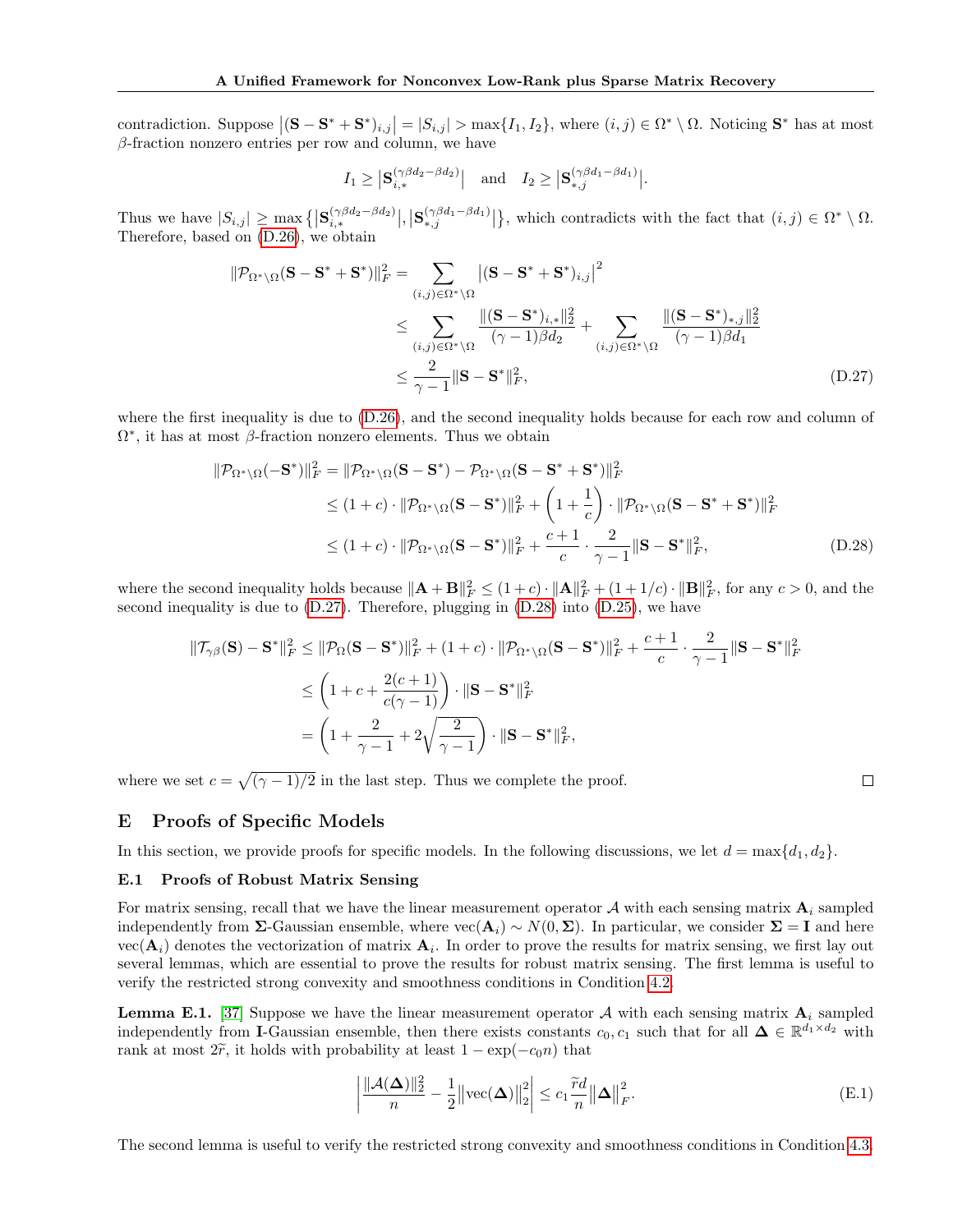**Lemma E.2.** [43] For any random matrix  $A \in \mathbb{R}^{n \times d_1 d_2}$ , which is drawn from the  $\Sigma$ -Gaussian ensemble, and the cardinalities of all vector  $\mathbf{s} \in \mathbb{R}^{d_1 d_2}$  satisfy  $|\mathbf{s}| \leq \tilde{s}$ . If we have sample size  $n \geq c_2 \tilde{s} \log d$ , then the following inequality holds with probability at loss 1, as small  $\tilde{s}$  and inequality holds with probability at least  $1 - c_3 \exp(-c_4 n)$ 

$$
c_5\|\boldsymbol{\Sigma}^{1/2}\mathbf{s}\|_2^2 - c_6\frac{\log d}{n}\|\mathbf{s}\|_1 \leq \frac{\|\mathbf{A}\mathbf{s}\|_2^2}{n} \leq c_7\|\boldsymbol{\Sigma}^{1/2}\mathbf{s}\|_2^2 + c_8\frac{\log d}{n}\|\mathbf{s}\|_1,
$$

where  ${c_i}_{i=2}^8$  are universal constants.

The next lemma verifies the structural Lipschitz gradient condition in Condition 4.4.

Lemma E.3. Consider robust matrix sensing with objective loss function defined in section 4.2. There exist constants  $C_0, C_1$  such that the following inequality holds with probability at least  $1 - \exp(-C_0 d)$ 

$$
\begin{aligned} & |\langle \nabla_{\mathbf{X}} \mathcal{L}_n(\mathbf{X}^*+\mathbf{S})-\nabla_{\mathbf{X}} \mathcal{L}_n(\mathbf{X}^*+\mathbf{S}^*),\mathbf{X}\rangle-\langle \mathbf{S}-\mathbf{S}^*,\mathbf{X}\rangle| \leq K\|\mathbf{X}\|_F\cdot\|\mathbf{S}-\mathbf{S}^*\|_F,\\ & |\langle \nabla_{\mathbf{S}} \mathcal{L}_n(\mathbf{X}+\mathbf{S}^*)-\nabla_{\mathbf{S}} \mathcal{L}_n(\mathbf{X}^*+\mathbf{S}^*),\mathbf{S}\rangle-\langle \mathbf{X}-\mathbf{X}^*,\mathbf{S}\rangle| \leq K\|\mathbf{X}-\mathbf{X}^*\|_F\cdot\|\mathbf{S}\|_F, \end{aligned}
$$

for all low-rank matrices  $\mathbf{X}, \mathbf{X}^*$  with rank at most  $\tilde{r}$  and all sparse matrices  $\mathbf{S}, \mathbf{S}^*$  with sparsity at most  $\tilde{s}$ , where  $\tilde{r}$ ,  $\tilde{s}$  are defined in Condition 4.2, and the structural Linsch  $\widetilde{r}, \widetilde{s}$  are defined in Condition 4.2, and the structural Lipschitz gradient parameter  $K = C_1 \sqrt{(rd+s)\log d/n}$ .

The last lemma verifies the condition in Condition 4.5 for robust matrix sensing.

**Lemma E.4.** Consider robust matrix sensing, suppose each sensing matrix  $A_i$  is sampled independently from I-Gaussian ensemble and each element of noise vector  $\epsilon$  follows i.i.d. sub-Gaussian distribution with parameter v. Then we have the following inequalities hold with probability at least  $1 - C_2/d$  in terms of spectral norm and infinity norm respectively

$$
\left\|\frac{1}{n}\sum_{i=1}^n\epsilon_i\mathbf A_i\right\|_2\leq C_3\nu\sqrt\frac{d}{n}\quad\text{and}\quad\left\|\frac{1}{n}\sum_{i=1}^n\epsilon_i\mathbf A_i\right\|_{\infty,\infty}\leq C_4\nu\sqrt{\frac{\log d}{n}},
$$

where  $C_2, C_3, C_4$  are universal constants.

Now, we are ready to prove Corollary 4.11.

Proof of Corollary 4.11. In order to prove Corollary 4.11, we only need to verify the restricted strong convex and smoothness conditions in Conditions 4.2 and 4.3, the structural Lipschitz gradient condition in Condition 4.4, and the condition in Condition 4.5.

Recall that we have the sample loss function for robust matrix sensing as  $\mathcal{L}_n(\mathbf{X} + \mathbf{S}) := ||\mathbf{y} - \mathcal{A}_n(\mathbf{X} + \mathbf{S})||_2^2/(2n)$ . Therefore, for all given sparse matrices  $S$ , we have the following holds for all matrices  $X_1, X_2$  with rank at most  $\widetilde{r}$ 

$$
\mathcal{L}_n(\mathbf{X}_1 + \mathbf{S}) - \mathcal{L}_n(\mathbf{X}_2 + \mathbf{S}) - \langle \nabla_{\mathbf{X}} \mathcal{L}_n(\mathbf{X}_2 + \mathbf{S}), \mathbf{X}_2 - \mathbf{X}_1 \rangle = \frac{\|\mathcal{A}(\boldsymbol{\Delta})\|_2^2}{n},
$$

where  $\Delta = \mathbf{X}_2 - \mathbf{X}_1$ . According to Lemma E.1, if we have  $n > c'_1 \tilde{r} d$ , where c' is some constants. Then, with probability at least  $1 - \exp(-c_0 n)$ , we have the restricted strong convexity and smoothness conditions in Condition 4.2 hold with parameter  $\mu_1 = 4/9$  and  $L_1 = 5/9$ . In addition, for all given low-rank matrices **X**, we have the following holds for all matrices  $S_1, S_2$  with sparsity at most  $\tilde{s}$ 

$$
\mathcal{L}_n(\mathbf{X} + \mathbf{S}_1) - \mathcal{L}_n(\mathbf{X} + \mathbf{S}_2) - \langle \nabla_{\mathbf{S}} \mathcal{L}_n(\mathbf{X} + \mathbf{S}_2), \mathbf{S}_2 - \mathbf{S}_1 \rangle = \frac{\|\mathcal{A}(\boldsymbol{\Delta})\|_2^2}{n},
$$

where  $\mathbf{\Delta} = \mathbf{S}_2 - \mathbf{S}_1$ . Furthermore, we can obtain  $\|\mathcal{A}(\mathbf{\Delta})\|_2^2 = \|\mathbf{A}\boldsymbol{\delta}\|_2^2$ , where we have  $\mathbf{A} \in \mathbb{R}^{n \times d_1 d_2}$  with each row  $\mathbf{A}_{i*} = \text{vec}(\mathbf{A}_i)$ , and  $\boldsymbol{\delta} = \text{vec}(\boldsymbol{\Delta})$ . Therefore, according to Lemma E.2, we have

$$
c_1\|\boldsymbol{\delta}\|_2^2 - c_2\frac{\log d}{n}\|\boldsymbol{\delta}\|_1 \le \frac{\|\mathbf{A}\boldsymbol{\delta}\|_2^2}{n} \le c_3\|\boldsymbol{\delta}\|_2^2 + c_4\frac{\log d}{n}\|\boldsymbol{\delta}\|_1.
$$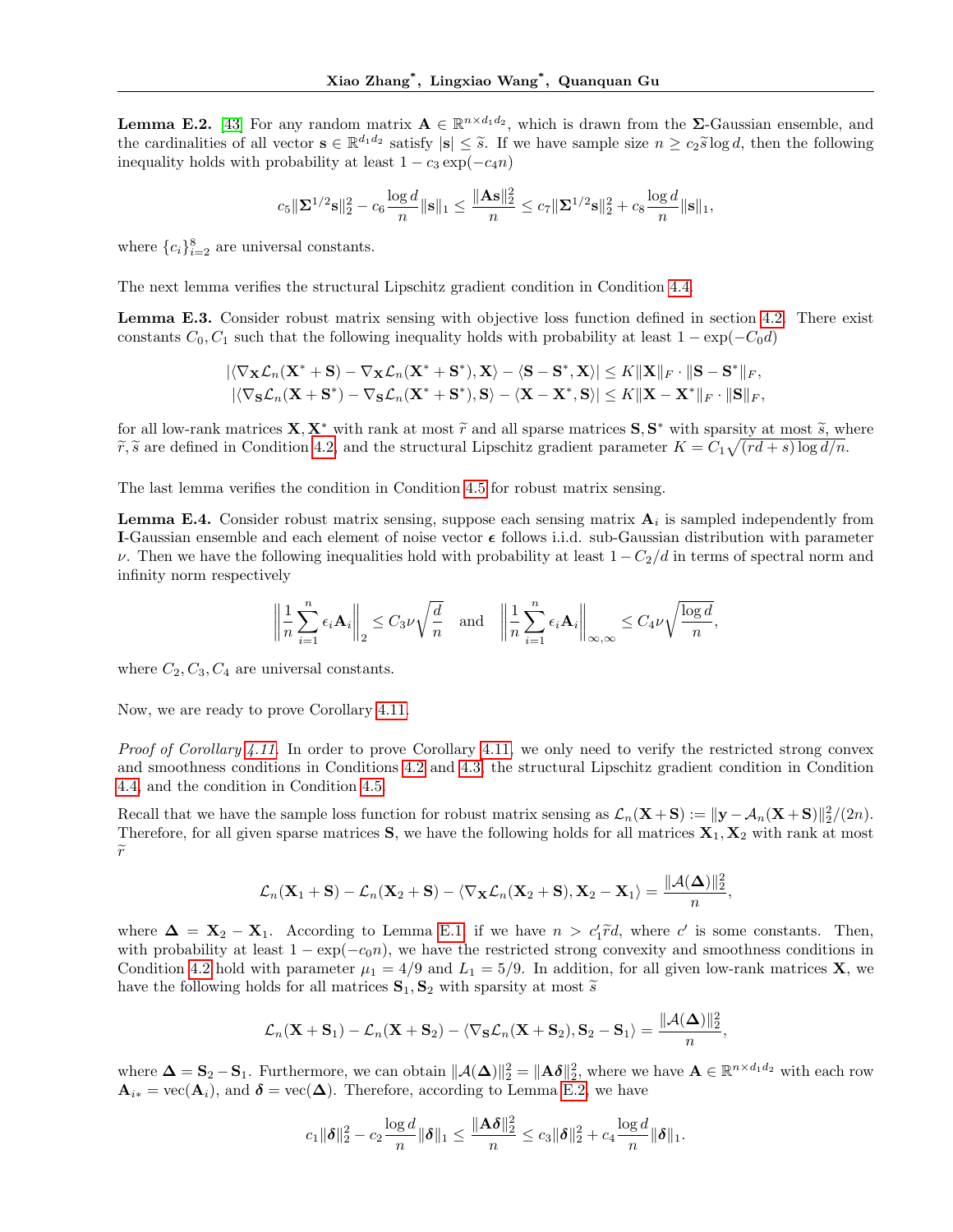Thus provided that  $n > c_5 \tilde{s} \log d$ , with probability at least  $1 - c_3 \exp(-c_4 n)$ , the restricted strong convexity and smoothness conditions in Condition 4.3 hold with parameters  $\mu_2 = 4/9$  and  $L_2 = 5/9$ .

Next, according to Lemma E.3, with probability at least  $1-\exp(-C_0d)$ , we can establish the structural Lipschitz gradient condition in Condition 4.5 with parameter  $K = C_1 \sqrt{(rd+s)\log d/n}$ .

Finally, we will verify the condition in Condition 4.5. By the definition of the objective loss function for robust matrix sensing, we have  $\nabla_{\mathbf{X}} \mathcal{L}_n(\mathbf{X}^* + \mathbf{S}^*) = \sum_{i=1}^n \epsilon_i \mathbf{A}_i/n$  and  $\nabla_{\mathbf{S}} \mathcal{L}_n(\mathbf{X}^* + \mathbf{S}^*) = \sum_{i=1}^n \epsilon_i \mathbf{A}_i/n$ . Therefore, according to Lemma E.4, with probability at least  $1-C_2/d$ , we can establish the condition in Condition 4.5 with parameters  $\epsilon_1 = C_3 \nu \sqrt{d/n}$  and  $\epsilon_2 = C_4 \nu \sqrt{\log d/n}$ . This completes the proof.  $\Box$ 

#### E.2 Proofs of Robust PCA

Note that since robust PCA under fully observed model is a special case of robust PCA under partially observed model, thus we just lay out the proofs of robust PCA under partially observed model. To prove the results of partially observed robust PCA, we need the following lemmas, which are essential to establish the restricted strong convexity and smoothness conditions in Conditions 4.2 and 4.3. Note that the following lemmas only work for robust PCA under noisy observation model.

**Lemma E.5.** [38] There exist universal constants  ${c_i}_{i=1}^4$  such that if the number of observations  $n \ge c_1 r d \log d$ , and the following condition is satisfied for all  $\Delta \in \mathbb{R}^{d_1 \times d_2}$ 

$$
\sqrt{\frac{d_1 d_2}{r}} \frac{\|\mathbf{\Delta}\|_{\infty,\infty}}{\|\mathbf{\Delta}\|_F} \cdot \frac{\|\mathbf{\Delta}\|_*}{\|\mathbf{\Delta}\|_F} \le \frac{1}{c_2} \sqrt{n/(d \log d)},\tag{E.2}
$$

we have, with probability at least  $1 - c_3/d$ , that the following holds

$$
\left|\frac{\|\mathcal{A}(\boldsymbol{\Delta})\|_2}{\sqrt{n}} - \frac{\|\boldsymbol{\Delta}\|_F}{\sqrt{d_1d_2}}\right| \leq \frac{1}{10} \frac{\|\boldsymbol{\Delta}\|_F}{\sqrt{d_1d_2}} \bigg(1 + \frac{c_4\sqrt{d_1d_2}\|\boldsymbol{\Delta}\|_{\infty,\infty}}{\sqrt{n}\|\boldsymbol{\Delta}\|_F}\bigg).
$$

**Lemma E.6.** There exist universal constants  ${c_i}_{i=1}^5$  such that as long as  $n \ge c_1 \log d$ , we have with probability at least  $1 - c_2 \exp(-c_3 \log d)$  that

$$
\left| \frac{\|\mathcal{A}(\boldsymbol{\Delta})\|_2}{\sqrt{n}} - \frac{\|\boldsymbol{\Delta}\|_F}{\sqrt{d_1 d_2}} \right| \le \frac{1}{2} \frac{\|\boldsymbol{\Delta}\|_F}{\sqrt{d_1 d_2}} + \frac{c_5 \|\boldsymbol{\Delta}\|_{\infty, \infty}}{\sqrt{n}} \quad \text{for all} \quad \boldsymbol{\Delta} \in \mathcal{C}(n), \tag{E.3}
$$

where we have the set  $\mathcal{C}(n)$  as follows

$$
\mathcal{C}(n) = \left\{ \mathbf{\Delta} \in \mathbb{R}^{d_1 \times d_2} \mid \frac{\|\mathbf{\Delta}\|_{1,1}}{\|\mathbf{\Delta}\|_F} \cdot \frac{\|\mathbf{\Delta}\|_{\infty,\infty}}{\|\mathbf{\Delta}\|_F} \leq c_4 \sqrt{\frac{n}{d_1 d_2 \log d}} \right\}.
$$

The next lemma verifies the structural Lipschitz gradient condition in Condition 4.4.

Lemma E.7. Consider partially observed robust PCA with objective loss function defined in section4.2. There exist constants  $C_0, C_1$  such that the following inequality holds with probability at least  $1 - \exp(-C_0 d)$ 

$$
\begin{aligned} &|\langle\nabla_{\mathbf{X}}\mathcal{L}_n(\mathbf{X}^*+\mathbf{S})-\nabla_{\mathbf{X}}\mathcal{L}_n(\mathbf{X}^*+\mathbf{S}^*),\mathbf{X}\rangle-\langle\mathbf{S}-\mathbf{S}^*,\mathbf{X}\rangle|\leq K\|\mathbf{X}\|_F\cdot\|\mathbf{S}-\mathbf{S}^*\|_F,\\ &|\langle\nabla_{\mathbf{S}}\mathcal{L}_n(\mathbf{X}+\mathbf{S}^*)-\nabla_{\mathbf{S}}\mathcal{L}_n(\mathbf{X}^*+\mathbf{S}^*),\mathbf{S}\rangle-\langle\mathbf{X}-\mathbf{X}^*,\mathbf{S}\rangle|\leq K\|\mathbf{X}-\mathbf{X}^*\|_F\cdot\|\mathbf{S}\|_F, \end{aligned}
$$

for all low-rank matrices  $\mathbf{X}, \mathbf{X}^*$  with rank at most  $\tilde{r}$  and all sparse matrices  $\mathbf{S}, \mathbf{S}^*$  with sparsity at most  $\tilde{s}$ , where  $\tilde{s}$  are defined in Condition 4.2, and the structural Lincobitz gradie  $\widetilde{r}, \widetilde{s}$  are defined in Condition 4.2, and the structural Lipschitz gradient parameter  $K = C_1 \sqrt{(rd+s)\log d/n}$ .

The last lemma verifies the condition in Condition 4.5 for partially observed robust PCA.

**Lemma E.8.** Consider partially observed robust PCA. If  $\mathbf{A}_{jk} = \mathbf{e}_j \mathbf{e}_k^{\top}$  is uniformly distributed on  $\Omega$ , then for i.i.d. zero mean random variables  $\epsilon_{jk}$  with variance  $\nu^2$ , we have the following inequalities hold with probability at least  $1 - C_2/d$  in terms of spectral norm and infinity norm respectively

$$
\left\|\frac{1}{p}\sum_{j,k\in\Omega}\epsilon_{jk}\mathbf{A}_{jk}\right\|_2 \leq C_3\nu\sqrt{\frac{d\log d}{p}} \quad\text{and}\quad \left\|\frac{1}{p}\sum_{jk\in\Omega}\epsilon_{jk}\mathbf{A}_{jk}\right\|_{\infty,\infty} \leq C_4\nu\sqrt{\frac{\log d}{p}},
$$

where  $C_2, C_3, C_4$  are universal constants, and  $p = n/(d_1 d_2)$ .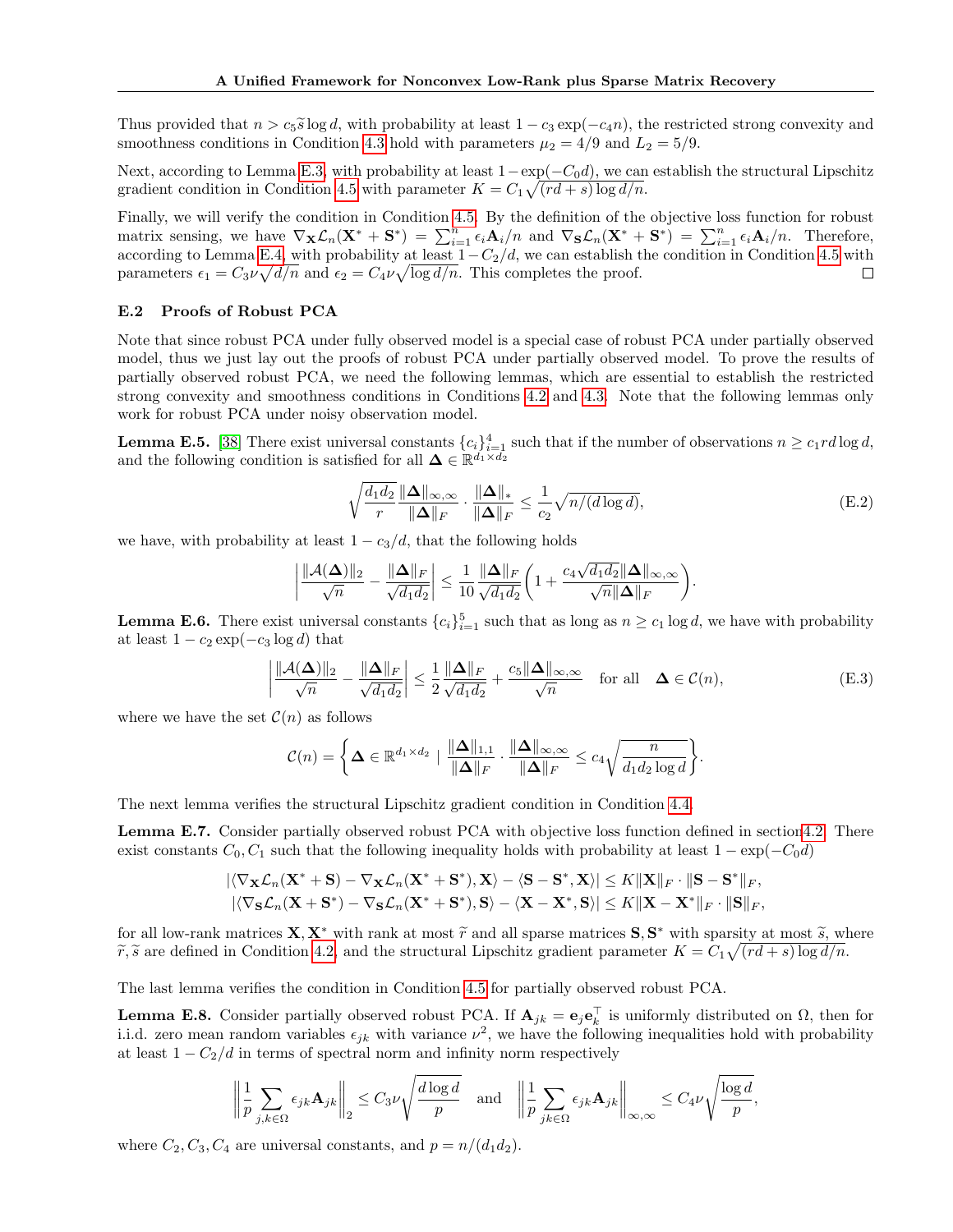Now, we are ready to prove Corollary 4.15.

Proof of Corollary 4.15. To prove Corollary 4.15, we need to verify the restricted strong convexity and smoothness conditions in Conditions 4.2 and 4.3, the structural Lipschitz gradient condition in Condition 4.4, and the condition in Condition 4.5.

In the following discussion, we let  $\mathbf{A}_{jk} = \mathbf{e}_j \mathbf{e}_k^{\top}$ , where  $\mathbf{e}_i, \mathbf{e}_j$  are basis vectors with  $d_1$  and  $d_2$  dimensions, and we let A be the corresponding transformation operator. In addition, let the number of observations to be  $|\Omega| = n$ . Therefore, the objective loss function for robust PCA in 4.2 can be rewritten as

$$
\mathcal{L}_n(\mathbf{X} + \mathbf{S}) := \frac{1}{2p} \sum_{(j,k) \in \Omega} \big( \langle \mathbf{A}_{jk}, \mathbf{X} + \mathbf{S} \rangle - Y_{jk} \big)^2.
$$

Therefore, for all given sparse matrices  $S$ , we have the following holds for all matrices  $X_1, X_2$  satisfying incoherence condition with rank at most  $\widetilde{r}$ 

$$
\mathcal{L}_n(\mathbf{X}_1 + \mathbf{S}) - \mathcal{L}_n(\mathbf{X}_2 + \mathbf{S}) - \langle \nabla_{\mathbf{X}} \mathcal{L}_n(\mathbf{X}_2 + \mathbf{S}), \mathbf{X}_2 - \mathbf{X}_1 \rangle = \frac{\|\mathcal{A}(\boldsymbol{\Delta})\|_2^2}{p},
$$

where  $\Delta = X_1 - X_2$ , and  $p = n/(d_1 d_2)$ . Now, we are ready to prove the restricted strong convexity and smoothness conditions in Condition 4.2.

**Case 1:** If  $\Delta$  not satisfies condition (E.2), then we have

$$
\begin{aligned} \|\mathbf{\Delta}\|_{F}^{2} &\leq C_{0} \left(\sqrt{d_{1}d_{2}} \|\mathbf{\Delta}\|_{\infty}\right) \|\mathbf{\Delta}\|_{*} \sqrt{\frac{d\log d}{nr}} \\ &\leq 2C_{0} \alpha_{1} \sqrt{d_{1}d_{2}} \|\mathbf{\Delta}\|_{*} \sqrt{\frac{d\log d}{nr}} \\ &\leq 2C_{0} \alpha_{1} \sqrt{2\widetilde{r}d_{1}d_{2}} \|\mathbf{\Delta}\|_{F} \sqrt{\frac{d\log d}{nr}}, \end{aligned}
$$

where  $\tilde{\alpha} = \alpha r / \sqrt{d_1 d_2}$  due to the incoherence condition of low rank matrices  $\mathbf{X}_1$  and  $\mathbf{X}_2$ , and the last inequality comes from rank  $\mathbf{A} \leq 2\tilde{\alpha}$ . Thus, by the definition of  $\tilde{\alpha}$ , we can obtain comes from rank $(\Delta) \leq 2\tilde{r}$ . Thus, by the definition of  $\tilde{r}$ , we can obtain

$$
\|\mathbf{\Delta}\|_F^2 \le C_1 \alpha^2 \sigma_1^2 \frac{r^2 d \log d}{n}.\tag{E.4}
$$

Case 2: If  $\Delta$  satisfies condition (E.2), then according to Lemma E.5, we have

$$
\left|\frac{\|\mathcal{A}(\boldsymbol{\Delta})\|_2}{\sqrt{p}} - \|\boldsymbol{\Delta}\|_F\right| \le \frac{\|\boldsymbol{\Delta}\|_F}{10}\bigg(1 + \frac{C_2\sqrt{d_1d_2}\|\boldsymbol{\Delta}\|_{\infty,\infty}}{\sqrt{n}\|\boldsymbol{\Delta}\|_F}\bigg).
$$

Thus if  $C_2\sqrt{d_1d_2}\|\mathbf{\Delta}\|_{\infty,\infty}/(\sqrt{n}\|\mathbf{\Delta}\|_F)\geq C_3$ , we have

$$
\|\Delta\|_F^2 \le C_4 \frac{\widetilde{\alpha}^2}{p}.
$$

Otherwise, if  $C_2\sqrt{d_1d_2}\|\mathbf{\Delta}\|_{\infty,\infty}/(\sqrt{n}\|\mathbf{\Delta}\|_F) \leq C_3$ , we have

$$
\frac{8}{9}\|\boldsymbol\Delta\|_F^2\leq \frac{\|\mathcal{A}(\boldsymbol\Delta)\|_2^2}{p}\leq \frac{10}{9}\|\boldsymbol\Delta\|_F^2,
$$

which gives us the restricted strong convexity and smoothness conditions in Condition 4.2 with parameters  $\mu_1 = 8/9, L_1 = 10/9.$ 

Next, we prove the restricted strong convexity and smoothness conditions in Condition 4.3. For all given low-rank matrices **X**, we have the following holds for all matrices  $\mathbf{S}_1, \mathbf{S}_2$  with at most  $\tilde{s}$  nonzero entries and infinity norm bound  $\alpha_1/\sqrt{d_1d_2}$ 

$$
\mathcal{L}_n(\mathbf{X} + \mathbf{S}_1) - \mathcal{L}_n(\mathbf{X} + \mathbf{S}_2) - \langle \nabla_{\mathbf{S}} \mathcal{L}_n(\mathbf{X} + \mathbf{S}_2), \mathbf{S}_2 - \mathbf{S}_1 \rangle = \frac{\|\mathcal{A}(\boldsymbol{\Delta})\|_2^2}{p},
$$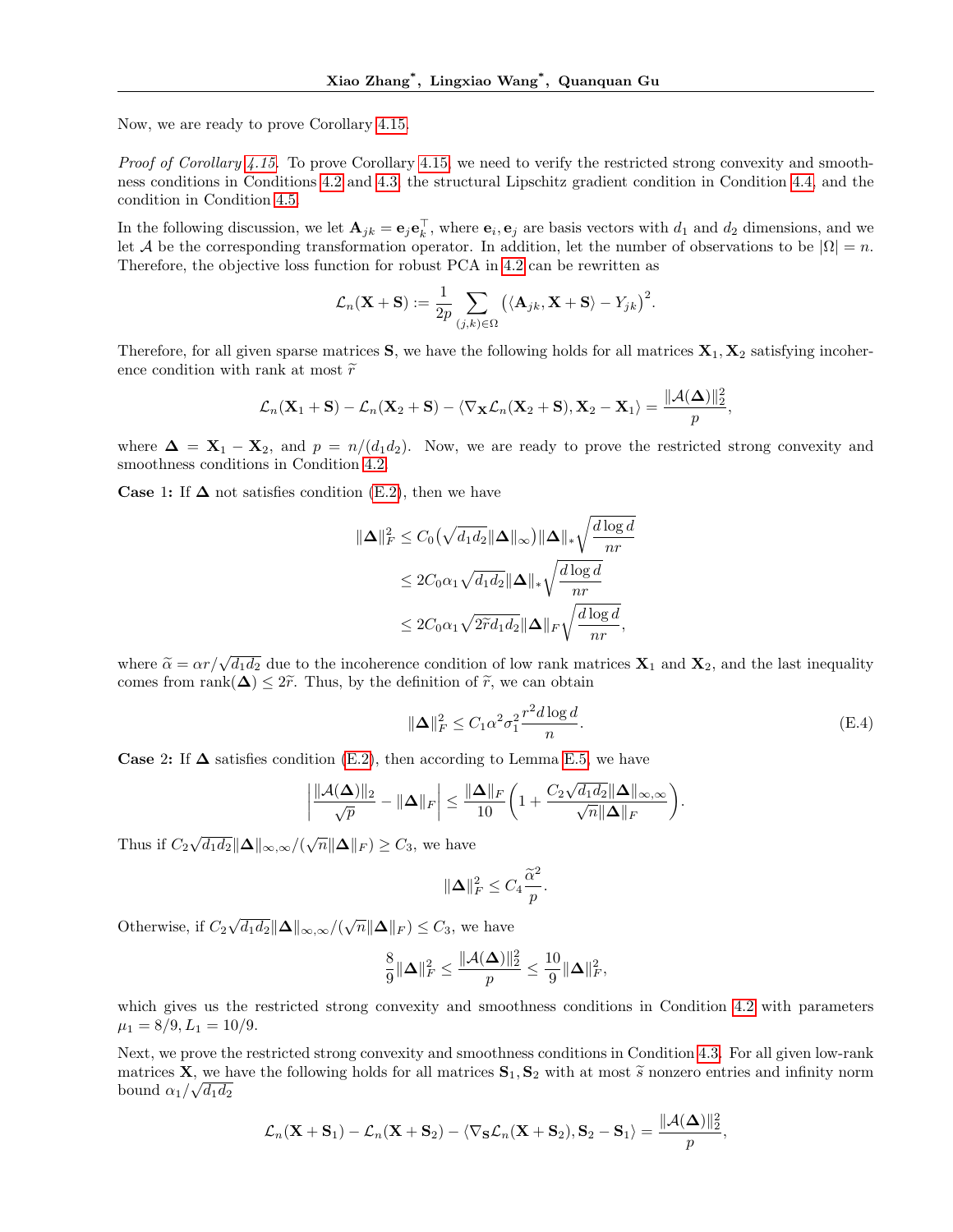where  $\mathbf{\Delta} = \mathbf{S}_1 - \mathbf{S}_2$ , and  $p = n/(d_1 d_2)$ .

**Case 1:** If  $\Delta \notin \mathcal{C}(n)$ , then we can get

$$
\|\mathbf{\Delta}\|_{F}^2 \leq C_5\left(\sqrt{d_1d_2}\|\mathbf{\Delta}\|_{\infty,\infty}\right)\cdot \|\mathbf{\Delta}\|_{1,1}\sqrt{\frac{\log d}{n}} \leq 2C_5\alpha_1\|\mathbf{\Delta}\|_{1,1}\sqrt{\frac{\log d}{n}},
$$

where the last inequality is due to the fact that  $\|\Delta\|_{\infty} = \|S_1 - S_2\|_{\infty} \leq 2\alpha_1/\sqrt{d_1d_2}$ . Therefore, we can obtain

$$
\|\mathbf{\Delta}\|_F^2 \le 2C_5\sqrt{2\widetilde{s}}\alpha_1\|\mathbf{\Delta}\|_F\sqrt{\frac{\log d}{n}},
$$

where the inequality holds because  $\Delta$  has at most  $2\tilde{s}$  nonzero entries. Therefore, by the definition of  $\tilde{s}$ , we have

$$
\|\mathbf{\Delta}\|_F^2 \le C_6 \alpha_1^2 \frac{s \log d}{n}.\tag{E.5}
$$

**Case 2:** If  $\Delta \in \mathcal{C}(n)$ , we have

$$
\left|\frac{\|\mathcal{A}(\boldsymbol{\Delta})\|_2}{\sqrt{p}} - \|\boldsymbol{\Delta}\|_F\right| \leq \frac{1}{2}\|\boldsymbol{\Delta}\|_F + \frac{c_5\sqrt{d_1d_2}\|\boldsymbol{\Delta}\|_{\infty,\infty}}{\sqrt{n}\|\boldsymbol{\Delta}\|_F},
$$

If  $\sqrt{n} \|\Delta\|_F \leq C_7 \sqrt{d_1 d_2} \|\Delta\|_{\infty,\infty}$ , we can obtain  $\|\Delta\|_F^2 \leq C_7' \alpha_1^2/n$ . Otherwise, if we have  $\sqrt{n} \|\Delta\|_F \geq C_7' \sqrt{n} \|\Delta\|_F$  $C_7\sqrt{d_1d_2}\|\mathbf{\Delta}\|_{\infty,\infty}$ , according to Lemma E.6, we obtain

$$
\frac{8}{9}\|\boldsymbol\Delta\|_F^2\leq \frac{\|\mathcal{A}(\boldsymbol\Delta)\|_2^2}{p}\leq \frac{10}{9}\|\boldsymbol\Delta\|_F^2,
$$

which implies the restricted strong convexity and smoothness conditions in Condition 4.3 hold with parameters  $\mu_2 = 8/9, L_2 = 10/9.$ 

Next, according to Lemma E.7, with probability at least  $1-\exp(-C_0d)$ , we can establish the structural Lipschitz gradient condition in Condition 4.5 with parameter  $K = C_1 \sqrt{(rd+s)\log d/n}$ .

Finally, we verify the condition in Condition 4.5. By the definition of the objective loss function for robust PCA, we have  $\nabla_{\mathbf{X}}\mathcal{L}_n(\mathbf{X}^* + \mathbf{S}^*) = \sum_{j,k\in\Omega} \epsilon_{jk}\mathbf{A}_{jk}/p$  and  $\nabla_{\mathbf{S}}\mathcal{L}_n(\mathbf{X}^* + \mathbf{S}^*) = \sum_{j,k\in\Omega} \epsilon_{jk}\mathbf{A}_{jk}/p$ , where  $\epsilon_{jk}$  are i.i.d. Gaussian variables with variance  $\nu^2/(d_1d_2)$ . Therefore, according to Lemma E.8, with probability at least  $1 - C_8'/d$ , we have  $\|\sum_{j,k\in\Omega} \epsilon_{jk} \mathbf{A}_{jk}/p\|_2^2 \leq C_8\nu^2 d \log d/n$ . In addition, we have  $\|\sum_{jk\in\Omega} \epsilon_{jk} \mathbf{A}_{jk}/p\|_{\infty,\infty}^2 \leq C_8\nu^2 d \log d/n$ .  $C_9\nu^2$  log  $d/n$ . Furthermore, we have additional estimation error bounds (E.4) and (E.5) when we derive the restricted strong convexity and smoothness conditions. Therefore, we can establish the condition in Condition 4.5 with parameters  $\epsilon_1^2 = C_8 \max{\{\alpha_1^2, \nu^2\}} d/n$  and  $\epsilon_2^2 = C_9 \max{\{\alpha_1^2, \nu^2\}} \log d/n$ . This completes the proof. □

# F Proofs of Technical Lemmas in Appendix E

#### F.1 Proof of Lemma E.3

Proof. In order to verify the structural Lipschitz gradient condition, we need to make use of the Bernstein-type inequality for sub-exponential random variables in [47] as well as the corresponding covering arguments for low-rank and sparse structures, respectively.

By the definition of the objective loss function of matrix sensing, we have

$$
\langle\nabla_{\mathbf{X}}\mathcal{L}_n(\mathbf{X}^*+\mathbf{S})-\nabla_{\mathbf{X}}\mathcal{L}_n(\mathbf{X}^*+\mathbf{S}^*),\mathbf{X}\rangle=\frac{1}{n}\sum_{i=1}^n\langle\mathbf{A}_i,\mathbf{S}-\mathbf{S}^*\rangle\langle\mathbf{A}_i,\mathbf{X}\rangle=\frac{1}{n}\sum_{i=1}^nY_i,
$$

where  $Y_i = \langle \mathbf{A}_i, \mathbf{S}-\mathbf{S}^* \rangle \langle \mathbf{A}_i, \mathbf{X} \rangle$ . Note that  $\langle \mathbf{A}_i, \mathbf{S}-\mathbf{S}^* \rangle$ ,  $\langle \mathbf{A}_i, \mathbf{X} \rangle$  follow i.i.d. normal distribution  $N(0, \|\mathbf{S}-\mathbf{S}^*\|_F^2)$ and  $N(0, ||\mathbf{X}||_F^2)$  respectively. Thus  $Y_i$  follows i.i.d. chi-square distribution which is also sub-exponential. Besides,  $\mathbb{E}(Y_i) = \langle \mathbf{S} - \mathbf{S}^*, \mathbf{X} \rangle$ , and we have

$$
||Y_i - \mathbb{E}[Y_i]||_{\psi_1} \le 2||Y_i||_{\psi_1} \le 2||\langle \mathbf{A}_i, \mathbf{S} - \mathbf{S}^* \rangle||_{\psi_2} \cdot ||\langle \mathbf{A}_i, \mathbf{X} \rangle||_{\psi_2} \le 2C^2 ||\mathbf{S} - \mathbf{S}^*||_F \cdot ||\mathbf{X}||_F = \lambda,
$$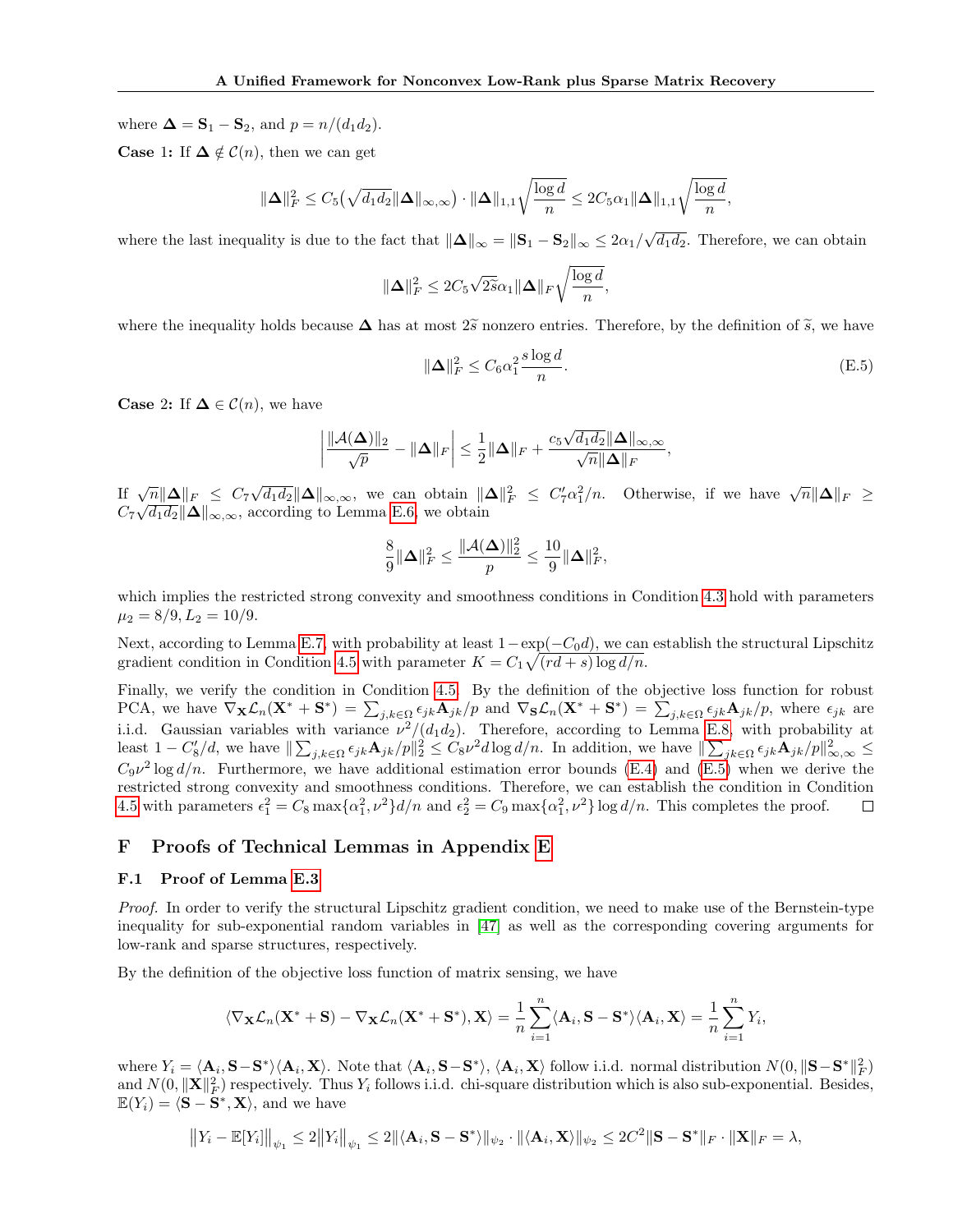where C is a universal constant. Thus, by applying Proposition 5.16 in [47], for  $Y_i - \mathbb{E}[Y_i]$ , we obtain

$$
\mathbb{P}\bigg\{\bigg|\sum_{i=1}^n\frac{1}{n}(Y_i-\mathbb{E}[Y_i])\bigg|\geq t\bigg\}\leq 2\exp\bigg[-c\min\bigg(\frac{nt^2}{\lambda^2},\frac{nt}{\lambda}\bigg)\bigg].
$$

According the covering argument for low-rank matrices Lemma 3.1 in [8] and covering number for sparse matrices in [48], we have

$$
\mathbb{P}\left\{\sup_{(\mathbf{S}-\mathbf{S}^*)\in\mathcal{N}_{\epsilon}^{cs},\mathbf{X}\in\mathcal{N}_{\epsilon}^{3r}}\left|\frac{1}{n}\sum_{i=1}^{n}\langle\mathbf{A}_{i},\mathbf{S}-\mathbf{S}^*\rangle\langle\mathbf{A}_{i},\mathbf{X}\rangle-\langle\mathbf{S}-\mathbf{S}^*,\mathbf{X}\rangle\right|\geq t\right\}
$$
\n
$$
\leq 2|\mathcal{N}_{\epsilon}^{cs}||\mathcal{N}_{\epsilon}^{3r}|\exp\left[-c_{1}\min\left(\frac{nt^{2}}{\lambda^{2}},\frac{nt}{\lambda}\right)\right]
$$
\n
$$
\leq 2\left(\frac{9}{\epsilon}\right)^{(d_{1}+d_{2}+1)3r} \cdot \left(\frac{c_{2}d_{1}d_{2}}{c_{3}\epsilon}\right)^{cs} \cdot \exp\left[-c_{1}\min\left(\frac{nt^{2}}{\lambda^{2}},\frac{nt}{\lambda}\right)\right]
$$
\n
$$
\leq \exp\left[c_{3}\left(\frac{rd\log(1/\epsilon)+s\max\{\log d,\log(1/\epsilon)\}\right)-c_{1}\min\left(\frac{nt^{2}}{\lambda^{2}},\frac{nt}{\lambda}\right)\right] \leq \exp(-c'd),\tag{F.1}
$$

where  $c_1, c_2, c_3$  are constants,  $\lambda = 2C^2$ , and the first inequality follows from union bound, the second inequality where  $c_1, c_2, c_3$  are constants,  $\lambda = 2C$ , and the linst inequality holds by setting  $t = c_4 \sqrt{(rd + s) \log d}/\sqrt{n}$ . Besides, note that for any  $\mathbf{X} \in \mathcal{M}_{3r}$ ,  $\mathbf{S} \in \mathbf{S}^* + \mathcal{M}_{cs}$ , there exists  $\mathbf{X}_1 \in \mathcal{N}_{\epsilon}^{3r}$ ,  $\mathbf{S}_1 \in \mathbf{S}^* + \mathcal{N}_{\epsilon}^{cs}$  such that  $\|\mathbf{X} - \mathbf{X}_1\|_F \leq \epsilon$ and  $\|\mathbf{S} - \mathbf{S}_1\|_F \leq \epsilon$ . Thus, we have

$$
\begin{split}\n&\left|\frac{1}{n}\sum_{i=1}^{n}\langle\mathbf{A}_{i},\mathbf{S}-\mathbf{S}^{*}\rangle\langle\mathbf{A}_{i},\mathbf{X}\rangle-\frac{1}{n}\sum_{i=1}^{n}\langle\mathbf{A}_{i},\mathbf{S}_{1}-\mathbf{S}^{*}\rangle\langle\mathbf{A}_{i},\mathbf{X}_{1}\rangle\right| \\
&\leq\left|\frac{1}{n}\sum_{i=1}^{n}\langle\mathbf{A}_{i},\mathbf{S}-\mathbf{S}^{*}\rangle\langle\mathbf{A}_{i},\mathbf{X}-\mathbf{X}_{1}\rangle\right|+\left|\frac{1}{n}\sum_{i=1}^{n}\langle\mathbf{A}_{i},\mathbf{S}-\mathbf{S}_{1}\rangle\langle\mathbf{A}_{i},\mathbf{X}_{1}\rangle\right| \\
&\leq\sqrt{L_{1}L_{2}}\|\mathbf{S}-\mathbf{S}^{*}\|_{F}\cdot\|\mathbf{X}-\mathbf{X}_{1}\|_{F}+\sqrt{L_{1}L_{2}}\|\mathbf{S}-\mathbf{S}_{1}\|_{F}\cdot\|\mathbf{X}_{1}\|_{F}\leq2\epsilon\sqrt{L_{1}L_{2}},\n\end{split} \tag{F.2}
$$

where the first inequality holds because of triangle inequality, and the second inequality follows from the restricted strong smoothness condition for both low-rank and sparse structures. Similarly, we have

$$
|\langle \mathbf{S} - \mathbf{S}^*, \mathbf{X} \rangle - \langle \mathbf{S}_1 - \mathbf{S}^*, \mathbf{X}_1 \rangle| \le ||\mathbf{S} - \mathbf{S}^*||_F \cdot ||\mathbf{X} - \mathbf{X}_1||_F + ||\mathbf{S} - \mathbf{S}_1||_F \cdot ||\mathbf{X}_1||_F \le 2\epsilon,
$$
 (F.3)

Therefore, combining  $(F.1)$ ,  $(F.2)$  and  $(F.3)$ , by triangle inequality, we obtain

$$
\sup_{(\mathbf{S}-\mathbf{S}^*)\in\mathcal{M}_{cs},\mathbf{X}\in\mathcal{M}_{3r}}\left|\frac{1}{n}\sum_{i=1}^n\langle\mathbf{A}_i,\mathbf{S}-\mathbf{S}^*\rangle\langle\mathbf{A}_i,\mathbf{X}\rangle-\langle\mathbf{S}-\mathbf{S}^*,\mathbf{X}\rangle\right|\leq t+2\epsilon\sqrt{L_1L_2}+2\epsilon,
$$

with probability at least  $1 - \exp(-c'd)$ . We establish the incoherence condition by setting  $\epsilon = t/(2\sqrt{L_1L_2} + 2)$ in (F.3). By similar techniques, we can prove the second inequality in Lemma E.3. Note that we obtain  $K = C\sqrt{(rd+s)\log d/n}$  in Lemma E.3.  $\Box$ 

### F.2 Proof of Lemma E.4

Proof. The first inequality in Lemma E.4 has been established in [37] Lemma 6. We provided the second inequality using Bernstein-type inequality and Union Bound. Recall that, we have

$$
\left\| \frac{1}{n} \sum_{i=1}^n \epsilon_i \mathbf{A}_i \right\|_{\infty, \infty} = \max_{j,k} \left| \frac{1}{n} \sum_{i=1}^n \epsilon_i A_{jk}^i \right| = \max_{j,k} \left| \frac{1}{n} \sum_{i=1}^n Z_{jk}^i \right|,
$$

where we let  $Z^i_{jk} = \epsilon_i A^i_{jk}$ . Since  $Z^i_{jk}$  are independent centered sub-exponential random variables for  $i = 1, \ldots, n$ with  $\max_i ||Z^i_{jk}||_{\psi_1} \leq 2 \max_i ||\epsilon_i||_{\psi_2} \cdot ||A^i_{jk}||_{\psi_2} \leq 2\nu$ , according to Proposition 5.16 in [47], we have

$$
\mathbb{P}\bigg\{\bigg|\frac{1}{n}\sum_{i=1}^n Z_{jk}^i\bigg|\geq t\bigg\}\leq 2\exp\bigg(-C'\frac{nt^2}{\nu^2}\bigg).
$$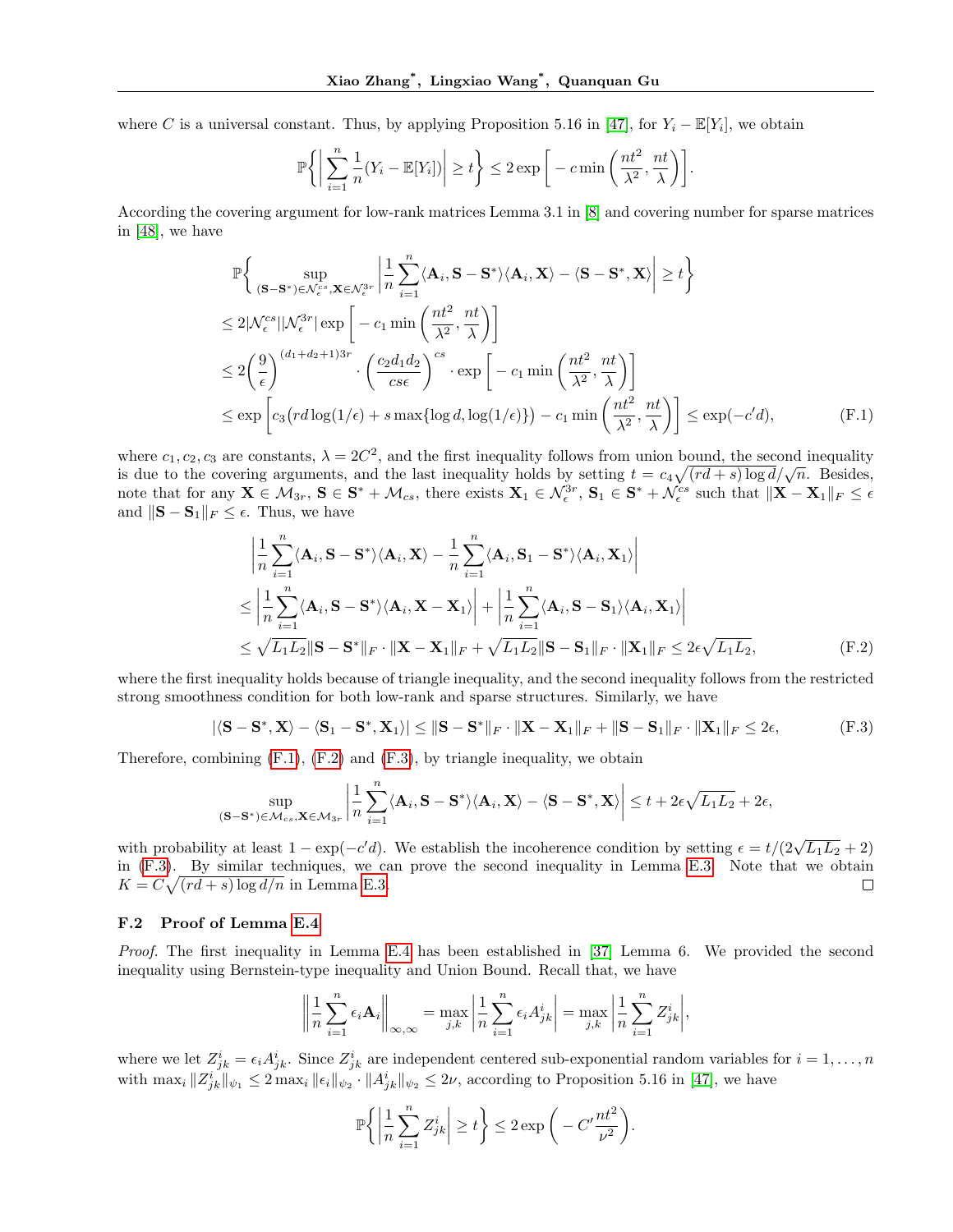Thus by union bound, we have

$$
\mathbb{P}\bigg\{\max_{j,k}\bigg|\frac{1}{n}\sum_{i=1}^nZ^i_{jk}\bigg|\geq t\bigg\}\leq 2d_1d_2\exp\bigg(-C'\frac{nt^2}{\nu^2}\bigg).
$$

Let  $t = C_2 \nu \sqrt{\log d/n}$ , we have the following inequality holds with probability at least  $1 - C/d$ 

$$
\left\|\frac{1}{n}\sum_{i=1}^n\epsilon_i\mathbf{A}_i\right\|_{\infty,\infty}\leq C_2\nu\sqrt{\frac{\log d}{n}}.
$$

 $\Box$ 

Thus, we complete the proof.

## F.3 Proof of Lemma E.6

The proof of this lemma is inspired by the proof of Theorem 1 in [38], and we extended it to the sparse case. In order to prove Lemma E.6, we only need to prove the inequality (E.3) holds with high probability. Specifically, we consider the following event

$$
E = \left\{ \exists \ \mathbf{S} \in \mathcal{C}(n) \mid \left| \frac{\|\mathcal{A}(\mathbf{S})\|_2}{\sqrt{n}} - \frac{\|\mathbf{S}\|_F}{\sqrt{d_1 d_2}} \right| \le \frac{1}{2} \frac{\|\mathbf{S}\|_F}{\sqrt{d_1 d_2}} + \frac{32 \|\mathbf{S}\|_{\infty, \infty}}{\sqrt{n}} \right\}.
$$

Therefore, we want to establish the probability for event  $E$ , and we need the following lemmas.

**Lemma F.1.** Consider the robust PCA under observation model in section 4.2, for  $\ell = 1, 2, \ldots$ , we have

$$
\mathbb{P}(E_{\ell}) \le \exp(-c_1 n \alpha^{2\ell} \mu^2),
$$

where we have

$$
E_{\ell} := \left\{ \exists \ \mathbf{S} \in \mathcal{B}'(\alpha^{\ell}\mu) \mid \left| \frac{\|\mathcal{A}(\mathbf{S})\|_2}{\sqrt{n}} - \frac{\|\mathbf{S}\|_F}{\sqrt{d_1d_2}} \right| \ge \frac{5}{12} \frac{\alpha^{\ell}\mu}{\sqrt{d_1d_2}} + \frac{32\|\mathbf{S}\|_{\infty,\infty}}{\sqrt{n}} \right\},\right\}
$$

and

$$
\mathcal{B}'(\alpha^{\ell}\mu) = \left\{ \mathbf{S} \in \mathcal{C}(n,s) \mid \frac{\|\mathbf{S}\|_F}{\sqrt{d_1 d_2}} \leq \frac{\alpha^{\ell}\mu}{\sqrt{d_1 d_2}} \right\}.
$$

*Proof of Lemma E.6.* The reminder of this proof is to derive the probability of the event  $E$ . In order to establish the probability of the event E, we make use of the peeling argument of the Frobenius norm  $||S||_F$ . Let  $\mu =$  $c\sqrt{\log d/n}$ , and  $\alpha = 6/5$ . For  $\ell = 1, 2, \ldots$ , we define the sets

$$
\mathcal{S}_{\ell} := \left\{ \mathbf{S} \in \mathcal{C}(n, s) \; \middle| \; \frac{\alpha^{\ell-1} \mu}{\sqrt{d_1 d_2}} \leq \frac{\|\mathbf{S}\|_F}{\sqrt{d_1 d_2}} \leq \frac{\alpha^{\ell} \mu}{\sqrt{d_1 d_2}} \right\}.
$$

Therefore, if the event E holds, there exist a matrix **S** that must belongs to  $\mathcal{S}_{\ell}$  for some  $\ell = 1, 2, \ldots$  such that

$$
\left|\frac{\|\mathcal{A}(\mathbf{S})\|_2}{\sqrt{n}} - \frac{\|\mathbf{S}\|_F}{\sqrt{d_1d_2}}\right| \ge \frac{1}{2}\frac{\|\mathbf{S}\|_F}{\sqrt{d_1d_2}} + \frac{32\|\mathbf{S}\|_{\infty,\infty}}{\sqrt{n}} \ge \frac{1}{2}\frac{\alpha^{\ell-1}\mu}{\sqrt{d_1d_2}} + \frac{32\|\mathbf{S}\|_{\infty,\infty}}{\sqrt{n}} = \frac{5}{12}\frac{\alpha^{\ell}\mu}{\sqrt{d_1d_2}} + \frac{32\|\mathbf{S}\|_{\infty,\infty}}{\sqrt{n}},
$$

where the last equality is due to the fact that  $\alpha = 6/5$ .

Next, consider following events  $E_{\ell}$ , for  $\ell = 1, 2, \ldots$ 

$$
E_{\ell} := \left\{ \exists \ \mathbf{S} \in \mathcal{B}'(\alpha^{\ell}\mu) \mid \left| \frac{\|\mathcal{A}(\mathbf{S})\|_2}{\sqrt{n}} - \frac{\|\mathbf{S}\|_F}{\sqrt{d_1d_2}} \right| \ge \frac{5}{12} \frac{\alpha^{\ell}\mu}{\sqrt{d_1d_2}} + \frac{32\|\mathbf{S}\|_{\infty,\infty}}{\sqrt{n}} \right\},\right\}
$$

where we have the constraint set

$$
\mathcal{B}'(\alpha^{\ell}\mu) = \bigg\{\mathbf{S} \in \mathcal{C}(n,s) \mid \frac{\|\mathbf{S}\|_F}{\sqrt{d_1d_2}} \leq \frac{\alpha^{\ell}\mu}{\sqrt{d_1d_2}}\bigg\}.
$$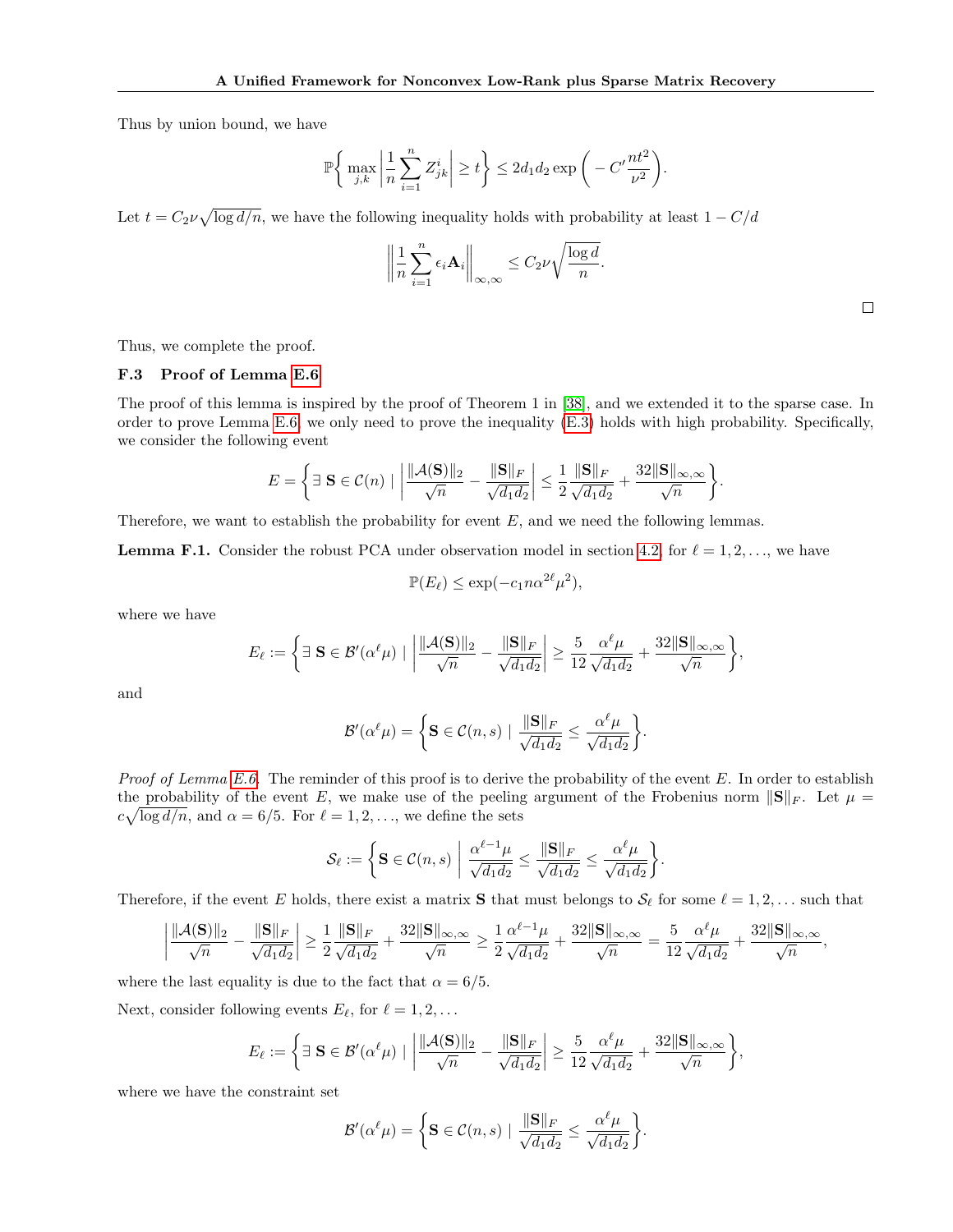Since  $\mathbf{S} \in \mathcal{S}_{\ell}$  implies that  $\mathbf{S} \in \mathcal{B}(\alpha^{\ell}\mu)$ , we can get  $E \subset \bigcup_{\ell=1}^{\infty} E_{\ell}$ . Therefore, we only need to upper bound the probability  $\mathbb{P}(\bigcup_{\ell=1}^{\infty} E_{\ell})$ . In order to do so, we need upper bound the probability  $\mathbb{P}(E_{\ell})$ . According to Lemma F.1, we have  $\mathbb{P}(E_{\ell}) \leq \exp(-c_1 n \alpha^{2\ell} \mu^2)$ . Therefore, we can obtain

$$
\mathbb{P}(E) \le \mathbb{P}\bigg(\bigcup_{\ell=1}^{\infty} E_{\ell}\bigg) \le \sum_{\ell=1}^{\infty} \mathbb{P}(E_{\ell}) \le \sum_{\ell=1}^{\infty} \exp(-c_1 n \alpha^{2\ell} \mu^2).
$$

Thus according to the inequality  $a \leq e^a$ , we can obtain

$$
\mathbb{P}(E) \le \sum_{\ell=1}^{\infty} \exp\left(-2\ell c_1 n \mu^2 \log \alpha\right) \le \frac{\exp\left(-2c_1 n \mu^2 \log \alpha\right)}{1 - \exp\left(-2c_1 n \mu^2 \log \alpha\right)} = \frac{\exp(-c_2 \log d)}{1 - \exp(-c_2 \log d)},
$$

where the last equality comes from the definition  $\mu = c\sqrt{\log d/n}$ , and this implies  $\mathbb{P}(E) \leq c_3 \exp(-c_2 \log d)$ .

### F.4 Proof of Lemma E.7

Proof. The proof of this Lemma is similar to the proof of Lemma E.3, using Proposition 5.16 in [47] and covering number argument, with probability at least  $1 - \exp(-c_1 d)$ , we can obtain the restricted Lipschitz gradient condition in Condition 4.4 with parameter  $K = c_2 \sqrt{(rd + s) \log d/n}$ .  $\Box$ 

### F.5 Proof of Lemma E.8

Proof. For the first inequality in Lemma E.8, it has been established in [38] Proposition 1. For the second inequality in Lemma E.8, we use the similar proof as in the proof of Lemma E.4. By proposition 5.16 in [47] and union bound, with probability at least  $1 - C/d$ , we can obtain the required inequality.  $\Box$ 

## G Proof of Auxiliary Lemmas in Appendix F

In order to prove Lemma F.1, we need the following lemmas.

**Lemma G.1.** We have the following holds with probability at least  $1 - C \exp(-C_1 n D^2)$ 

$$
\max_{k=1...,N(D/8)} \left| \frac{\| \mathcal{A}(\mathbf{S}^k) \|_2}{\sqrt{n}} - \frac{\| \mathbf{S}^k \|_F}{\sqrt{d_1 d_2}} \right| \le \frac{D}{8\sqrt{d_1 d_2}} + \frac{32 \| \mathbf{S} \|_{\infty,\infty}}{\sqrt{n}}.
$$

Lemma G.2. We have the following holds

$$
\sup_{\mathbf{\Delta}\in\mathcal{D}(\delta)}\frac{\|\mathcal{A}(\mathbf{\Delta})\|_2}{\sqrt{n}}\leq \frac{D}{2\sqrt{d_1d_2}},
$$

where we have

$$
\mathcal{D}(\delta) := \{ \boldsymbol{\Delta} \in \mathbb{R}^{d_1 \times d_2} \mid \|\boldsymbol{\Delta}\|_F \leq \delta, \ \|\boldsymbol{\Delta}\|_{1,1} \leq 2\rho(D), \ \|\boldsymbol{\Delta}\|_0 \leq 2\tilde{s} \},
$$

and  $\rho(D) \leq D^2/(c\sqrt{\log d/n}).$ 

Proof of Lemma F.1. The proof of this lemma is inspired by the proof of Lemma 3 in [38]. Note that since the definition of the constraint set  $\mathcal{C}(n)$  and E is invariant to rescaling of **S**, we can assume w.l.o.g. that  $\|\mathbf{S}\|_{\infty,\infty} = 1/\sqrt{d_1 d_2}$ . Therefore, it is equivalent to consider following events

$$
E_{\ell} := \left\{ \exists \ \mathbf{S} \in \mathcal{B}(\alpha^{\ell}\mu) \mid \left| \frac{\|\mathcal{A}(\mathbf{S})\|_2}{\sqrt{n}} - \frac{\|\mathbf{S}\|_F}{\sqrt{d_1 d_2}} \right| \ge \frac{3\alpha^{\ell}\mu}{4\sqrt{d_1 d_2}} + \frac{32}{\sqrt{nd_1 d_2}} \right\}
$$

where we have the constraint set

$$
\mathcal{B}(\alpha^{\ell}\mu) = \left\{\mathbf{S} \in \mathcal{C}(n,s) \mid \|\mathbf{S}\|_{\infty,\infty} \leq \frac{1}{\sqrt{d_1d_2}}, \ \frac{\|\mathbf{S}\|_F}{\sqrt{d_1d_2}} \leq \frac{\alpha^{\ell}\mu}{\sqrt{d_1d_2}}, \ \|\mathbf{S}\|_{1,1} \leq \rho(\alpha^{\ell}\mu)\right\},\
$$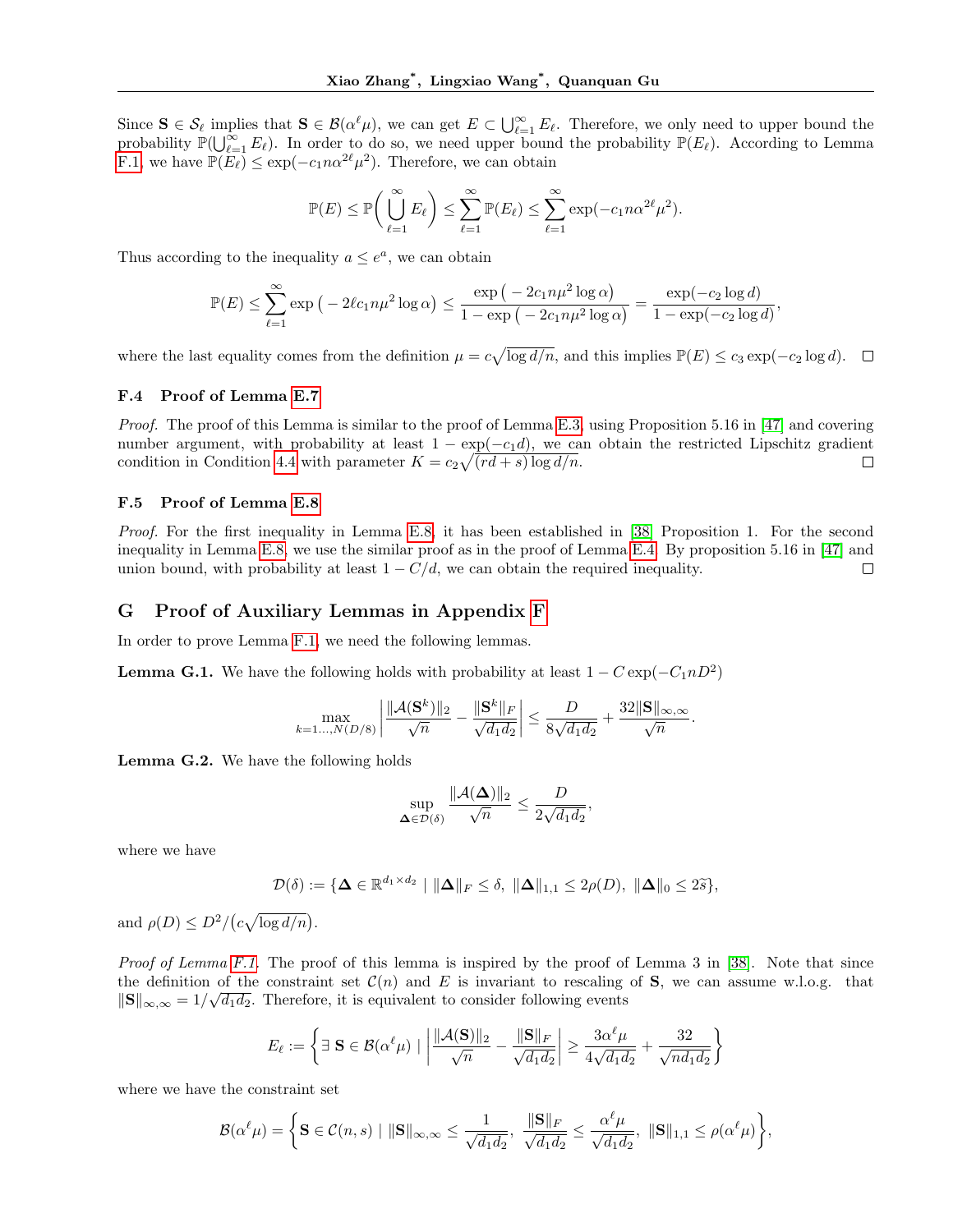where  $\rho(\alpha^{\ell}\mu) \leq (\alpha^{\ell}\mu)^2/(c\sqrt{\log d/n})$ . Define

$$
Z_n(\alpha^{\ell}\mu) := \sup_{\mathbf{S} \in \mathcal{B}(\alpha^{\ell}\mu)} \left| \frac{\|\mathcal{A}(\mathbf{S})\|_2}{\sqrt{n}} - \frac{\|\mathbf{S}\|_F}{\sqrt{d_1 d_2}} \right|
$$

.

For simplicity, we use D to denote  $\alpha^{\ell}\mu$  in the following discussion. Therefore, we just need to prove the following probability bound

$$
\mathbb{P}\bigg(Z_n(D) \ge \frac{3D}{4\sqrt{d_1d_2}} + \frac{32}{\sqrt{nd_1d_2}}\bigg) \le c_3 \exp(-c_4nD^2).
$$

Suppose  $\mathbf{S}^1,\ldots,\mathbf{S}^{N(\delta)}$  are a  $\delta$ -covering of  $\mathcal{B}(D)$  in terms of Frobenius norm. Therefore, for any  $\mathbf{S} \in \mathcal{B}(D)$ , there exist a matrix  $\mathbf{\Delta} \in \mathbb{R}^{d_1 \times d_2}$  and some index  $k \in \{1, ..., N(\delta)\}$  satisfying  $\mathbf{S} = \mathbf{S}^k + \mathbf{\Delta}$ , where  $\|\mathbf{\Delta}\|_F \leq \delta$ . Thus we can obtain

$$
\frac{\|\mathcal{A}(\mathbf{S})\|_2}{\sqrt{n}} - \frac{\|\mathbf{S}\|_F}{\sqrt{d_1 d_2}} = \frac{\|\mathcal{A}(\mathbf{S}^k + \boldsymbol{\Delta})\|_2}{\sqrt{n}} - \frac{\|\mathbf{S}^k + \boldsymbol{\Delta}\|_F}{\sqrt{d_1 d_2}} \n\le \frac{\|\mathcal{A}(\mathbf{S}^k)\|_2}{\sqrt{n}} + \frac{\|\mathcal{A}(\boldsymbol{\Delta})\|_2}{\sqrt{n}} - \frac{\|\mathbf{S}^k\|_F}{\sqrt{d_1 d_2}} + \frac{\|\boldsymbol{\Delta}\|_F}{\sqrt{d_1 d_2}} \n\le \left|\frac{\|\mathcal{A}(\mathbf{S}^k)\|_2}{\sqrt{n}} - \frac{\|\mathbf{S}^k\|_F}{\sqrt{d_1 d_2}}\right| + \frac{\|\mathcal{A}(\boldsymbol{\Delta})\|_2}{\sqrt{n}} + \frac{\delta}{\sqrt{d_1 d_2}}.
$$

In addition we can get

$$
\left| \frac{\|{\cal A}({\bf S})\|_2}{\sqrt{n}} - \frac{\|{\bf S}\|_F}{\sqrt{d_1d_2}} \right| \le \left| \frac{\|{\cal A}({\bf S}^k)\|_2}{\sqrt{n}} - \frac{\|{\bf S}^k\|_F}{\sqrt{d_1d_2}} \right| + \frac{\|{\cal A}({\bf \Delta})\|_2}{\sqrt{n}} + \frac{\delta}{\sqrt{d_1d_2}}.
$$

Therefore, we have

$$
Z_n(D) \le \frac{\delta}{\sqrt{d_1 d_2}} + \max_{k=1\ldots,N(\delta)} \left| \frac{\|\mathcal{A}(\mathbf{S}^k)\|_2}{\sqrt{n}} - \frac{\|\mathbf{S}^k\|_F}{\sqrt{d_1 d_2}} \right| + \sup_{\mathbf{\Delta}\in\mathcal{D}(\delta)} \frac{\|\mathcal{A}(\mathbf{\Delta})\|_2}{\sqrt{n}},\tag{G.1}
$$

where we have  $\mathcal{D}(\delta) := \{ \mathbf{\Delta} \in \mathbb{R}^{d_1 \times d_2} \mid ||\mathbf{\Delta}||_F \leq \delta, ||\mathbf{\Delta}||_{1,1} \leq 2\rho(D), ||\mathbf{\Delta}||_0 \leq 2cs \}.$  We establish the high probability bound of (G.1) with  $\delta = D/8$ . First, according to Lemma G.1, we have

$$
\max_{k=1\ldots,N(D/8)}\left|\frac{\|\mathcal{A}(\mathbf{S}^k)\|_2}{\sqrt{n}} - \frac{\|\mathbf{S}^k\|_F}{\sqrt{d_1 d_2}}\right| \le \frac{D}{8\sqrt{d_1 d_2}} + \frac{32\|\mathbf{S}\|_{\infty,\infty}}{\sqrt{n}},\tag{G.2}
$$

holds with probability at least  $1 - c \exp(-c_1 n D^2)$ .

Next, according to Lemma G.2, we have

$$
\sup_{\Delta \in \mathcal{D}(\delta)} \frac{\|\mathcal{A}(\Delta)\|_2}{\sqrt{n}} \le \frac{D}{2\sqrt{d_1 d_2}},\tag{G.3}
$$

holds with probability at least  $1 - c_2 \exp(-c_3 n D^2)$ .

Therefore, combining (G.2) and (G.3), we can get

$$
Z_n(D) \leq \frac{D}{8\sqrt{d_1d_2}} + \frac{D}{8\sqrt{d_1d_2}} + \frac{D}{2\sqrt{d_1d_2}} + \frac{32\|\mathbf{S}\|_{\infty,\infty}}{\sqrt{n}} \leq \frac{3D}{4\sqrt{d_1d_2}} + \frac{32}{\sqrt{nd_1d_2}},
$$

holds with probability at least  $1 - c_3 \exp(-c_4 n D^2)$ , and the last inequality comes from that  $\|\mathbf{S}\|_{\infty,\infty} \leq 1/\sqrt{d_1 d_2}$ .  $\Box$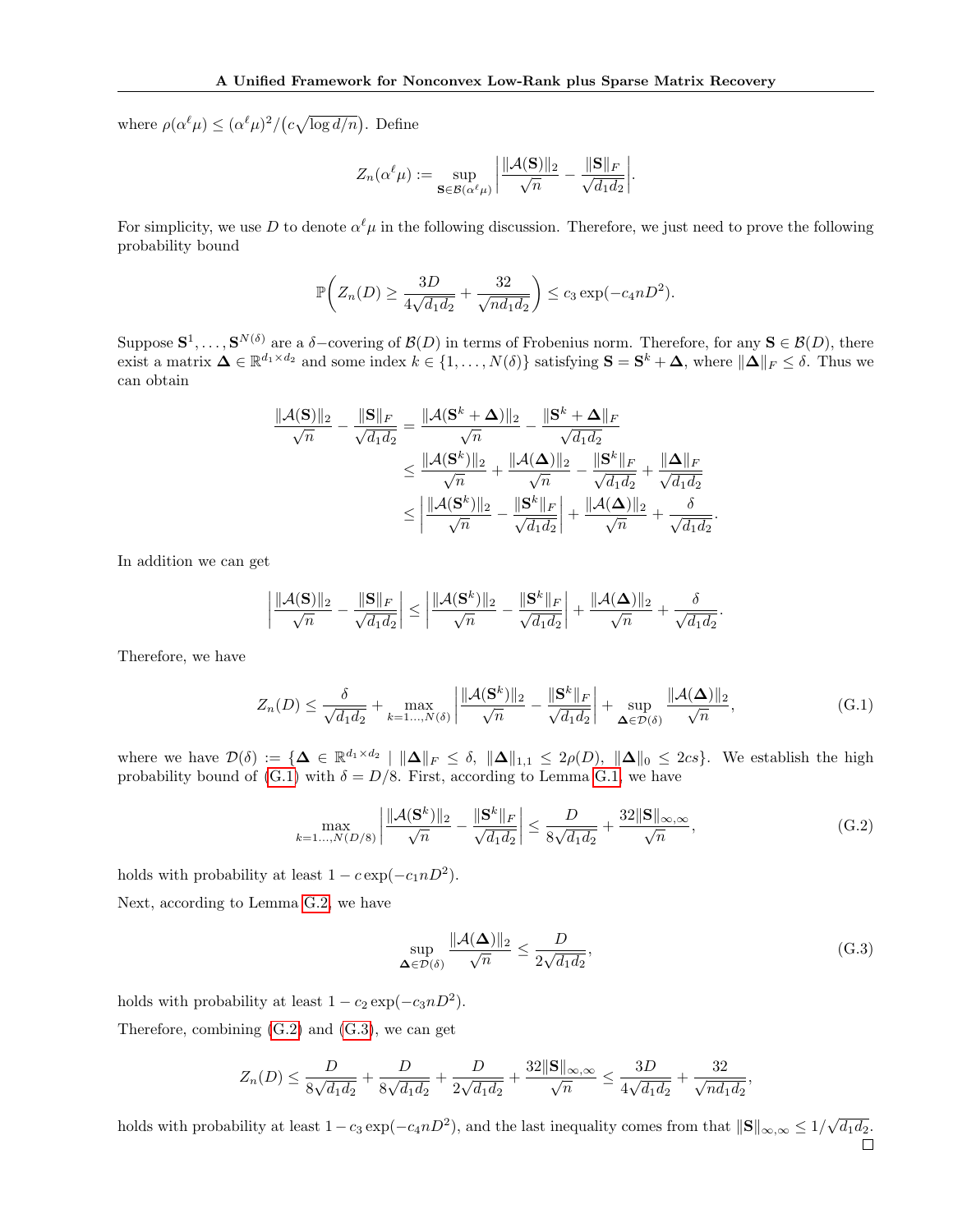# H Proofs of Auxiliary Lemmas in Appendix G

# H.1 Proof of Lemma G.1

Proof. First, we prove that for a fixed matrix **S**, we have the following inequality holds

$$
\mathbb{P}\bigg(\bigg|\frac{\|\mathcal{A}(\mathbf{S})\|_2}{\sqrt{n}} - \frac{\|\mathbf{S}\|_F}{\sqrt{d_1d_2}}\bigg| \ge \frac{\delta}{\sqrt{d_1d_2}} + \frac{32\|\mathbf{S}\|_{\infty,\infty}}{\sqrt{n}}\bigg) \le C\exp(-C_1n\delta^2).
$$

Since we have

$$
\frac{\|\mathcal{A}(\mathbf{S})\|_2}{\sqrt{n}} = \frac{1}{\sqrt{n}} \sqrt{\sum_{j,k \in \Omega} \langle \mathbf{A}_{jk}, \mathbf{S} \rangle^2} = \frac{1}{\sqrt{n}} \sup_{\|\mathbf{w}\|_2 = 1} \sum_{j,k \in \Omega} w_i \langle \mathbf{A}_{jk}, \mathbf{S} \rangle,
$$

we consider

$$
\sqrt{d_1 d_2} \frac{\|\mathcal{A}(\mathbf{S})\|_2}{\sqrt{n}} = \frac{\sqrt{d_1 d_2}}{\sqrt{n}} \sqrt{\sum_{j,k \in \Omega} \langle \mathbf{A}_{jk}, \mathbf{S} \rangle^2} = \frac{1}{\sqrt{n}} \sup_{\|\mathbf{w}\|_2 = 1} \sum_{j,k \in \Omega} w_{jk} \langle \sqrt{d_1 d_2} \mathbf{A}_{jk}, \mathbf{S} \rangle
$$

$$
= \frac{1}{\sqrt{n}} \sup_{\|\mathbf{w}\|_2 = 1} \sum_{j,k \in \Omega} w_{jk} Y_{jk},
$$

where we have the random variables  $Y_{jk}$  satisfying  $|Y_{jk}| = |\langle \sqrt{d_1 d_2} \mathbf{A}_{jk}, \mathbf{S} \rangle| \le \sqrt{d_1 d_2} ||\mathbf{S}||_{\infty, \infty} = 1$ . Therefore, according to lemma I.1, we have

$$
\mathbb{P}\bigg(\bigg|\frac{\|\mathcal{A}(\mathbf{S})\|_2}{\sqrt{n}} - \mathbb{E}\bigg[\frac{\|\mathcal{A}(\mathbf{S})\|_2}{\sqrt{n}}\bigg]\bigg| \ge \frac{\delta}{\sqrt{d_1 d_2}} + \frac{16}{\sqrt{n d_1 d_2}}\bigg) \le C \exp(-C_1 n \delta^2). \tag{H.1}
$$

In addition, we have

$$
\left| \frac{\|\mathbf{S}\|_{F}}{\sqrt{d_{1} d_{2}}} - \mathbb{E}\left[\frac{\|\mathcal{A}(\mathbf{S})\|_{2}}{\sqrt{n}}\right] \right| = \left| \sqrt{\mathbb{E}\left[\frac{\|\mathcal{A}(\mathbf{S})\|_{2}^{2}}{n}\right]} - \mathbb{E}\left[\frac{\|\mathcal{A}(\mathbf{S})\|_{2}}{\sqrt{n}}\right] \right|
$$
  

$$
\leq \sqrt{\mathbb{E}\left[\frac{\|\mathcal{A}(\mathbf{S})\|_{2}^{2}}{n}\right] - \mathbb{E}\left(\left[\frac{\|\mathcal{A}(\mathbf{S})\|_{2}}{\sqrt{n}}\right]\right)^{2}} \leq \frac{16}{\sqrt{nd_{1} d_{2}}}.
$$
 (H.2)

Therefore, combining (H.1) and (H.2), we can obtain

$$
\mathbb{P}\bigg(\bigg|\frac{\|\mathcal{A}(\mathbf{S})\|_2}{\sqrt{n}} - \frac{\|\mathbf{S}\|_F}{\sqrt{d_1d_2}}\bigg|\bigg| \ge \frac{\delta}{d_1d_2} + \frac{32}{\sqrt{nd_1d_2}}\bigg) \le C\exp(-C_1n\delta^2).
$$

Next, according to Lemma 4 in [38], there exists a  $\delta$ -covering of  $\mathcal{B}(D)$  such that

$$
\log N(\delta) \le C_3(\rho(D)/\delta)^2 \log d.
$$

Therefore, we can get

$$
\mathbb{P}\bigg[\max_{k=1\ldots,N(D/8)}\bigg|\frac{\|\mathcal{A}(\mathbf{S}^k)\|_2}{\sqrt{n}} - \frac{\|\mathbf{S}^k\|_F}{\sqrt{d_1d_2}}\bigg| \ge \frac{\delta}{\sqrt{d_1d_2}} + \frac{32}{\sqrt{nd_1d_2}}\bigg] \le C\exp(-C_1n\delta^2 + \log N(\delta))\le C\exp(-C_1n\delta^2 + C_3(\rho(D)/\delta)^2\log d).
$$

Since we have  $\delta = D/8$  and  $\rho(D) = C_4 D^2 / \sqrt{\log d/n}$ , we can obtain

$$
\mathbb{P}\bigg[\max_{k=1\ldots,N(D/8)}\bigg|\frac{\|\mathcal{A}(\mathbf{S}^k)\|_2}{\sqrt{n}} - \frac{\|\mathbf{S}^k\|_F}{\sqrt{d_1d_2}}\bigg|\geq \frac{\delta}{\sqrt{d_1d_2}} + \frac{32\|\mathbf{S}\|_{\infty,\infty}}{\sqrt{n}}\bigg] \leq C\exp(-C_2n\delta^2),
$$

which complete the proof.